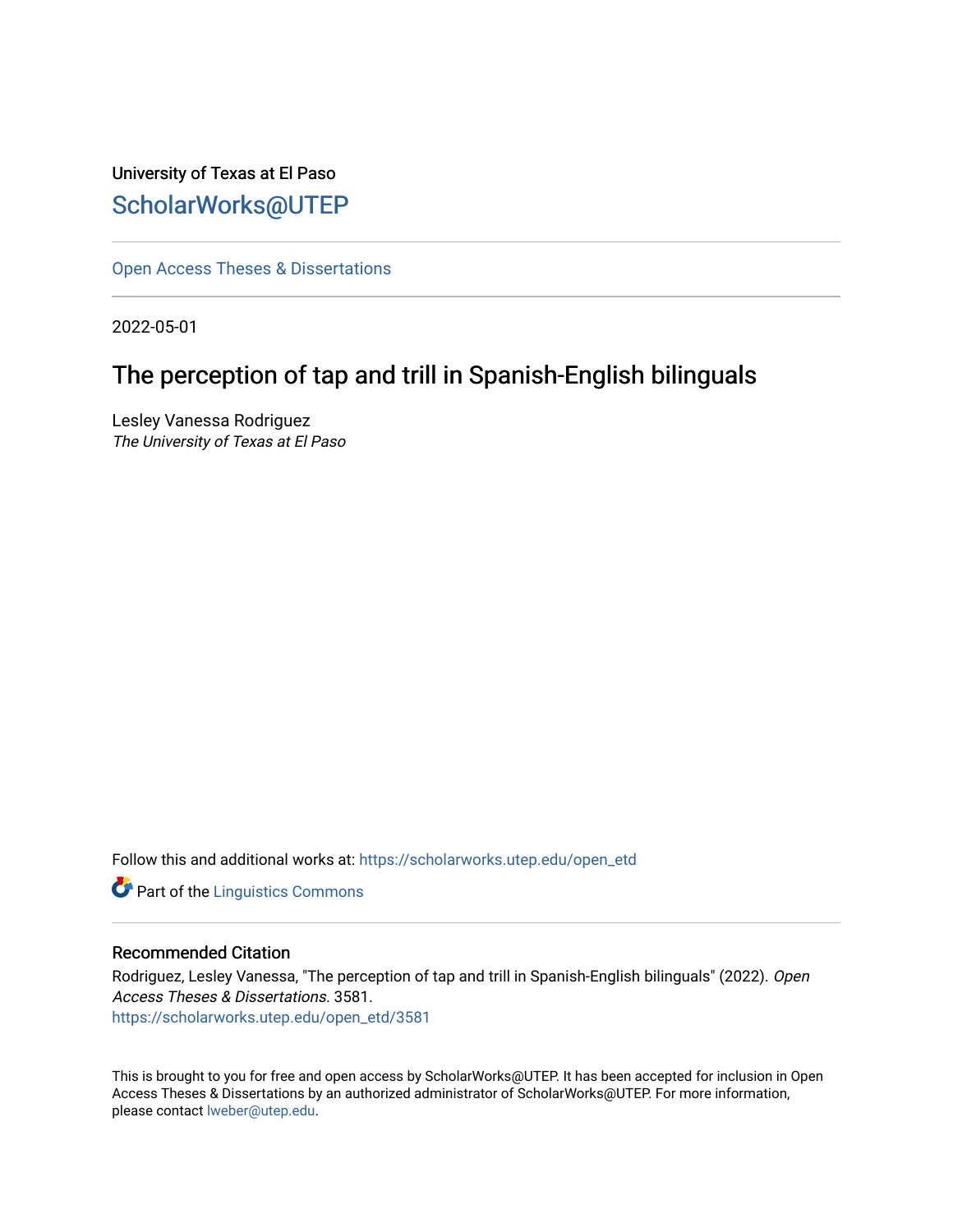# THE PERCEPTION OF TAP AND TRILL IN SPANISH-ENGLISH BILINGUALS

LESLEY RODRIGUEZ

Master's Program in Linguistics

APPROVED:

Natalia Mazzaro, Ph.D., Chair

Carla Contemori, Ph.D.

Iva M Ivanova, Ph.D.

Stephen L. Crites, Jr., Ph.D. Dean of the Graduate School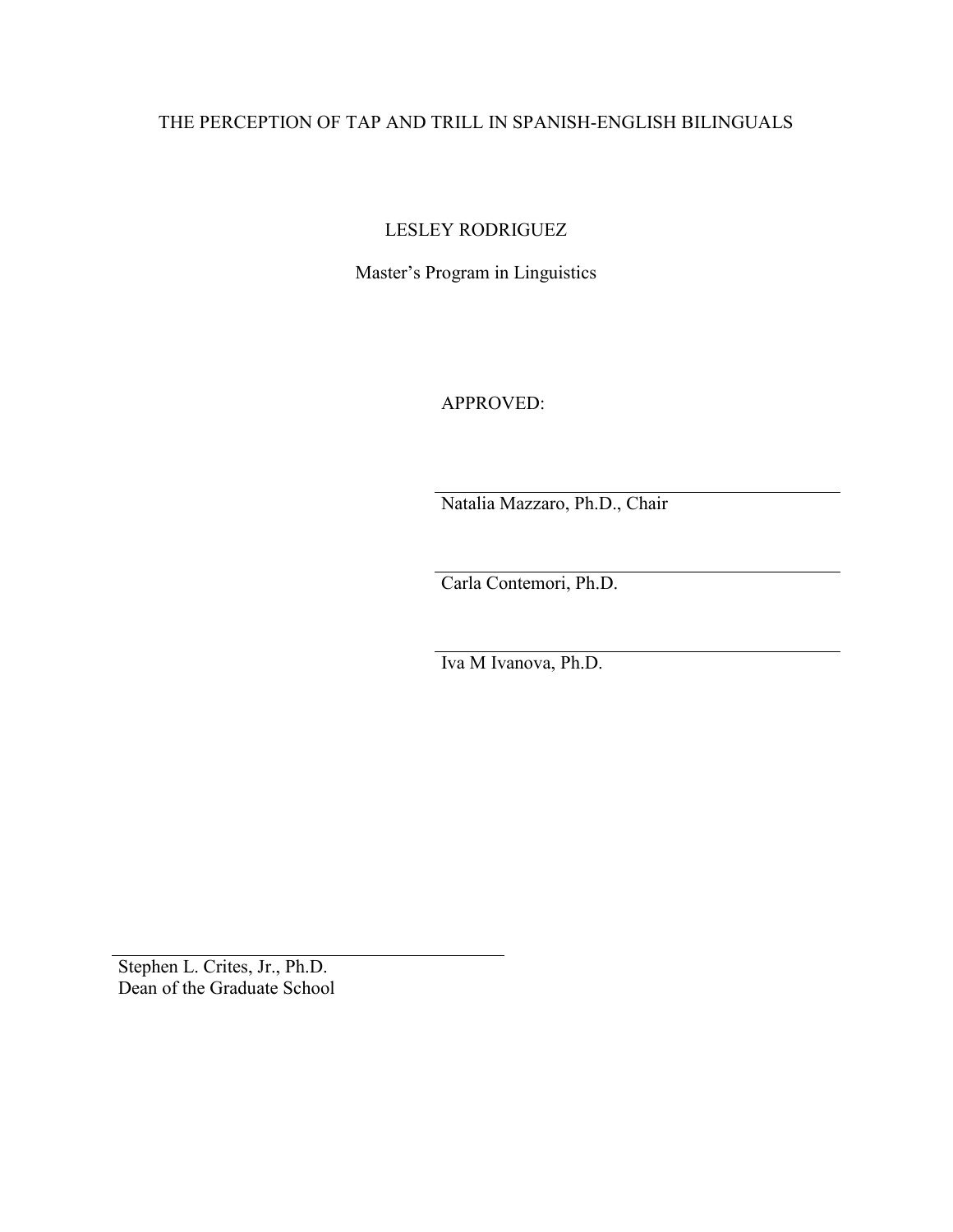Copyright ©

By

Lesley Rodriguez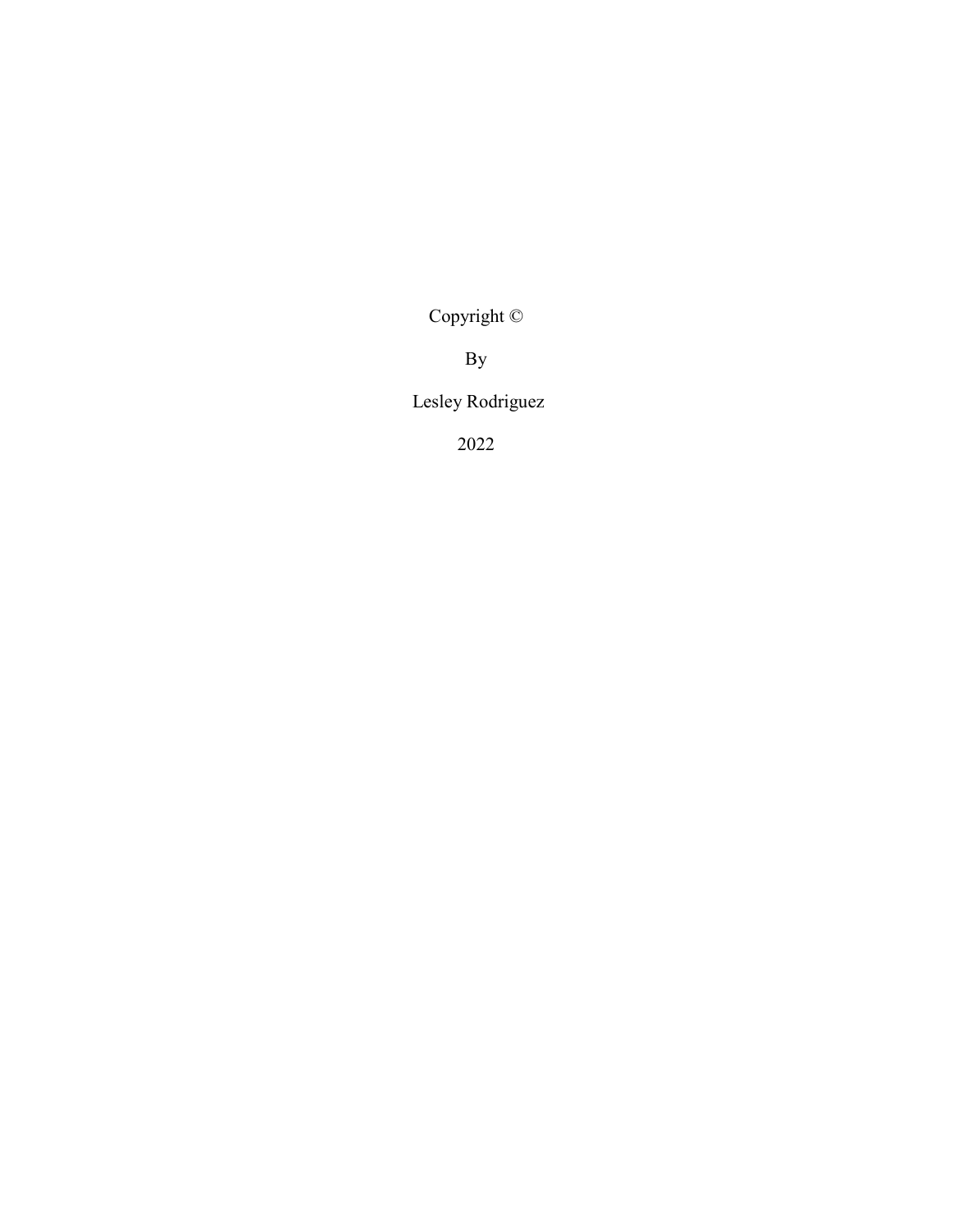# **Dedication**

This text is dedicated to my family, and friends who have supported me along the way.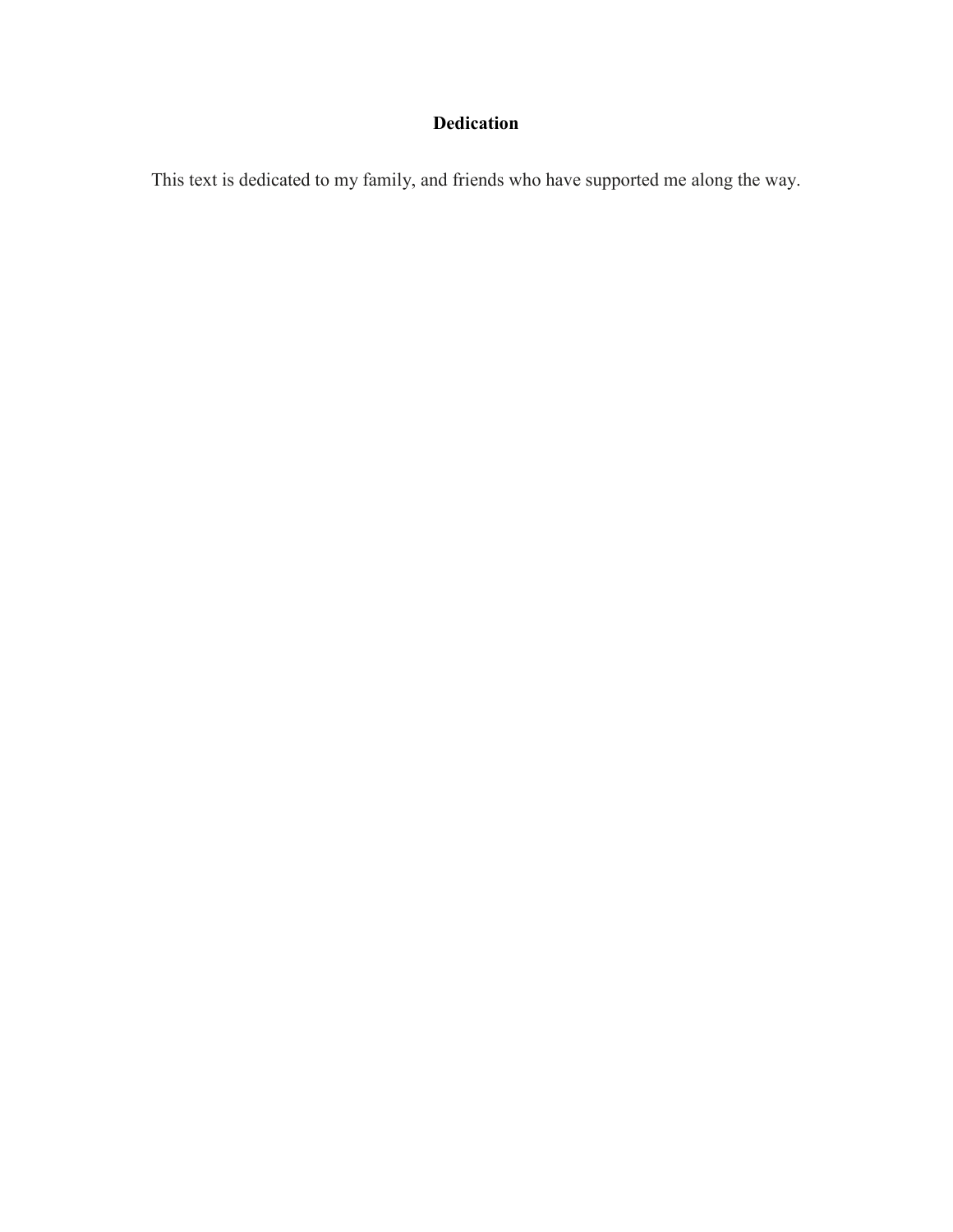# THE PERCEPTION OF TAP AND TRILL IN SPANISH-ENGLISH BILINGUALS

by

# LESLEY RODRIGUEZ, B.A.

# THESIS

Presented to the faculty of the graduate school of

The University of Texas at El Paso

in Partial Fulfillment

of the Requirements

for the Degree of

MASTER OF ARTS

Department of Languages and Linguistics

THE UNIVERSITY OF TEXAS AT EL PASO

May 2022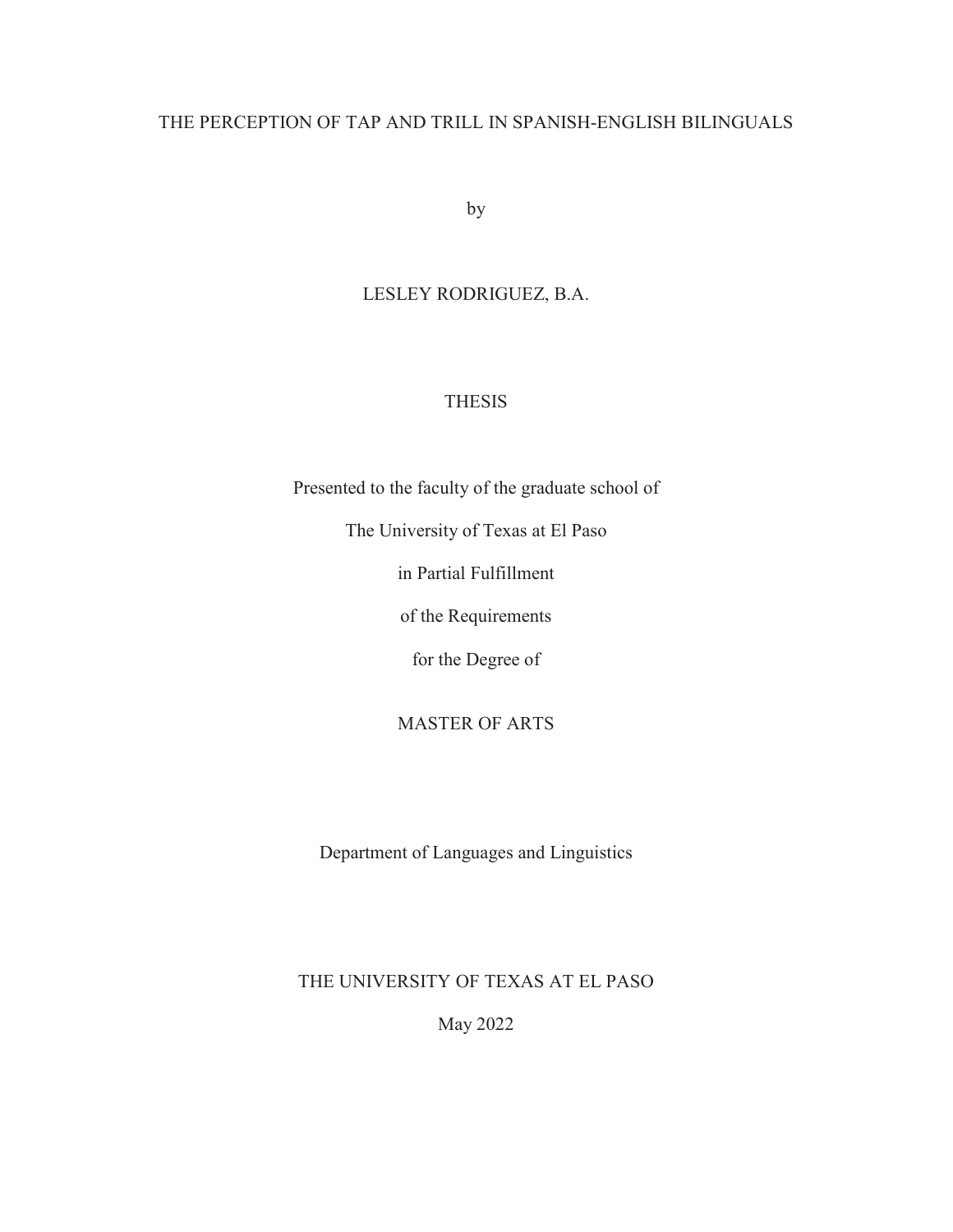#### **Acknowledgments**

Firstly, I would like to thank my parents, Jose and Veronica, my two brothers, Jose and Sergio, my friends, family, and the professors and classmates I have met throughout my education. Especially my mom, brother Jose, and my friends Monika, Chloe, and Eli. These individuals have believed in me and helped me develop into the person I am. They have supported me throughout my academic career. I would also like to thank Raquel Gonzalez de Anda who guided me academically from my undergraduate to graduate years.

I want to thank my thesis advisor, Dr. Natalia Mazzaro, who had patience and guided me from the beginning to the end of this thesis. Her expertise, feedback, and kindness were valuable during this research project. I would also like to thank Dr. Carla Contemori and Dr. Iva Ivanova for giving me the honor of being part of my thesis committee. They provided me with insightful and meaningful comments when I was revising my thesis. I appreciate every single professor and classmate who has supported me.

I am extremely thankful for the support system that exists in the Linguistics graduate program here at UTEP. My classmates have become wonderful friends who I'll always cherish. I would like to thank Monika Granados Wall, Tracy Huhn, and Juan Davila for their constant support throughout the program.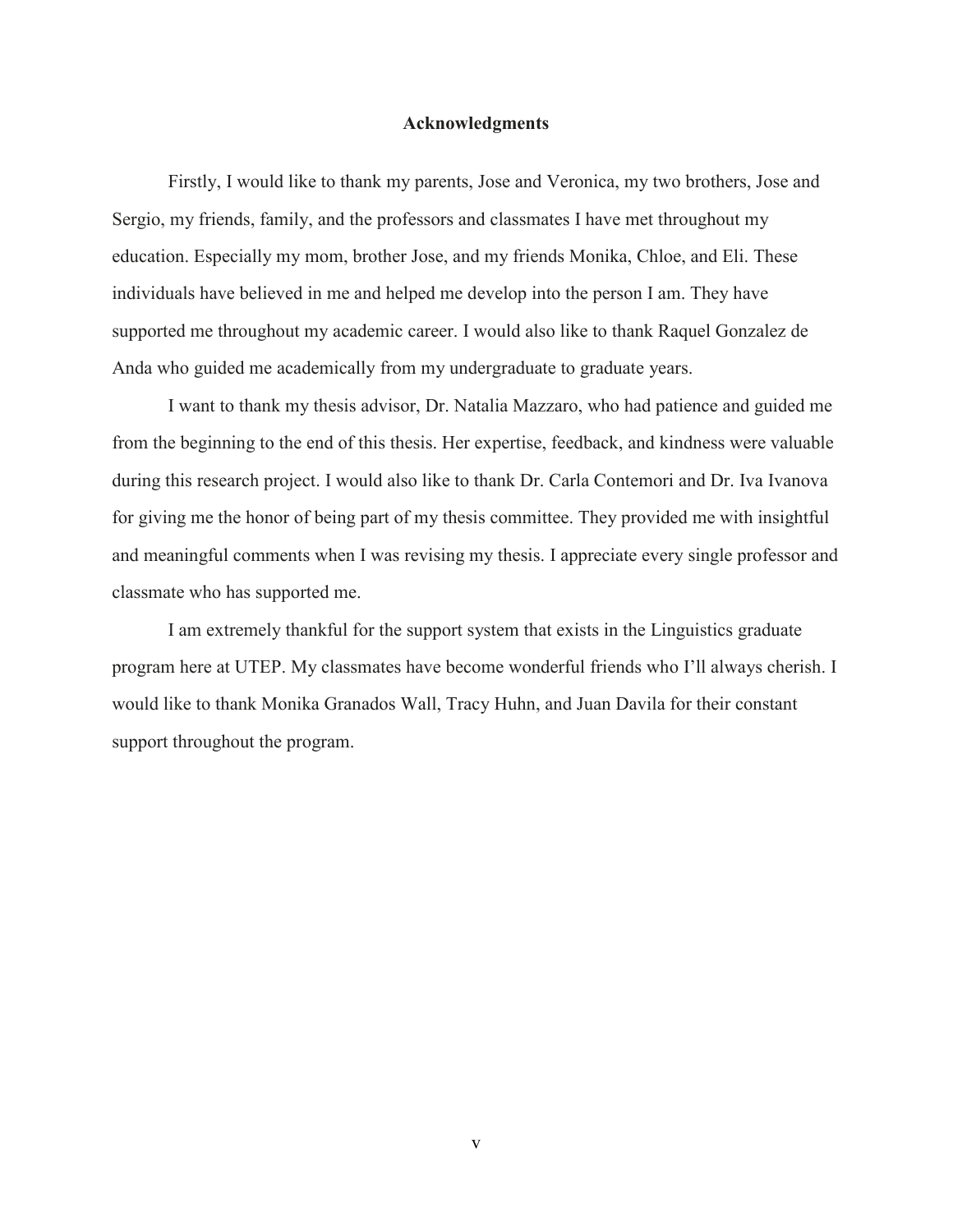#### **Abstract**

The Spanish [ɾ] tap and [r] trill are two different phonemes that only contrast in the intervocalic position. In Spanish, the tap and trill contrast can only be found in thirty words, for example in <*pero*> (but) and <*perro*> (dog). Studies, such as Bradley and Willis (2012), demonstrate that, in production, taps and trills are variably neutralized among monolingual Spanish speakers. Neutralization of taps and trills creates an ambiguous signal that could be difficult to decode by heritage Spanish speakers. In fact, previous studies found that heritage speakers, such as monolingual Spanish speakers, neutralize these phonemes (Amengual, 2016). The purpose of this study is to determine if variable neutralization in production is caused by difficulty in the perception of the contrast in heritage speakers. To test this hypothesis, a perception study was constructed to compare the discrimination of taps and trills in intervocalic position. Monolingual Spanish speakers and heritage speakers participated in performing a word categorization task where they choose the word they heard from minimal pairs containing the tap and trill shown on the screen. The results of this study showed that heritage speakers can distinguish the sounds but are not on par to the monolingual Spanish participants. Education was a significant factor in being able to distinguish the tap and trill. The errors by all participants showed there is bidirectionality in confusing the trill with the tap and the tap with the trill. The results of this study can shed light onto the dynamics of language variation in contact situations and the nature of bilinguals' phonological systems.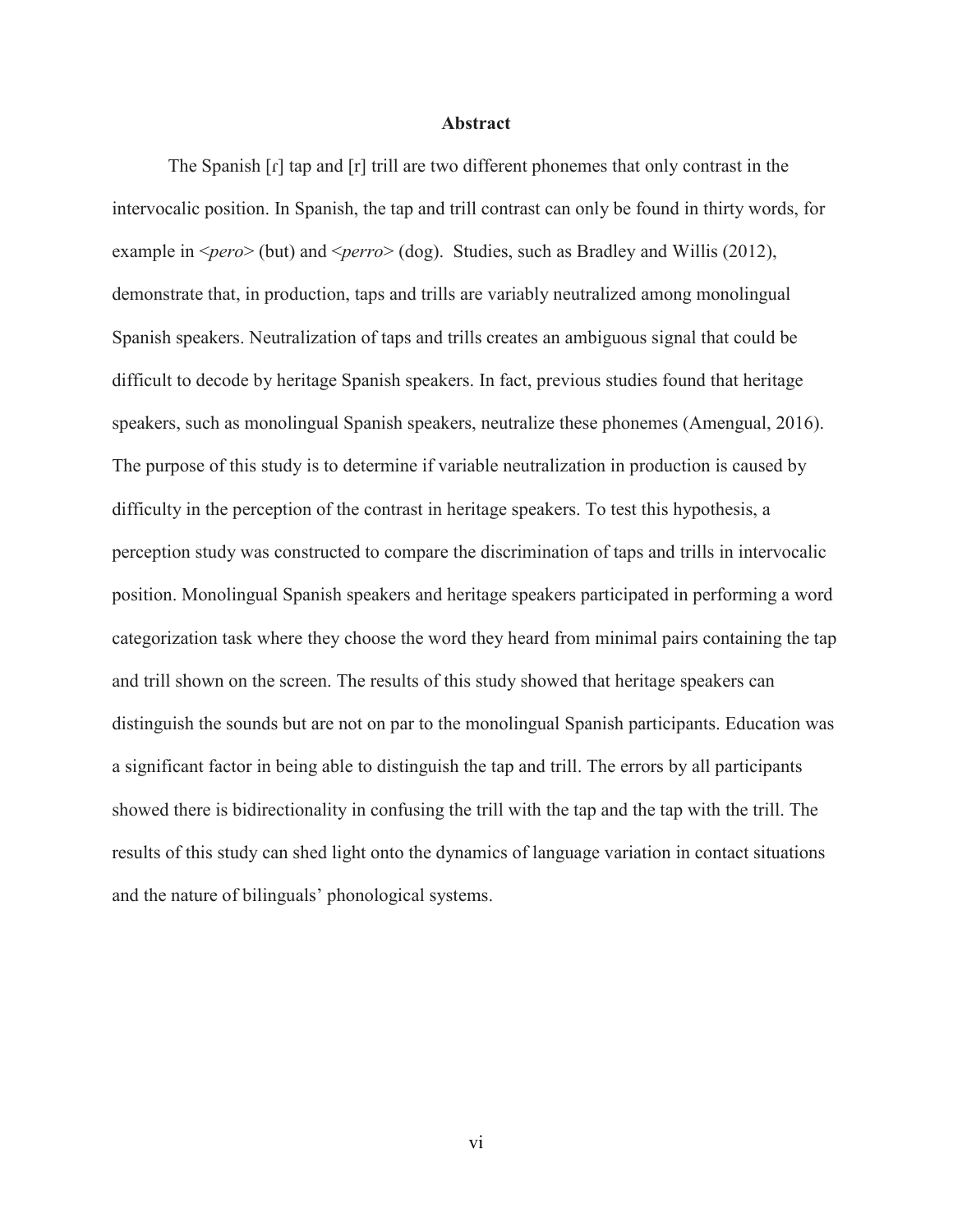| <b>Table of Contents</b> |
|--------------------------|
|                          |

| 20 |
|----|
|    |
|    |
| 24 |
|    |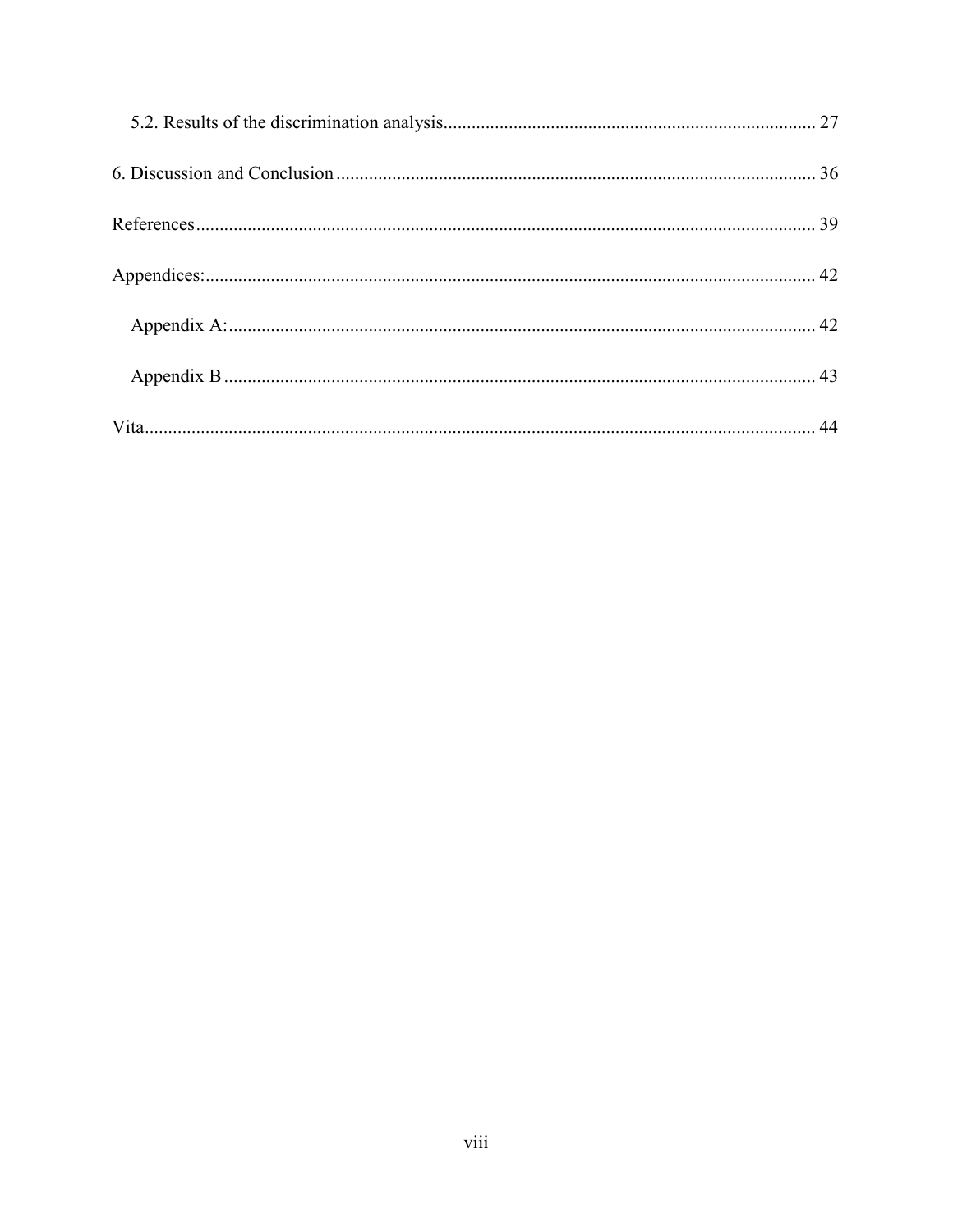# **List of Figures**

| Figure 1: Spectrogram, waveform, and textgrid of the tap in pero /péro/ 'but.' The rhotic was    |
|--------------------------------------------------------------------------------------------------|
|                                                                                                  |
|                                                                                                  |
| Figure 2: Spectrogram, waveform, and textgrid of the trill in perro /péro/ 'dog.' The rhotic was |
|                                                                                                  |
|                                                                                                  |
|                                                                                                  |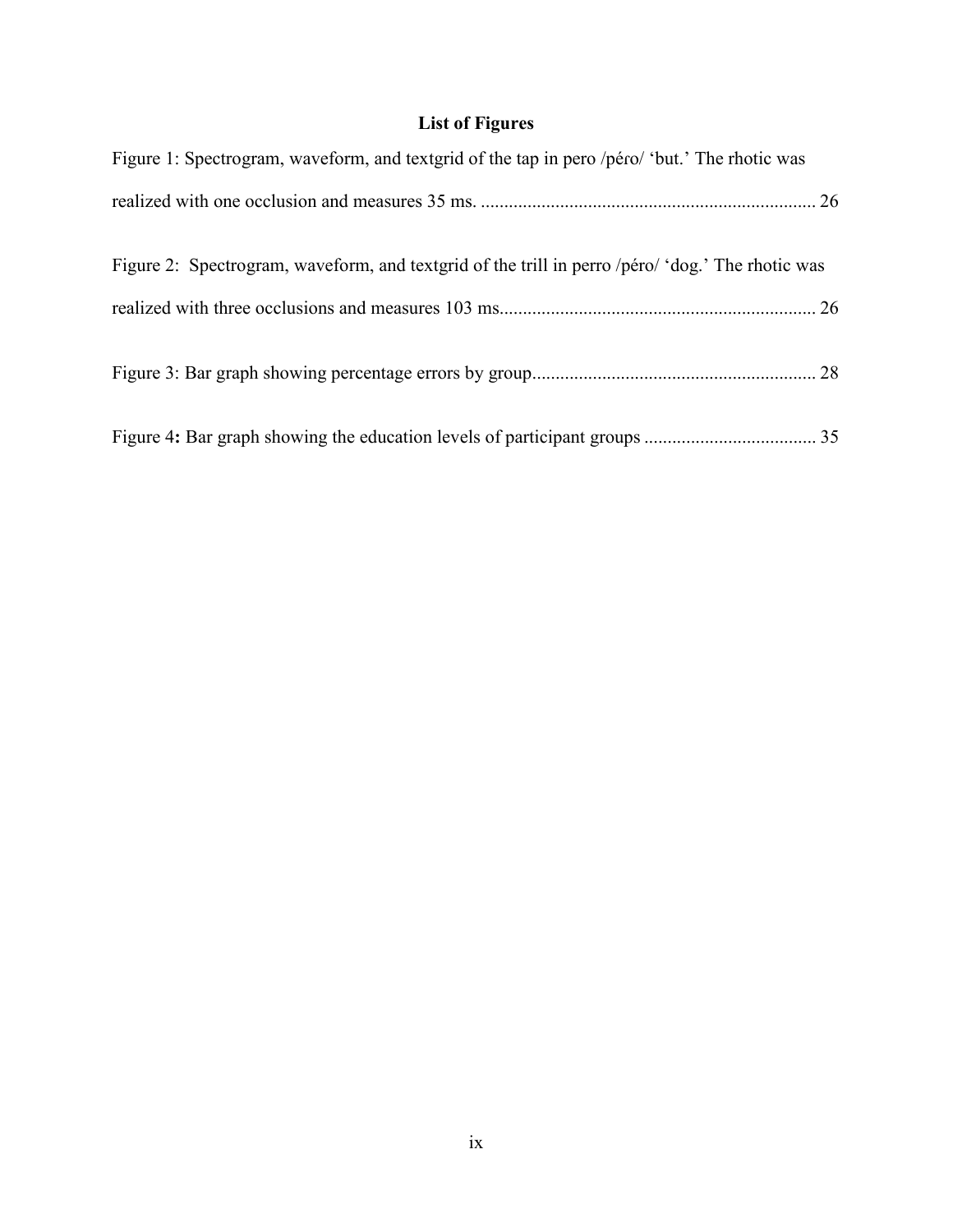# **Lists of Tables**

| Table 1: evolution in the acquisition of rhotics by Spanish-English bilinguals.  14               |  |
|---------------------------------------------------------------------------------------------------|--|
|                                                                                                   |  |
| Table 3: Acoustic measurement (number of occlusions and duration in ms.) of taps and trills used  |  |
|                                                                                                   |  |
| Table 5: Binary Logistic Regression to determine if heritage speakers are significantly different |  |
| Table 6: Binary Logistic Regression to determine if sequential English bilinguals (LBE) are       |  |
| Table 7: Binary Logistic Regression to determine if sequential Spanish bilinguals (LBS) are       |  |
|                                                                                                   |  |
| Table 9: Percentage of discrimination errors for taps and trills by participant group.  32        |  |
|                                                                                                   |  |
| Table 11: Binary Logistic Regression to determine which factors significantly predict the number  |  |
|                                                                                                   |  |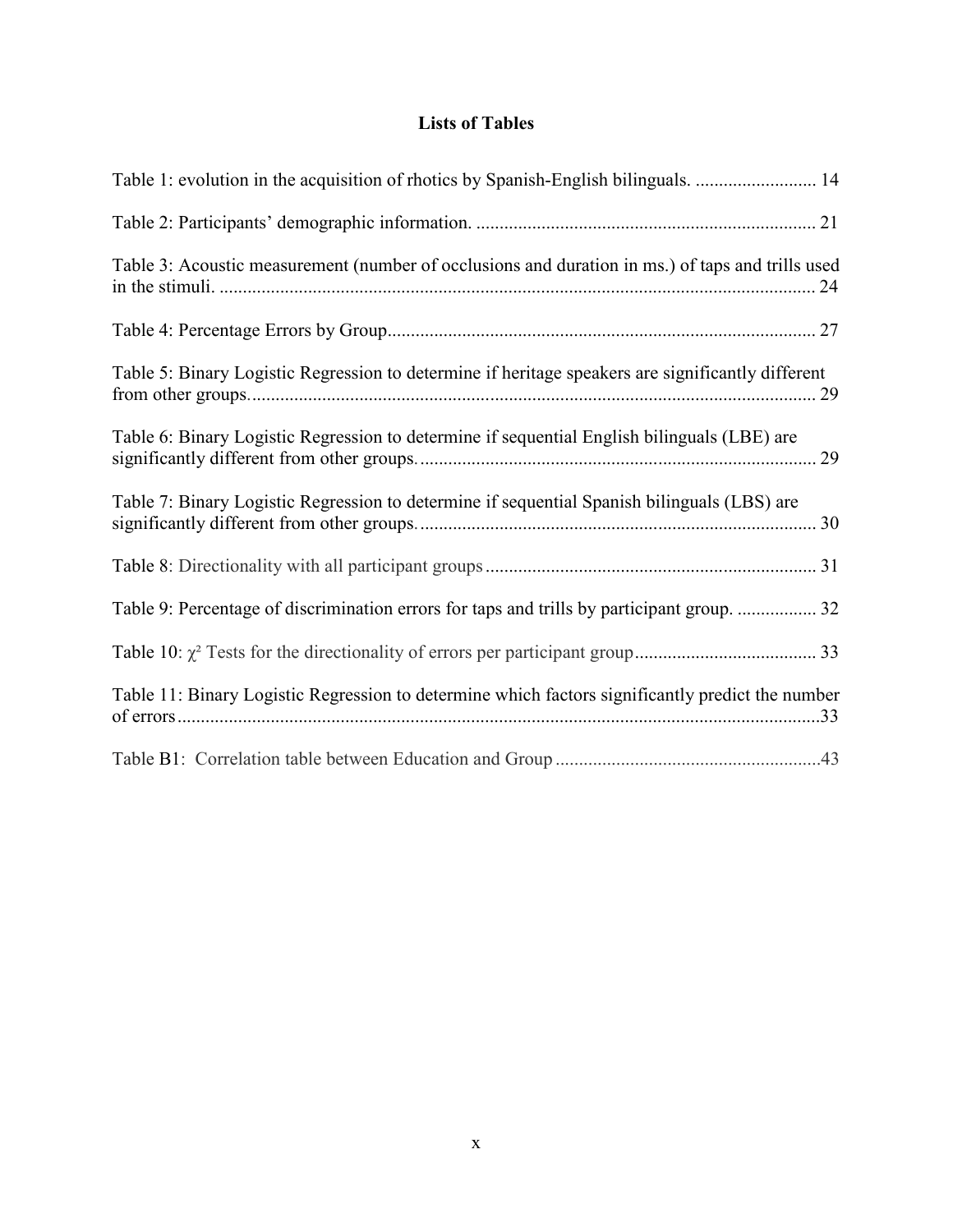#### **1. Introductions**

This study investigates Spanish-English bilinguals' perception of a Spanish phonemic contrast /ɾ/ and /r/ as in *pero* /péɾo/ 'but' and *perro* /péro/ 'dog'. Taps and trills are variably neutralized (i.e., the distinction is lost) among native Spanish speakers (Bradley and Willis, 2012). Recent studies (Henriksen, 2015; Amengual, 2016; Cummings Ruiz and Montrul, 2020) found that early bilingual speakers also neutralize taps and trills in speech. Neutralization of taps and trills creates an ambiguous signal that could be difficult to decode by all listeners, but especially bilinguals, because their linguistic exposure is divided between two languages and their frequent use of Spanish is reduced once they start school (Cummins Ruiz and Montrul, 2020).

The Spanish  $/r$  tap and  $/r$  trill are two different phonemes that contrast only in intervocalic position. The tap and the trill are both voiced alveolar sounds and the main difference between them is in their manner of articulation; to produce the tap, the tongue hits the alveolar ridge once, and to produce the trill, the tongue hits the alveolar ridge about three times (Hualde, 2005). The number of rapid touches of the tongue with the alveolar ridge is the main articulatory distinction between words such as  $\langle \text{pero}\rangle$  and  $\langle \text{pero}\rangle$ . In addition, Quilis (1993) states that on average a trill is 85 ms. long. According to Quilis (1997) a canonical tap lasts 20 ms. In Spanish, there are only thirty minimal pairs where the tap and trill contrast is found, for example in *<cara>* [káɾo] 'expensive' and <*carro*> [káro] 'car'.

Regarding its distribution, the tap appears in the intervocalic position (e.g.,  $\leq$ cara> [kára] 'face'), in complex onset position (e.g.,  $\langle$ tren $\rangle$  [tren] 'train'), and in coda position (e.g.,  $\langle$ mar $\rangle$ [mar] 'sea'). The trill appears in the intervocalic position (e.g.,  $\langle \text{carro} \rangle$  [karo] 'car'), in word initial position (e.g.,  $\langle$ rosa $\rangle$  [rosa] 'rose'), and in syllable onset position after a consonant, such as  $\frac{s}{s}$ ,  $\frac{n}{s}$ , and  $\frac{n}{s}$  (e.g.,  $\leq$ Israel $\geq$  [israel]). In post-nuclear position, the rhotic can be variably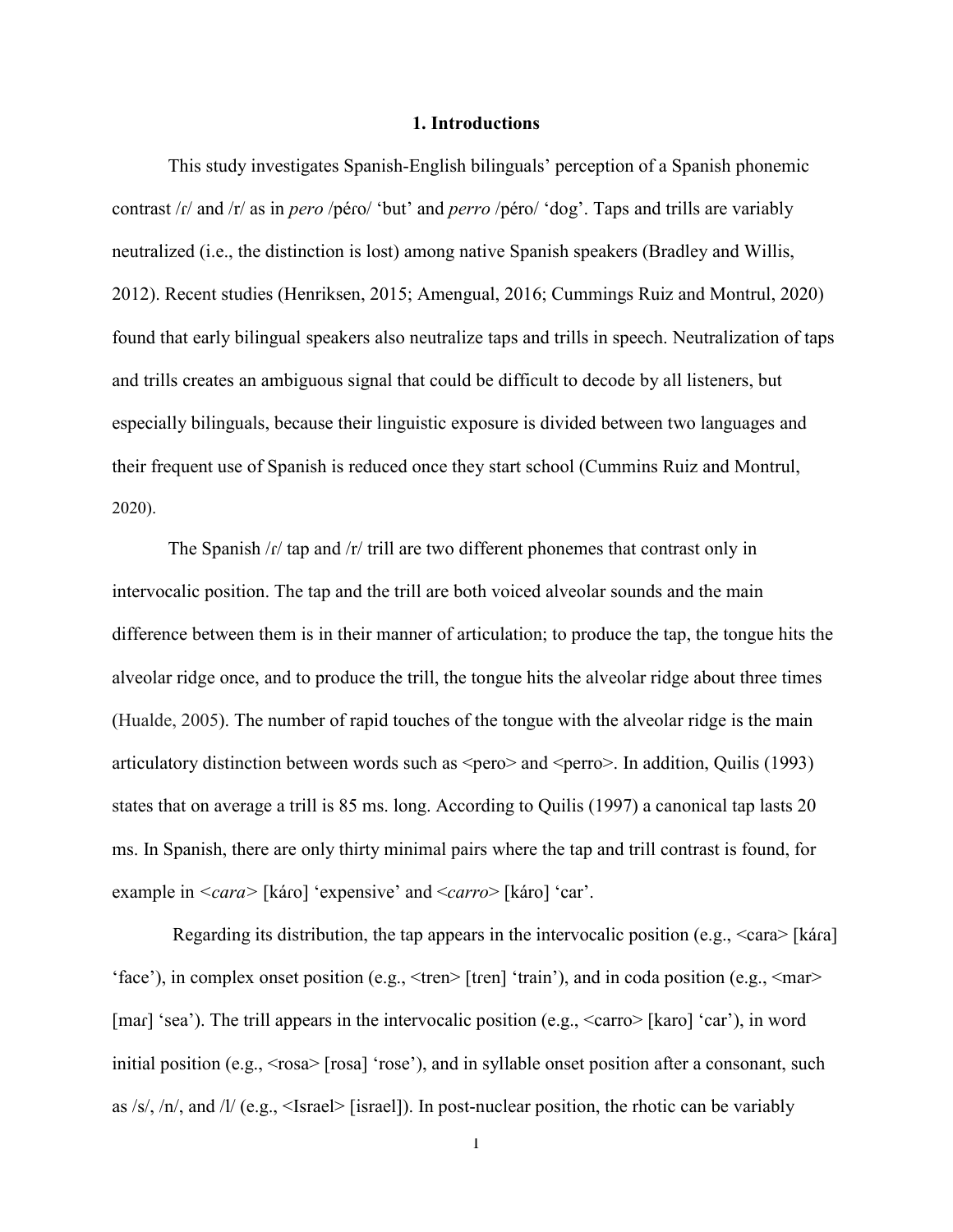realized as [ɾ], [r] and [ɹ] (e.g., <amar> [amáɾ] or [amár] or [amáɹ] 'love'; <puérta> [pu̯éɾta] or [puérta] or [pué*xta]* 'door') (Quilis, 1997). So, in this position, the phonemes neutralize (i.e., the contrast between tap and trill is lost), resulting in the rhotic archiphoneme /R/.

Besides the variability found in post-nuclear position, studies have found that that there is also variability in contrastive intervocalic positions. For instance, Bradley and Willis' (2012) study provided evidence that /r/ and /r/ neutralize in intervocalic position in Mexico and other parts of Latin America. Particularly, this study found that taps are produced with longer durations (27 ms. on average) than the canonical taps (20 ms.) reported in other studies such as Quilis (1993). If taps are produced with longer durations, that would mean that they become more similar to trills, which are traditionally longer than taps.

The question addressed in this thesis is whether the neutralization of rhotics in heritage speakers (HSs) could be due in part to the variation in the realization of rhotics in monolingual speech that make it difficult for bilinguals to perceive these sounds. Monolingual speakers have continuous exposure to the L1, unlike bilingual speakers, particularly HS, whose linguistic exposure is divided between two languages, and their exposure to Spanish decreases significantly once they begin school (Cummins and Montrul, 2020). Reduced L1 input coupled with ambiguous signal could partly explain the variation seen in HSs, as explained in the literature review below.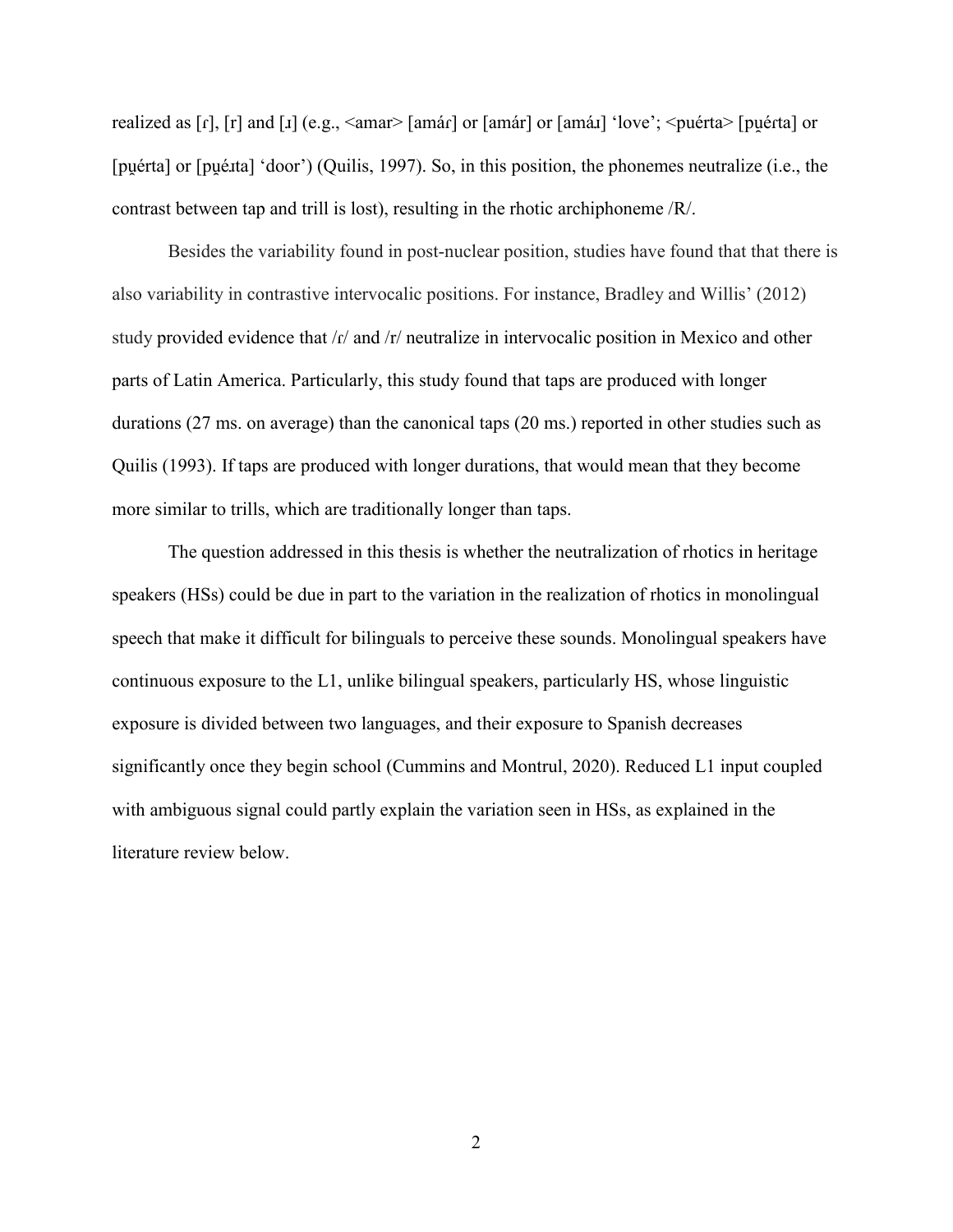#### **2. Literature Review**

#### **2.1. Variation in monolingual speech**

Bradley and Willis (2012) analyzed the variation in the production of taps and trills in Mexican Spanish among ten monolingual university students in Veracruz. Their data collection consisted of an informal interview and a narrative task describing a picture book. In the narrative, the average duration of taps was 27 ms., while trills were 72-89 ms. As stated, these taps were longer than the canonical taps reported by Quilis (1993). Some of the trills were realized with two visible contacts of the tongue on the alveolar ridge and some trills were realized with one. Their results revealed that, in the intervocalic position, the trill was sometimes realized as a tap, thus showing neutralization in this position.

Another study (Kouznetsov & Bertránn, 2008) compared the production of trills in the monolingual speech of Spanish and Russian. This study revealed that, in about 15% of the Spanish trill realizations, there was only one closure. Kouznetsov & Bertrán (2008) argued that the Spanish trill is not a geminate correlate of the tap. That is, the trill is not made of several successive taps. So, the question that needs to be explored is, in cases where the trill is produced with only one closure, is it still a trill or has it become a tap? Experimental research was carried out to examine spectral properties of Spanish and Russian trills in an effort to better understand the variation. For their study, they compared Russian speakers with Spanish monolinguals from Spain. Their results showed that, in Russian, 90% of the trills were realized with one closure, whereas in Spanish, this percentage was much lower (15%). In Spanish, when the trill was produced intervocalically, more trills with one closure occurred when /r/ was followed by rounded vowels. In Russian, more trills with one closure occurred before non-front vowels (/e/ and /i/). Thus, there was neutralization of the trill in both languages, Spanish and Russian.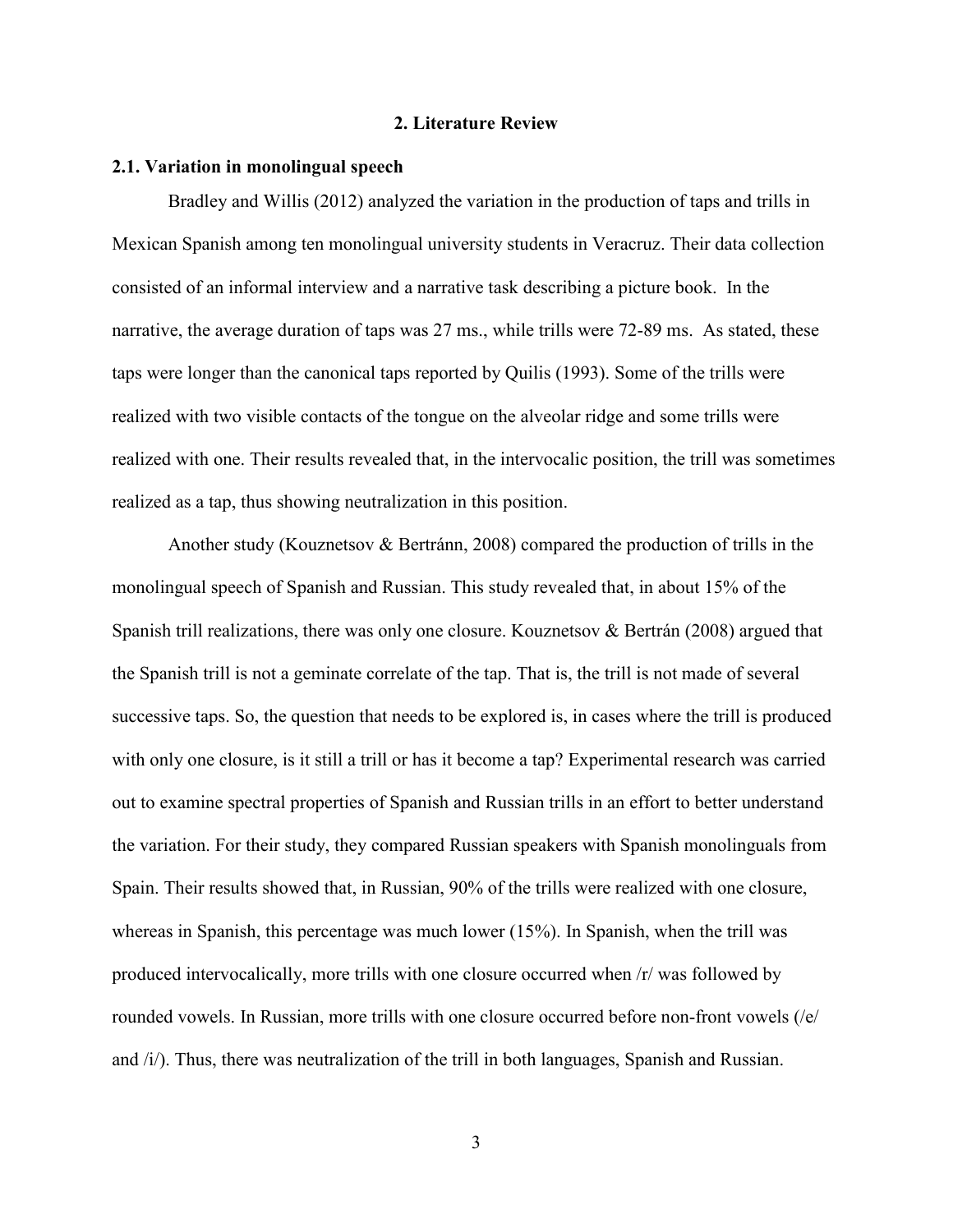However, neutralization was much more common in Russian than Spanish and they were influenced by different vocalic contexts.

Diaz-Campos (2008) investigated rhotics in Venezuelan Spanish. The data consisted of 36 speakers from the corpus of Sociolinguistic study of Caracas' (1987). Diaz-Campos found that 36.2% of the trills were standard and 63.8% were innovative (non-standard) variants. From the non-standard variants, 61% were approximants with zero occlusions. Interestingly, younger participants preferred the use of the non-standard approximant, while older generations preferred the use of the standard trill.

Henriksen and Willis (2010) investigated the acoustic characteristics of taps of trills in urban Andalusian Spanish. Their data consisted of 16 participants who performed a narrative task using pictures from the book *Frog, Where Are You?* In the analysis, they found that the most common phonemic trill was produced with one visible occlusion, but they also found trills with zero occlusions. Similarly to Diaz-Campos' (2008) study, the younger generation had higher rates of the non-standard shorter trills than the older speakers. Their results showed that 44.2% of trills were produced with one-closure, 26.01% with zero-closure, and 29.8% with two or three closures. Overall, their results revealed that, in Andalusian Spanish, the tendency is to produce trills with one closure.

# **2.2. Research on rhotics in other languages**

Ball et al. (2001) investigated the acquisition of rhotics in Welsh-English bilingual children. Welsh contrasts from English in that Welsh has a trilled–r (voiced  $\pi/$  and voiceless  $\pi/$ ) and English has an approximant-r. The bilinguals  $(N=100)$  who participated in their study were divided according to age groups and dominance of the L1 and L2. Ball et al. (2001) recorded a reading list of 50 words containing rhotics in English and Welsh. The results showed that the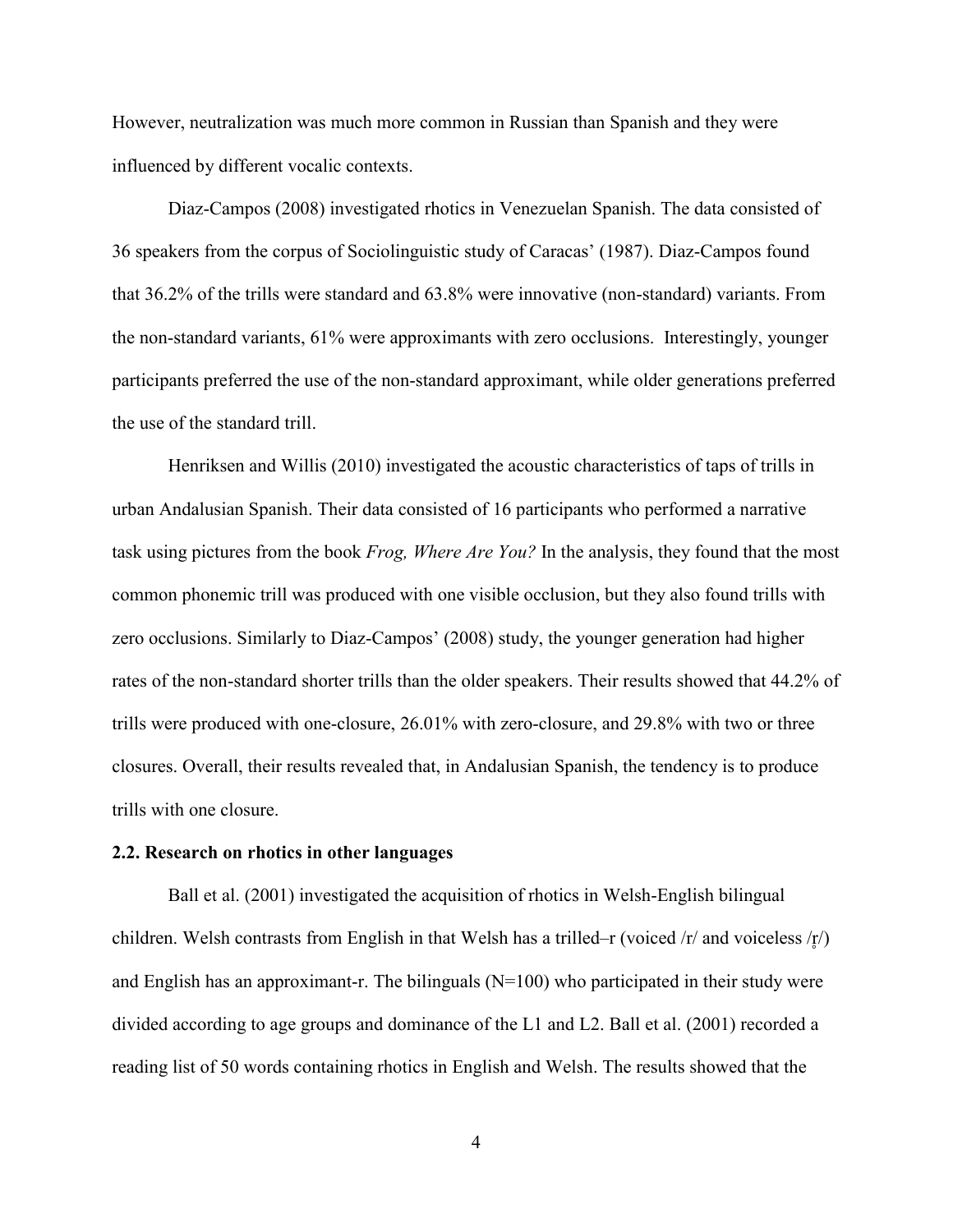Welsh trill had a wide range of variation (around 20 variants) in its realization and the variability decreased over time as subjects gained more experience with the language. The Welsh-dominant group had a 50% correct score for trill production, and this was achieved only by the two oldest subjects in groups 4;0 to 5;0. The English-dominant group had a 30% target realization of trilledr and this was only in word final position. For most subjects in this study, trilled-r in word initial position was more difficult to produce correctly. In this case, most of the productions were approximant /r/. Rhotic approximant realizations were also the most common in medial and final positions in the word, although trills were also found in final positions in older groups. The authors concluded that the use of  $\lceil x \rceil$  for  $\lceil x \rceil$  could be a result of influence from English. However, the use of fricatives for final /r/ has been shown to have an acoustic motivation as the duration of fricatives is fairly close to word- final trills (reported in Ball & Williams, 2001) and the noise component of fricatives may be considered to bear some perceptual resemblance to the short periods of turbulence accompanying the individual strikes of the trill.

Chen and Mok (2019) compared Mandarin-English sequential bilinguals to investigate how bilinguals' two languages interact when the same phoneme in two languages was realized phonetically differently. The authors examined the acoustic and articulatory features of English and Mandarin /ɹ/ produced by highly proficient Mandarin-English bilinguals. Ten Mandarin-English bilingual speakers and ten American English monolingual speakers were recorded with ultrasound imaging technique. Results showed that highly proficient Mandarin-English bilinguals produced English / $\mu$ / without L1 influences. They used language-specific phonetic details for English and Mandarin / $I$ /. It implies that language-specific phonetic realizations can be learned for the same phonological category by highly proficient bilingual speakers.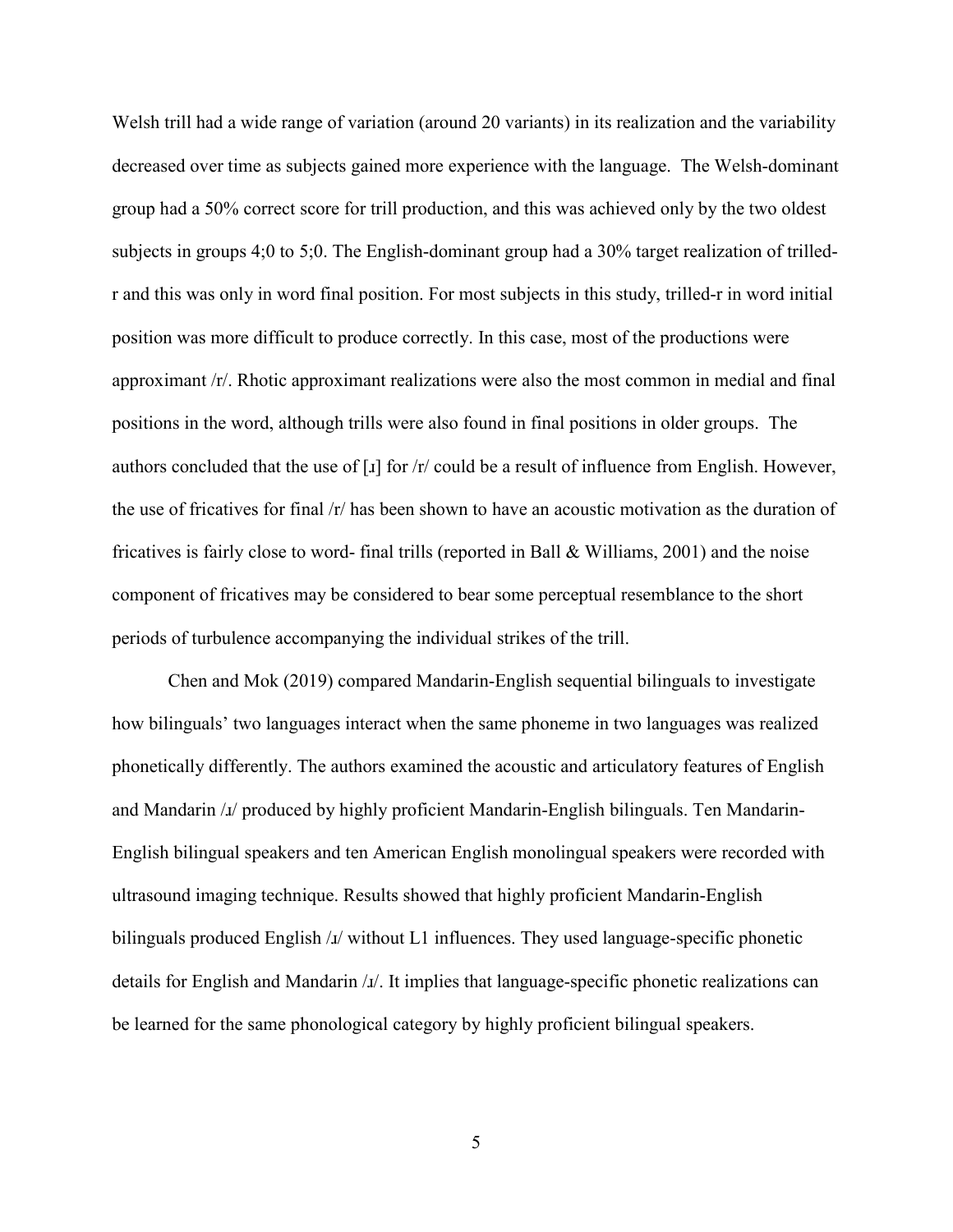Additionally, it is important to consider the impact of formal language education on distinguishing between different sounds. Studies like Goto (1971) demonstrate that formal education can provide the HSs with the skills to distinguish similar sounds. Goto (1971) investigated how Japanese speakers perceived English  $\lambda/\lambda$  and  $\lambda/\lambda$ . In Japanese, these sounds belong to the same phoneme. Goto (1971) collected his data through a perception task where participants listened to words such as <right> and <light> to see if Japanese-English speakers could discriminate between the two phonemes. Results of the perception task demonstrated that advanced Japanese-English speakers are able to produce the different phonemes, but their phonemic perception rated lower with scores of 6/8 to 1/8 respectively. For comparison, monolingual English speakers scored 8/8 in the production and 7/8 in the perception task. Goto's (1971) results showed that Japanese-English speakers find it challenging to discriminate between /ɹ/ and /l/. However, over time, Japanese speakers can be taught to discriminate these sounds. In other words, formal education in a heritage language can be important in being able to distinguish similar sounds. Even though Goto (1971) focused on second language learners of English, formal education for a HS can be important in being able to distinguish sounds that are phonetically similar to each other in the native language.

An influencing factor for a HSs' ability to distinguish between sounds is the setting in which they learn the language. HS generally learn the minority language at home and the majority in a formal setting, such as school. For the first few years of their lives, HSs are mostly exposed to the minority language, and once they begin school, they are exposed to the majority language. As a result, HSs only have a small window to acquire these sounds and learn to distinguish what sounds belong to which language. Monolingual speakers do not face this problem since they are exposed to one language all their life, whether it be an informal/formal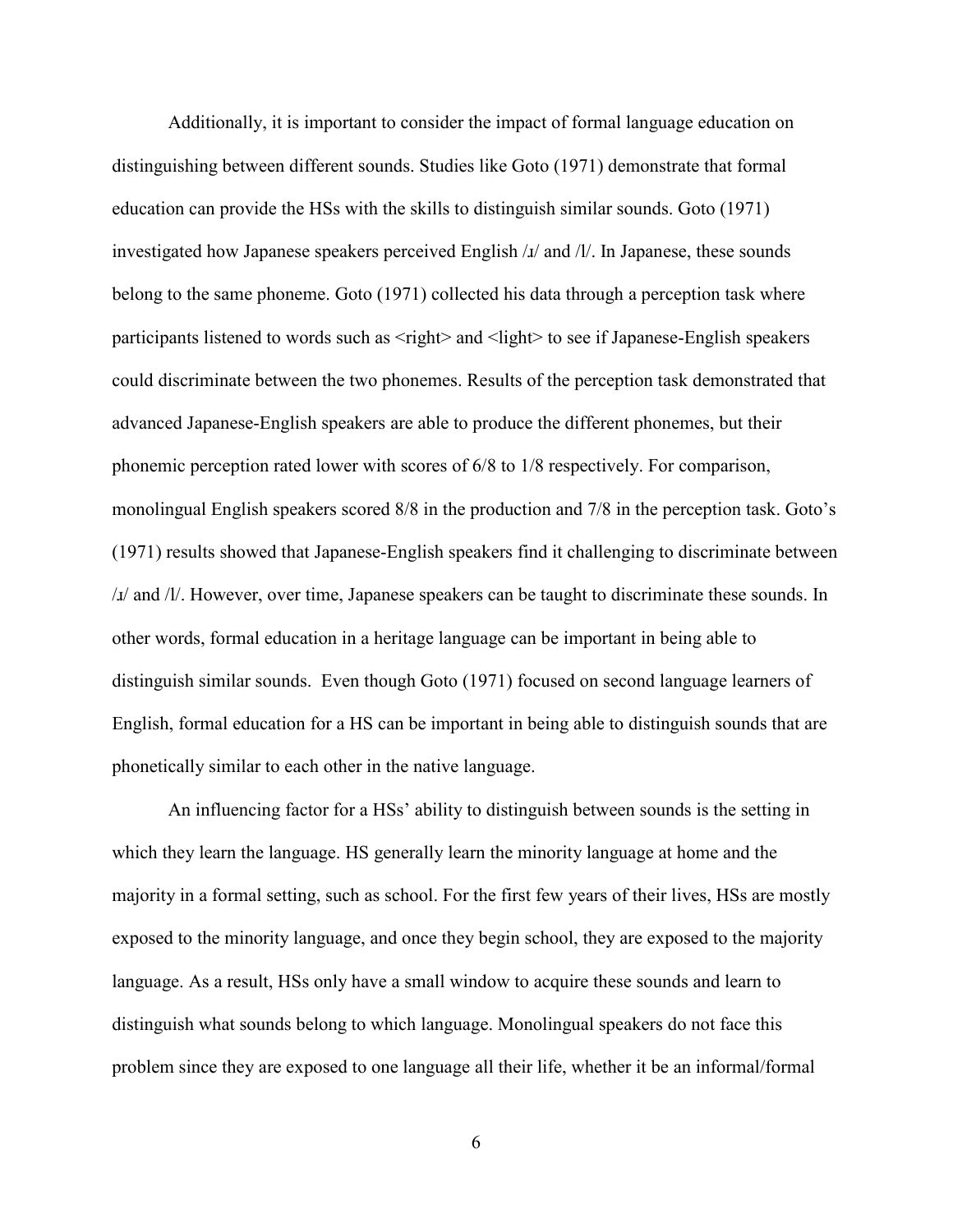setting, so it is easier for them to distinguish between different sounds compared to HSs. In addition, as explained in section 2 that discusses Speech Theories, because HSs generally receive their formal education in the majority language (or L2), they do not have the orthographic representation to clarify their perceptions of ambiguous sounds (Ohala, 1989). On the other hand, monolingual speakers not only have frequent input from native speakers but they are also taught to distinguish contrastive sounds at school through orthography. With no influence from orthography, HSs have no chances of correcting their non-target perception of ambiguous sounds.

#### **2.3. Variation in bilingual speech**

As stated earlier, monolingual Spanish speakers are not the only ones neutralizing the distinction between taps and trills; there is evidence of this phenomenon in the speech of Spanish Heritage Speakers (HSSs). Researchers have studied and compared HSSs to second language learners of Spanish to better understand this neutralization phenomenon in bilingual speech.

Daine and Zahler (2021) investigated trill production of L2 learners of Spanish compared to HSSs. The L2 learners produced native-like trills when they followed a central vowel /a/ and front vowels /i, e/, yet native-like trill production was disfavored by back vowels /u, o/. The L2 learners produced the tap more consistently in higher frequency words and were able to produce native-like variants. Even though HSSs grew up hearing both languages, the minority and the majority languages, they showed a phonological preference for the majority language. Crosslinguistic influence between one language to another can occur when the sounds in each language perform different functions, such as phoneme in one language and allophone in another (Daine and Zahler, 2021).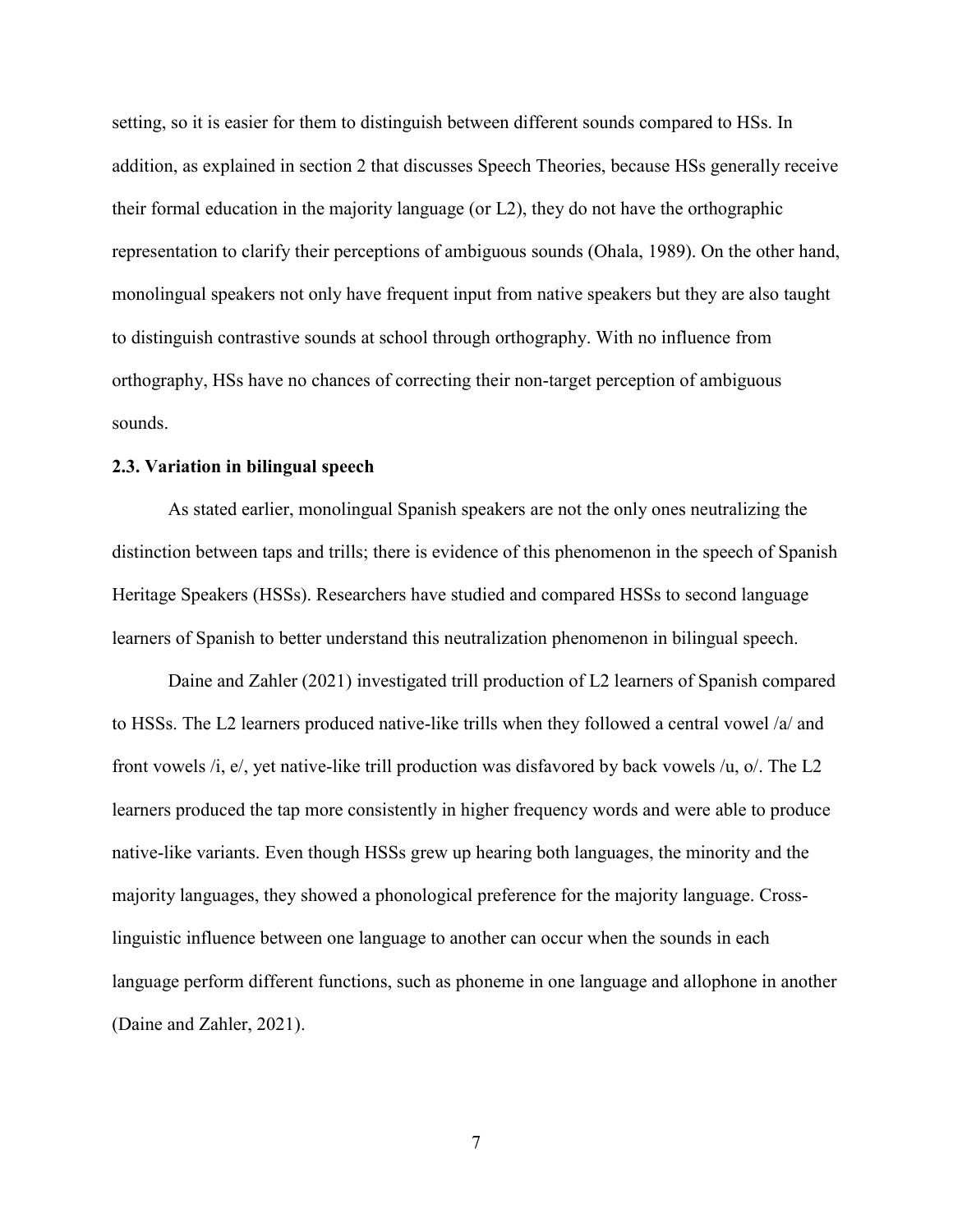Henriksen (2015) investigated the production of the tap and trill in eight monolingual Spanish speakers who immigrated to the US from different areas of Mexico, and eight HSSs residing in Chicago. They performed a narrative task, where they naturally produced taps and trills. Data analysis demonstrated that monolingual Spanish speakers produced more occlusions and longer-lasting trills compared to HSSs. Trill production with three and four occlusions were uncommon in both groups. Data also showed that HSSs produced some taps with more than one occlusion.

A more recent study on variation in intervocalic rhotics in bilingual speech was conducted by Amengual (2016). Amengual (2016) looked at the phonological contrast of tap and trill in 40 Spanish HSSs and 20 second language (L2) learners of Spanish. The HSSs were further subdivided into Spanish dominant and English dominant. The data was collected in Northern California using a read-aloud task. His results revealed that L2 learners and Englishdominant HSs produced non-canonical phonemic trills with one or zero occlusions. On the other hand, Spanish-dominant HSs produced the majority of their trills with two or three brief occlusions. They also maintained the Spanish tap-trill phonological contrast largely by means of segmental duration.

Kissling (2018) investigated rhotic production in 15 Central Mexican and Salvadorian HSSs living in Richmond, Virginia. Besides HSSs, her participants also included 5 long-term immigrants, 8 L2 learners and 10 Spanish monolingual speakers. Participants performed three tasks: a conversation task, a narrative task from *Frog, Where are you?* and a read out aloud task of 22 idioms. Her results showed that proficiency and language dominance were not good predictors of HSSs' rhotic production but, instead, she found a correlation between HSSs' identity as Latino/Hispanic with more target like rhotic production. Those HS who identified as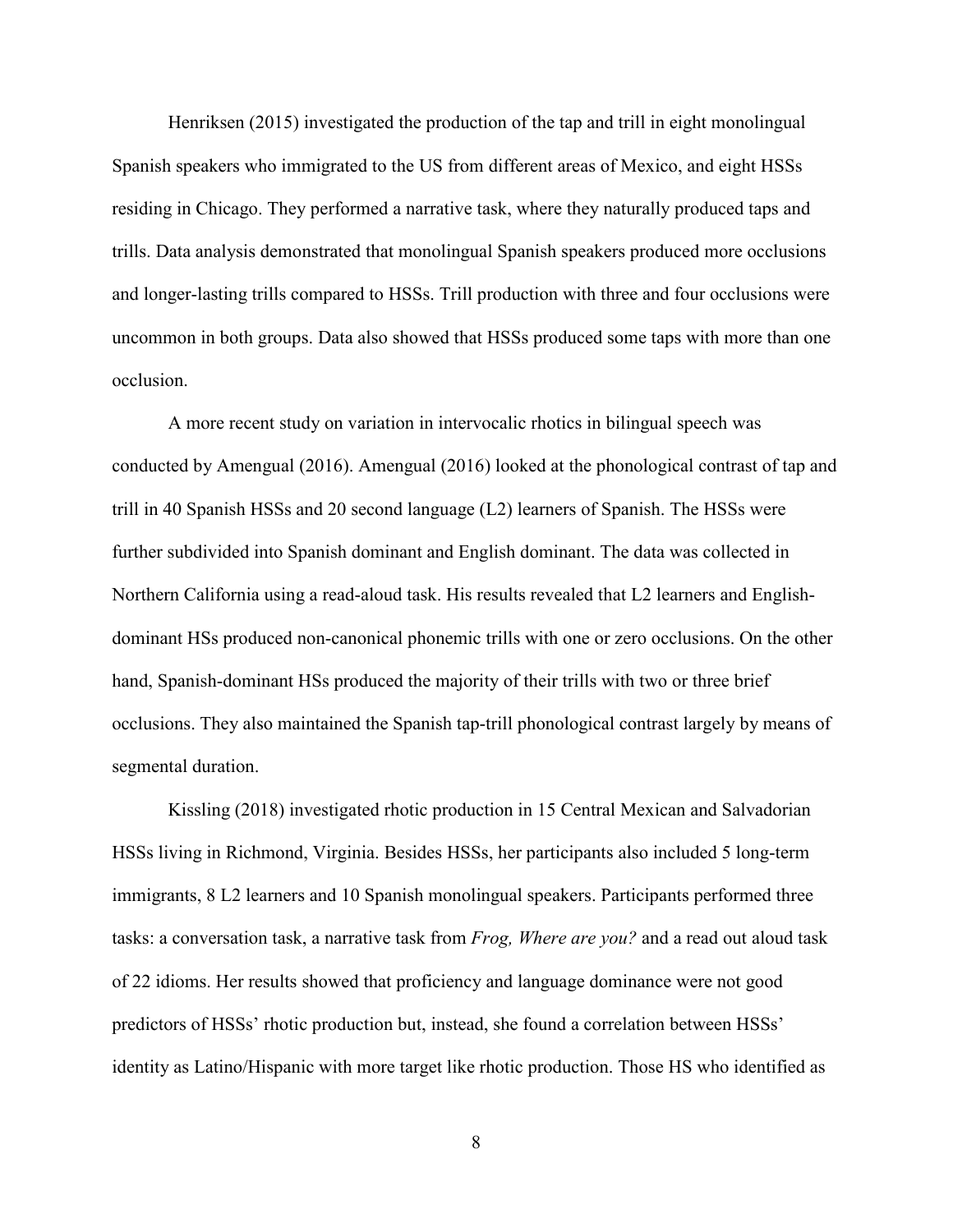Latinx/Hispanic produced rhotics that were more similar to those produced by monolingual Spanish speakers than those who did not identify with being Latinx/Hispanic. The HSSs that did not identify as Latino/Hispanic produced rhotics like L2 speakers. Kissling (2018: 50) proposes that "stronger cultural identity could be related to a stronger desire to sound native and motivate a HSSs to pay closer attention to phonetic features". In addition, those HSSs with higher exposure to Spanish from birth had more target-like productions of rhotics than those with less exposure to the language.

Cummings Ruiz and Montrul (2020) investigated the rhotic production of twenty-four adult participants: six sequential bilingual HSs, six simultaneous bilingual HSs, six monolingual Spanish speakers, and six L2 Spanish learners. The heritage groups and the L2 speakers were from the Chicagoland area and the monolingual speakers were from Mexico. Data was collected through a storytelling and a picture naming task. Results showed that the sequential bilinguals, not the simultaneous bilinguals or the L2 learners, patterned similarly to the monolingual Spanish speakers in their production of taps and trills. When producing Spanish words containing a rhotic sound, the sequential bilinguals produced the taps and trills with a similar duration and number of apical occlusions to the productions of the monolingual Spanish speakers. The simultaneous bilinguals patterned differently to the monolingual Spanish speakers. The authors argued that this difference may be due to an incomplete acquisition of the Spanish rhotic system, due to their early exposure to English. In other words, the simultaneous bilinguals may not have received enough Spanish input to fully define L1 categories for the Spanish rhotic system when they already started acquiring English.

From the above, the variable realization of taps and trills in HSSs may be due to variability in the input of these sounds by Spanish monolingual speakers and other Spanish-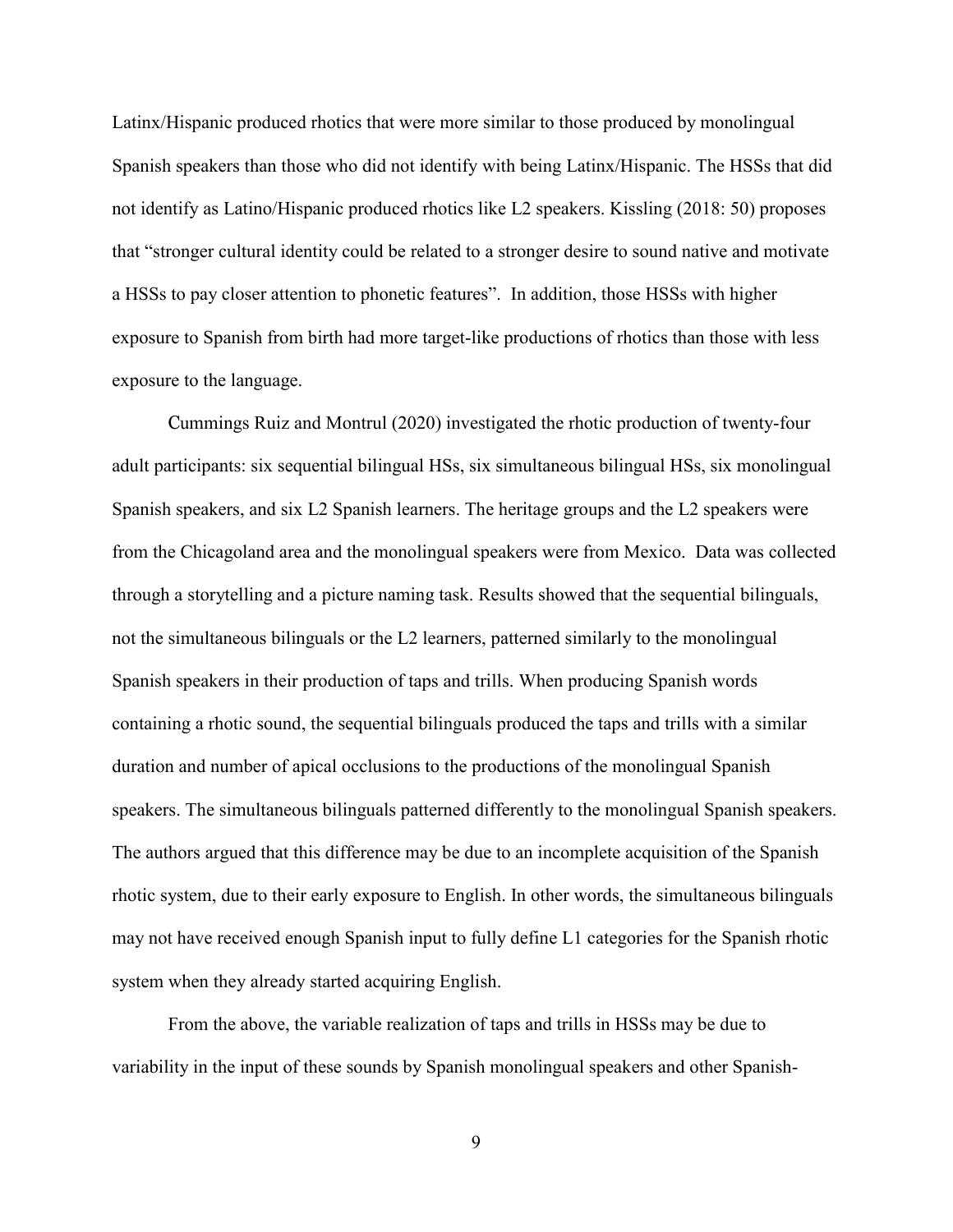English bilinguals. Variation in taps and trills can cause difficulties for HSSs, who divide their time between Spanish and English use and input. In addition, HSSs generally have less formal education in Spanish than their monolingual equals and the impact of orthography on the perception of ambiguous acoustic signals has been found to be significant in previous studies reviewed in the section below.

### **2.4. Speech Theories to explain variation in perception**

This section will review two types of theories that relate to the variation in production and perception of sounds. One of the theories was proposed by Ohala (1989; 1993) and was based on sound variation in monolingual speech. This theory explained how variation in the production of certain sounds can lead to non-target perception and eventual sound change. The other theory, the 'Speech Learning Model' proposed by Flege (1995) accounts for age related limits on the ability to perceive sounds in a native like manner in the second language.

Ohala's (1993) theory on variation in monolingual speakers focuses on variation in the speaker. This variation in production can lead to misperception of the intended signal, especially when it comes to sounds that are variably realized and can become difficult to discriminate from each other, such as the Spanish tap and trill. Speakers and listeners are generally not aware of the variation in the signal and listeners may imitate the pronunciation they hear or believe they heard. Inexperienced speakers with low levels of formal education in the language or lack of frequent input from native speakers hear the 'wrong/misheard' pronunciation and take it at face value. Since they do not have orthography to confirm their perceptions, they reproduce the nontarget pronunciation. On the other hand, monolingual speakers not only have frequent input from native speakers, but they are also taught to distinguish contrastive sounds at school through orthography, i.e., the tap as  $\leq r$  in words such as 'pero' (but) and the trill as  $\leq r$  in words such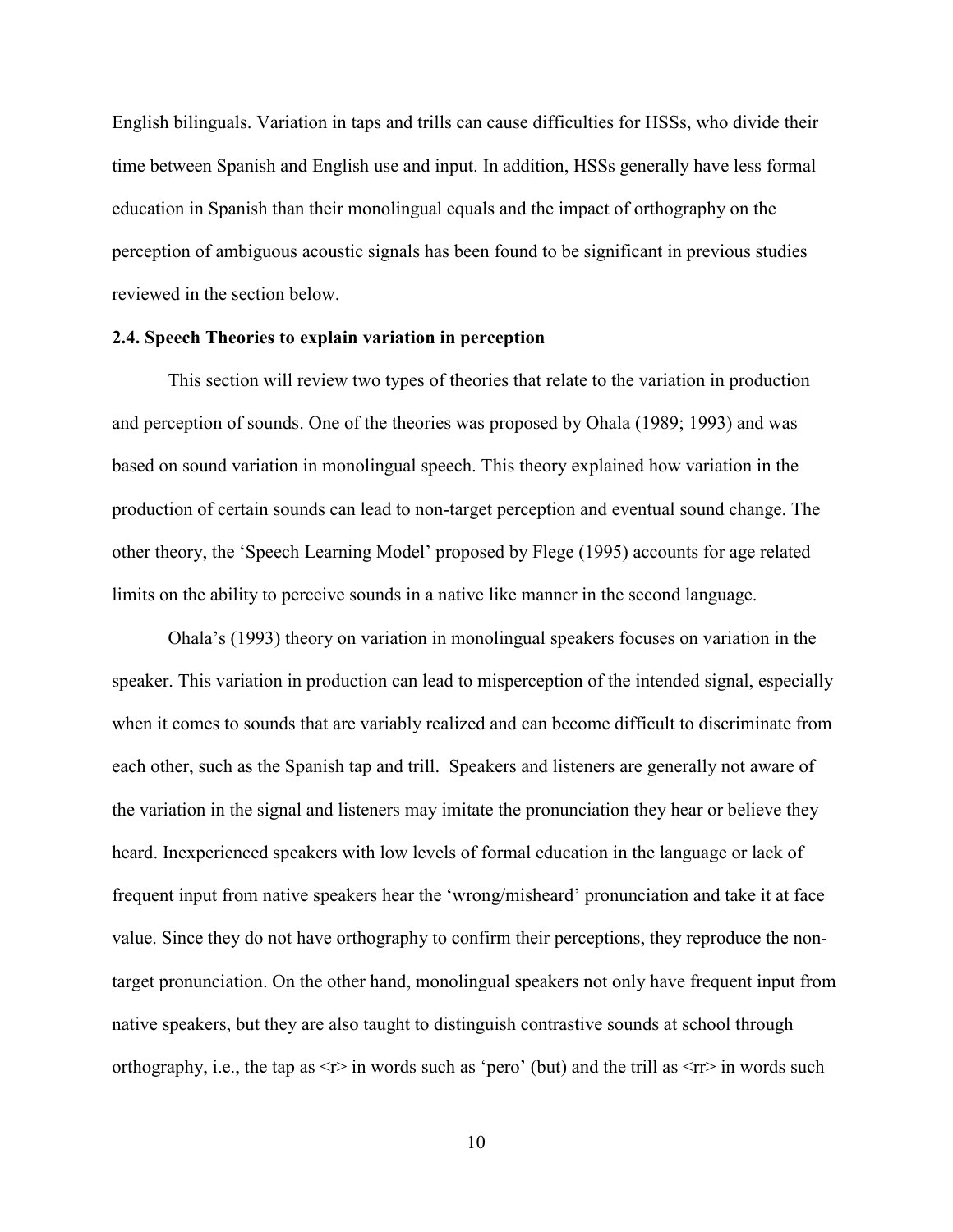as 'perro' (dog). There are even rhyming songs that native Spanish parents and teachers teach to children to teach them how to produce the trill.

Research shows that during literacy acquisition, the correspondence between phoneme and grapheme become tightly interconnected such that they could be considered as two faces of the same coin (Frost & Ziegler 2007). Phonological awareness, that is the capacity to consciously manipulate phonemes, is also dependent on literacy (Bassetti 2006). Research on adult monolingual speakers has shown that adults' performance in phonological awareness tasks is affected by orthographic representations. For instance, learning to read the Roman alphabet seems to improve performance on other types of auditory tasks such as those that require participants to delete certain phonemes from a word or to add them in (Morais et al. 1979). If the onset of literacy shapes the perceptual system with listeners integrating the orthographic input with the audio input when establishing phonetic/phonemic categories, those speakers who have undergone schooling in L1 Spanish (and have learnt to read and write in Spanish) may achieve a sharper contrast between the tap and the trill than those who have not had schooling in L1 Spanish and, thus, only rely on their auditory perception. Thus, HSSs may exhibit more variability in tap and trill production, because they have not had formal education in Spanish. HSSs usually learn the language from their family, caretakers, and/or friends without much input from school and teachers. It is possible that children learning to read and write are corrected at school when they do not use the correct spelling for the tap and the trill. Learning the graphemephoneme correspondence for these sounds may help listeners establish the phonetic/phonemic categories for taps and trills. It may also act as a block for sounds that may be perceptually similar in certain phonetic contexts (Ohala 1993).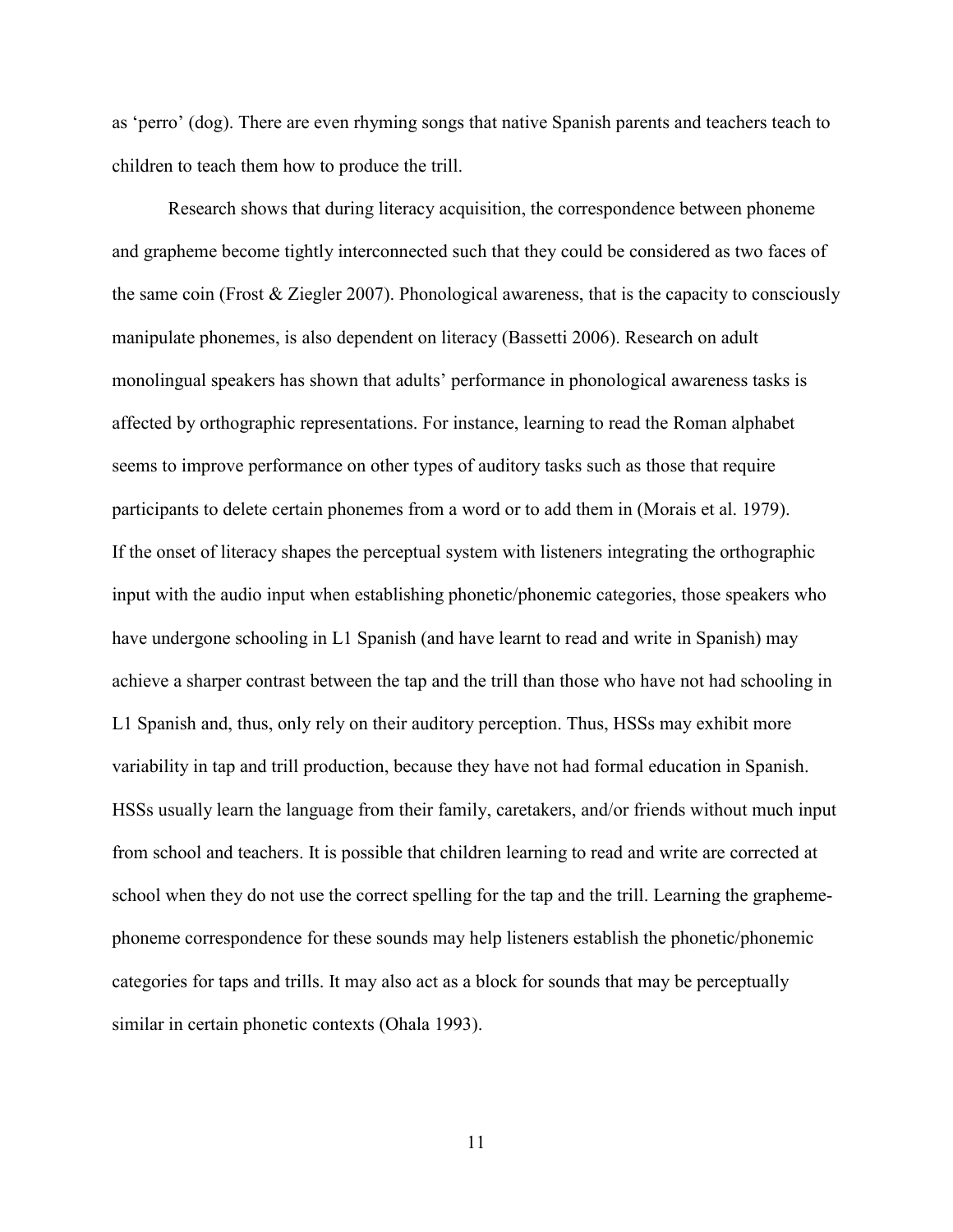The second theory proposed by Flege (1995), called the 'Speech Learning Model' (SLM), relates to the perception and production of L2 sounds by bilingual speakers and the effect of the L1 on the perception and native-like production of sounds in the L2. SLM can be used to explain how the phonological system of two languages interact in the brain of a heritage Spanish speaker. This model is also used to show how the L2 learner's pronunciation is affected by various years of learning their L2 and how the age of L2 acquisition affects the learner' proficiency in the L2. SLM has been applied to determine how learners perceive L2 sounds, whether these sounds are assimilated into the L1 system because they are similar to the L1, or whether new categories are created for perceptually different sounds in the L2.

According to SLM, bilinguals are more likely to acquire a sound in the L2 if it is different to the sound in the L1. On the contrary, they are less likely to acquire an L2 sound if it is similar or identical to a sound that already exists in the L1. Bilinguals are hypothesized to first use L1 sounds as "substitutes" for the L2 sounds, which can potentially interfere or block the formation of new phonetic categories for L2 sounds (Flege, 1995). This is because bilinguals may fail to discern the phonetic differences between pairs of sounds in the L2 and L1, either because phonetically distinct sounds in the L2 are "assimilated" to a single category or because the L1 phonology filters out features (or properties) of L2 sounds that are important phonetically, but not phonologically, or both (Flege, 1995). With increasing exposure to the L2, bilinguals are expected to acquire new categories for the similar, but not identical, categories. With increasing exposure to the L1, bilingual HSSs will develop the categories of their L1, and they are expected to differentiate between the sounds of the L1 and L2, even when these are similar. Those with less exposure to the heritage language, however, may fail to differentiate between similar sounds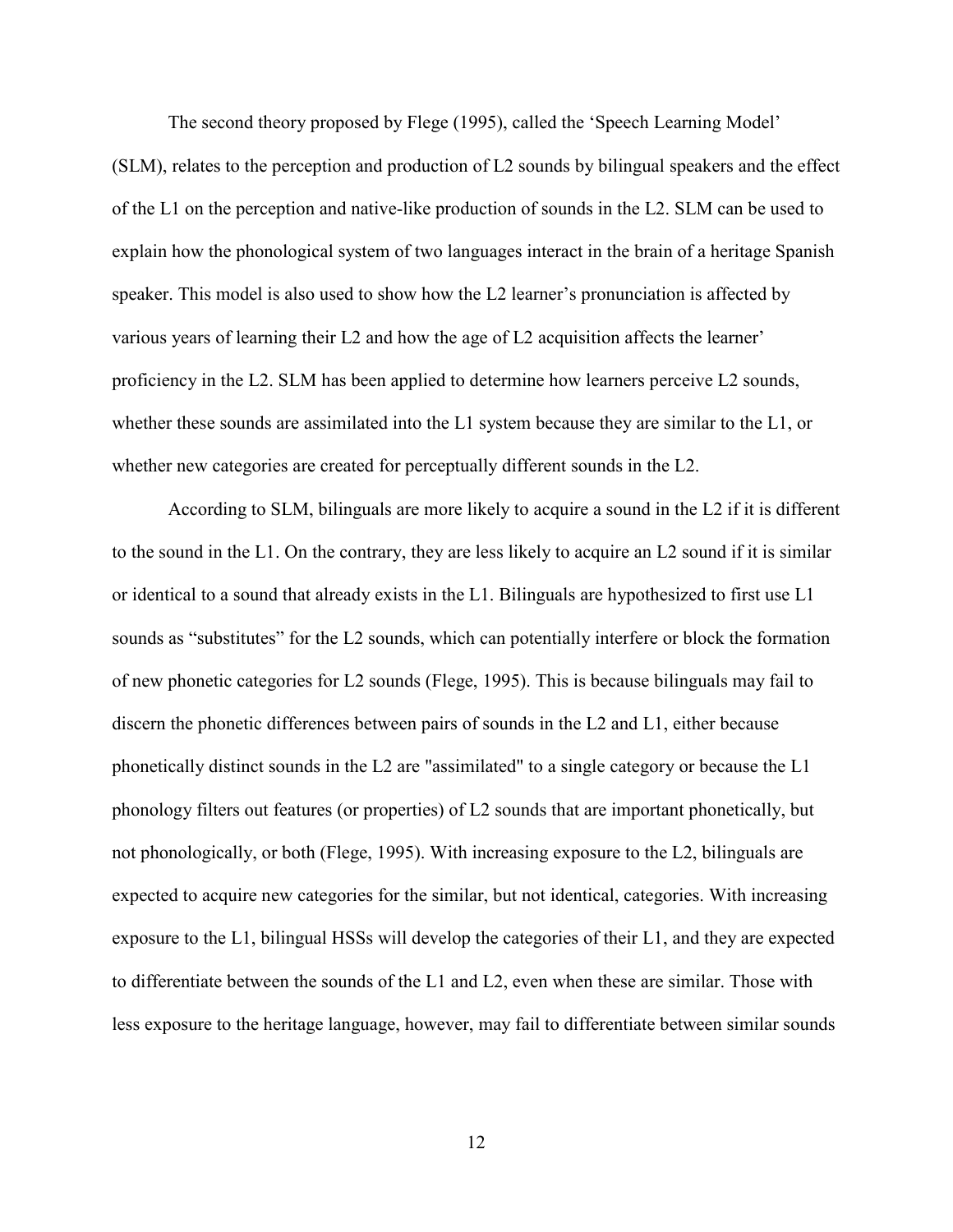in their L1 and L2, leading to an "assimilation" of two similar sounds into one phonetic category (Flege, 2007).

If we apply SLM to the acquisition of rhotics in Spanish-English bilinguals, the acquisition path would start with HS acquiring the sounds of their heritage language Spanish, which includes taps and trills. Taps are typically acquired first, and trills are acquired at around 7 years (Cummings and Montrul 2020). Most HSSs would start being exposed to English at school when they are still in the process to acquire the trill. Those who are at the beginning stages of their acquisition of English may use the L1 category (tap) as a substitute of the approximant. With increasing L2 exposure, HSSs predicted to distinguish between taps and approximants and to create different categories for each. Cummings Ruiz and Montrul (2020) mention that even though the tap exists in both languages, the tap can be considered a new sound for L2 learners. This could be due to the fact that in English, the tap is 'registered' as an allophone of a phoneme, and in the L1, they have to 're-register' the tap to be its own phoneme. Then, with more experience in the L1, HS will also create another category for the trill.

The proposed path in the acquisition of rhotics by Spanish-English bilinguals is shown in Table 1: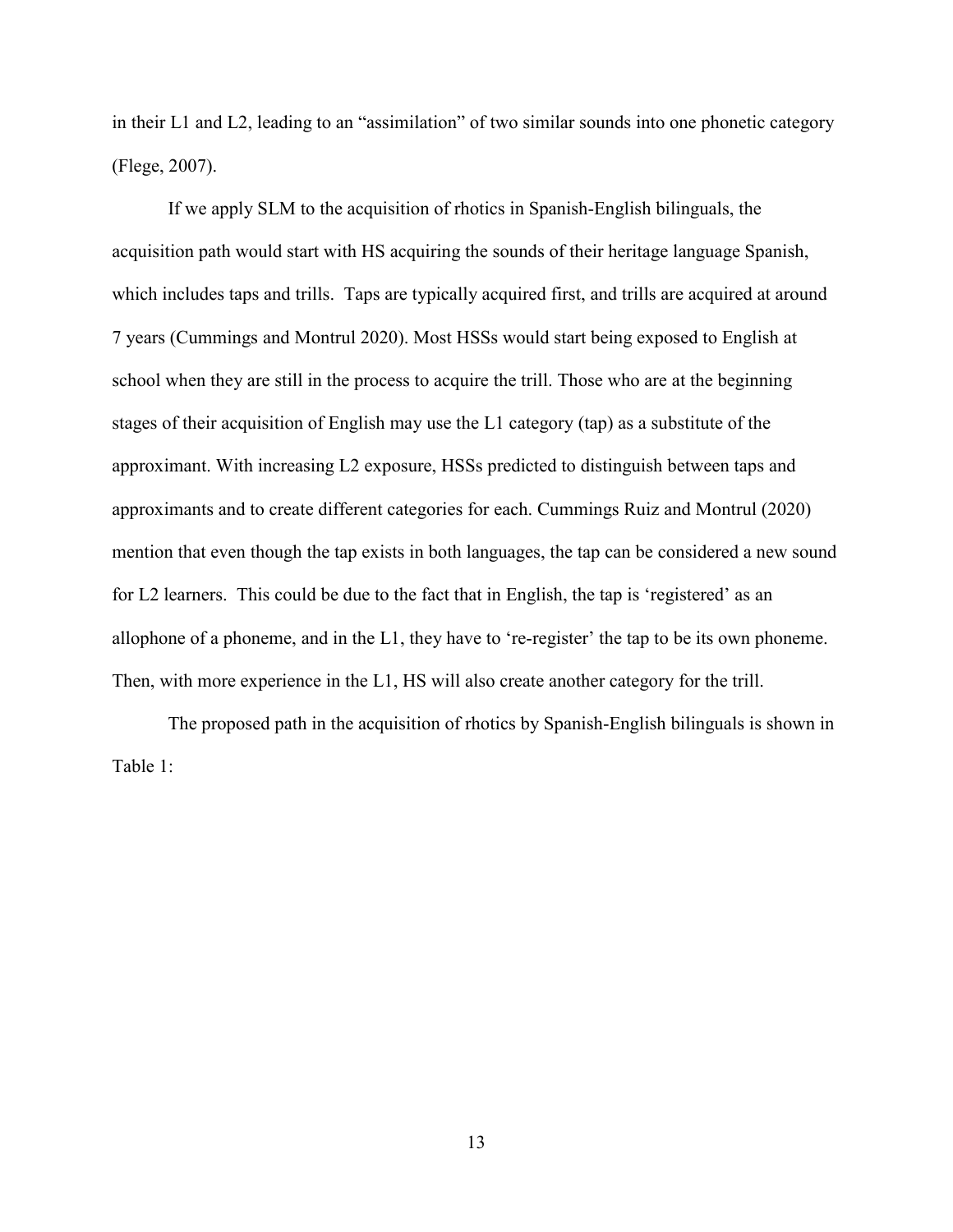|                | HS with little exposure   | HS with increased               | HS with increased                             |
|----------------|---------------------------|---------------------------------|-----------------------------------------------|
|                | to the L1 and initial     | exposure to the L2              | exposure to the L1                            |
|                | exposure to the L2        |                                 | and L <sub>2</sub>                            |
| L1 (Heritage   | $\ln \rightarrow$ [r] tap | $\ln \rightarrow$ [r] tap       | $\vert r \vert \rightarrow \vert r \vert$ tap |
| language)      | $\rightarrow$ [r] (trill) | $\rightarrow$ [r] (trill)       | $\rightarrow$ [r] trill                       |
| $L2$ (English) | $ r  \rightarrow  r $ tap | $\sqrt{r} \rightarrow \sqrt{u}$ | $\sqrt{r} \rightarrow \sqrt{u}$               |
|                |                           | approximant                     | approximant                                   |

**Table 1.** evolution in the acquisition of rhotics by Spanish-English bilinguals.

The trill is shown in parenthesis, meaning that they are still not completely acquired, so learners may not be able to perceive it or produce canonical realizations of this sound. Seeing as the present study is not testing the perception and production of approximants in the L1, the experiment used does not include this sound as an option to listeners. However, this would be an interesting future study to pursue.

Two of the studies reviewed above tested the SLM on HSSs' productions of rhotics. As mentioned previously (Variation in bilingual speech, 2.3), Henriksen (2015) conducted an acoustic analysis of rhotic productions in a semi-informal narrative task. His study included 8 late bilingual speakers who spoke Spanish from birth and acquired English after puberty, and 8 early bilinguals who were born in the US but had Spanish caretakers. Henriksen's results showed that both groups of HSSs maintained the tap-trill contrast throughout adulthood even though their exposure to English had increased. The contrast between the tap and trill was mainly realized via overall duration, not lingual contact, where there was a lot of variation. Most importantly, Henriksen (2015) rejected the hypothesis that phonetic variation in rhotic production results in phonological instability in the heritage grammar. He proposed that sound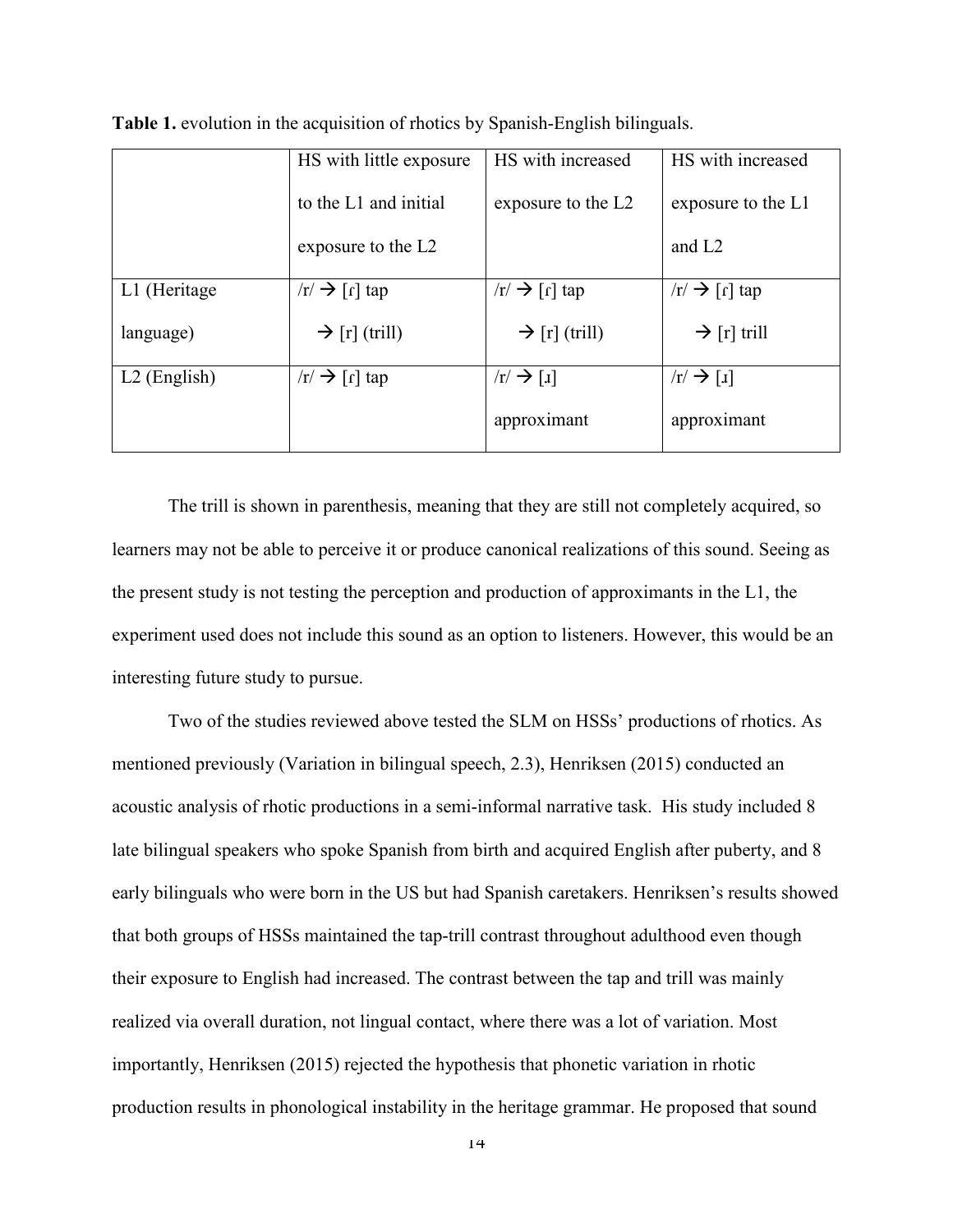categories that are acquired early in life are not susceptible to merging in the L1 and L2. Another finding from his study was the high individual variation encountered in the production of trills in monolingual and bilingual speakers. Interestingly, the auditory analysis of the 0-closure variants of the HSSs included approximant-r realizations, while the 0-closure variants of the monolingual Spanish speakers included assibilated rhotics or fricatives.

The Cummings Ruiz and Montrul (2020) study provided evidence in favor of the SLM in their study of the Spanish rhotic system in bilingual speech. Their study showed that simultaneous and sequential bilinguals did create two separate phonological categories for the tap and the trill. However, the simultaneous bilinguals did not pattern similar to the Spanish monolingual speakers. Their results showed that HSSs were able to produce tap and trill contrast, but differed from the Spanish monolingual speaker and the sequential bilinguals in the number of apical occlusions for the trill and the duration for the tap. Most important to the present study, the authors (Cummings Ruiz and Montrul, 2020) argued that heritage speakers may have gained the ability to perceive but not to produce the alveolar tap and trill in childhood. Thus, the simultaneous bilinguals may be able to produce two distinct sounds but be unaware of the "native" duration of the alveolar trill. This result differs from Henriksen's in that his heritage speakers did resemble the performance of monolingual speakers in rhotic duration, yet not apical occlusions and, according to Henriksen, the HSs have successfully created the tap trill contrast during childhood and maintained it in adulthood. As mentioned, Cummings and Montrul (2020) does support the predictions of SLM, because the simultaneous bilinguals were able to produce target-like Spanish rhotics, which means that the input received throughout childhood was enough to establish the tap and trill categories. The L2 English speakers had approximant realizations for the Spanish trill, which can be seen as an influence from English.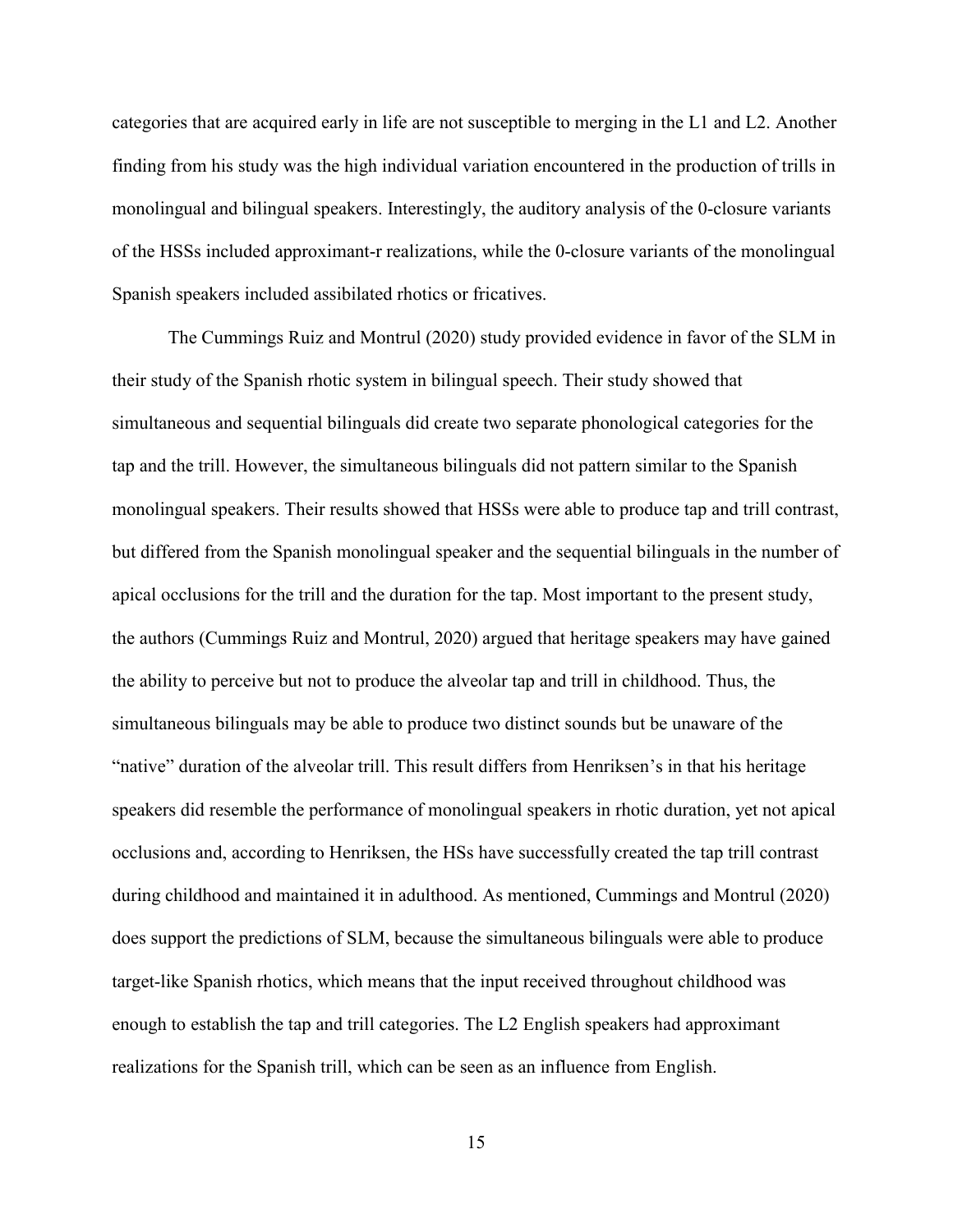SLM focuses on age of acquisition, and it predicts that learners who are younger will achieve a closer to native-like proficiency in the L2 than those who are older. This is because, as the phonological system matures, it can become more difficult to perceive and differentiate between contrastive sounds. Early learners of an L2 are able to better discern cross-language phonetic differences than individuals who learn an L2 later in life (Flege, 1995). Late L2 learners often have difficulties in forming new phonetic categories if the L2 sound uses phonetic features not used in the learner's L1. The research in Cummings and Montrul (2020) showed that L2 learners of Spanish had non-target realizations of the Spanish rhotics, such as the approximant. Thus, the L2 learners may not have successfully established different categories for Spanish trills and taps. On the contrary, Cummings and Montrul's study did not find evidence of English alveolar approximants in either group of HSSs. In accordance with SLM, these results suggest that the later age of acquisition of Spanish for the L2 learners may negatively affect their Spanish rhotic production. Besides taps and trills, the other variant found in both groups of the HSSs was assibilated rhotics. Assibilated rhotics have been attested in native monolingual Spanish speakers of northern Mexican Spanish (Mazzaro and Gonzalez, 2020), so the use of assibilated rhotics by HSSs provides further evidence of how close their speech is to the monolingual norm.

The studies summarized above focused on the production of rhotics by Spanish-English bilingual speakers of different levels of proficiency in both languages. However, to the best of my knowledge, no study has focused on the perception of Spanish rhotics in bilingual speakers and how their identification and/or discrimination of taps and trills can affect their production of such sounds. This is an important consideration because, although Henriksen (2015) and Cummings Ruiz and Montrul (2020) used SLM to make predictions and explain their results, their studies did not test perception, which makes using SLM problematic. As stated earlier,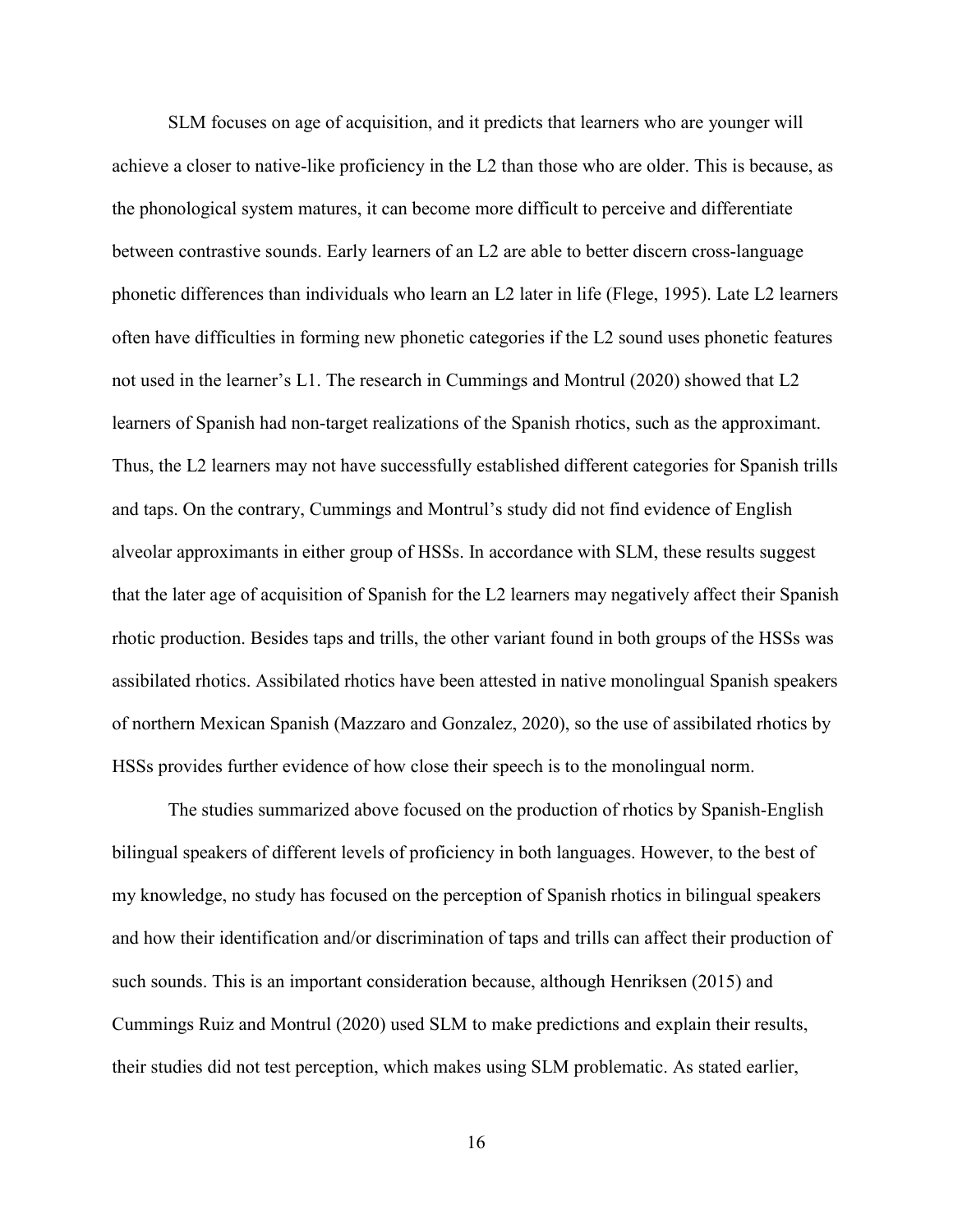SLM hypothesizes that the accuracy of perceptual representations for L2 sounds places an upper limit on the accuracy with which the L2 sounds can be produced, thus emphasizing a close connection between perception and production.

In order to explain the production of rhotics in bilingual speech, it is important to test if non-target productions could be due to difficulties in the perception of taps and trills. Thus, the purpose of this study is to determine if there are difficulties with the accurate identification of taps and trills by bilinguals. The following section explains the hypothesis proposed in this study and how this hypothesis will be tested.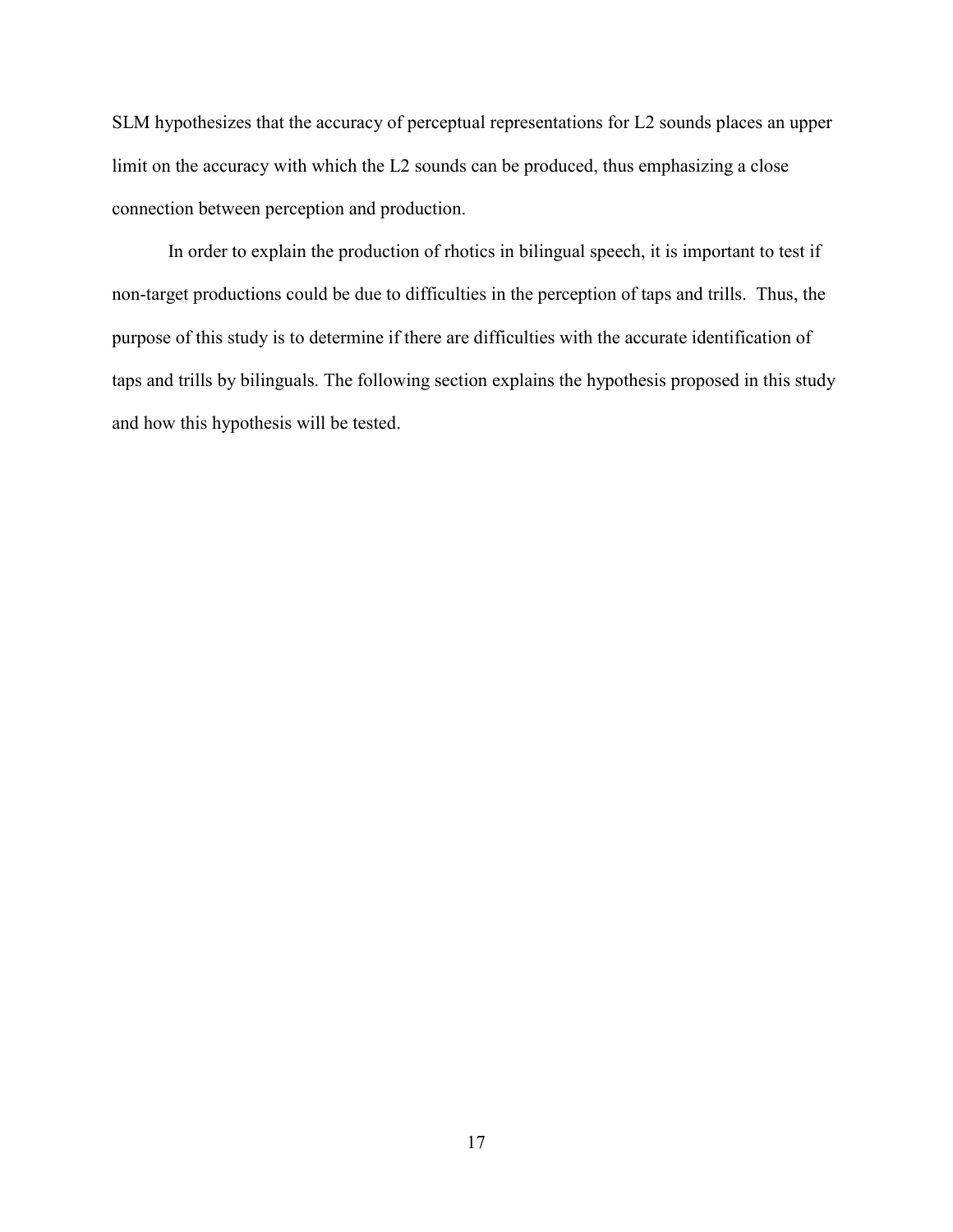#### **3. Hypothesis**

I hypothesize that the variation in rhotic production can affect the perception of taps and trills and their accurate categorization. By variation in production, I mean cases where trills are realized with one closure and taps with longer duration than the canonical ones (Henriksen and Willis, 2010; Willis and Bradley, 2012). This variation, or neutralization of taps and trills in production, can lead to difficulties in the identification and categorization of such sounds by bilinguals. The variation in production of taps and trills can be a challenge for all listeners, though particularly for early Spanish-English bilinguals, who have limited input and almost no formal education in the heritage language.

In order to test this hypothesis, the discrimination of taps and trills in HSSs will be compared to that of monolingual speakers. In addition, the study will also compare simultaneous bilinguals against sequential bilinguals to determine if age of acquisition of the L2 can influence the successful creation of two different rhotic categories in the native phonological system.

Monolinguals are expected to correctly identify the tap and trill because, although there is variation in the acoustic signal, they have had formal education in Spanish and ample exposure to Spanish to facilitate the discrimination of the target sounds. Sequential English bilinguals are also expected to behave closer to the monolingual norm because they arrived in the US later (after puberty) and they have had formal education in Spanish during their formative years. In addition, sequential bilinguals had an opportunity to develop and use their L1 before acquiring the L2. However, the variation in the production of the taps and trills is expected to affect the discrimination of taps and trills with greater strength in HSSs, because they had less formal education in Spanish and less input and frequency of use to allow them to disambiguate the variable (confusing) signal. In other words, HSSs are expected to have a higher rate of non-target perception than sequential bilinguals and monolinguals. The latter are expected to have few or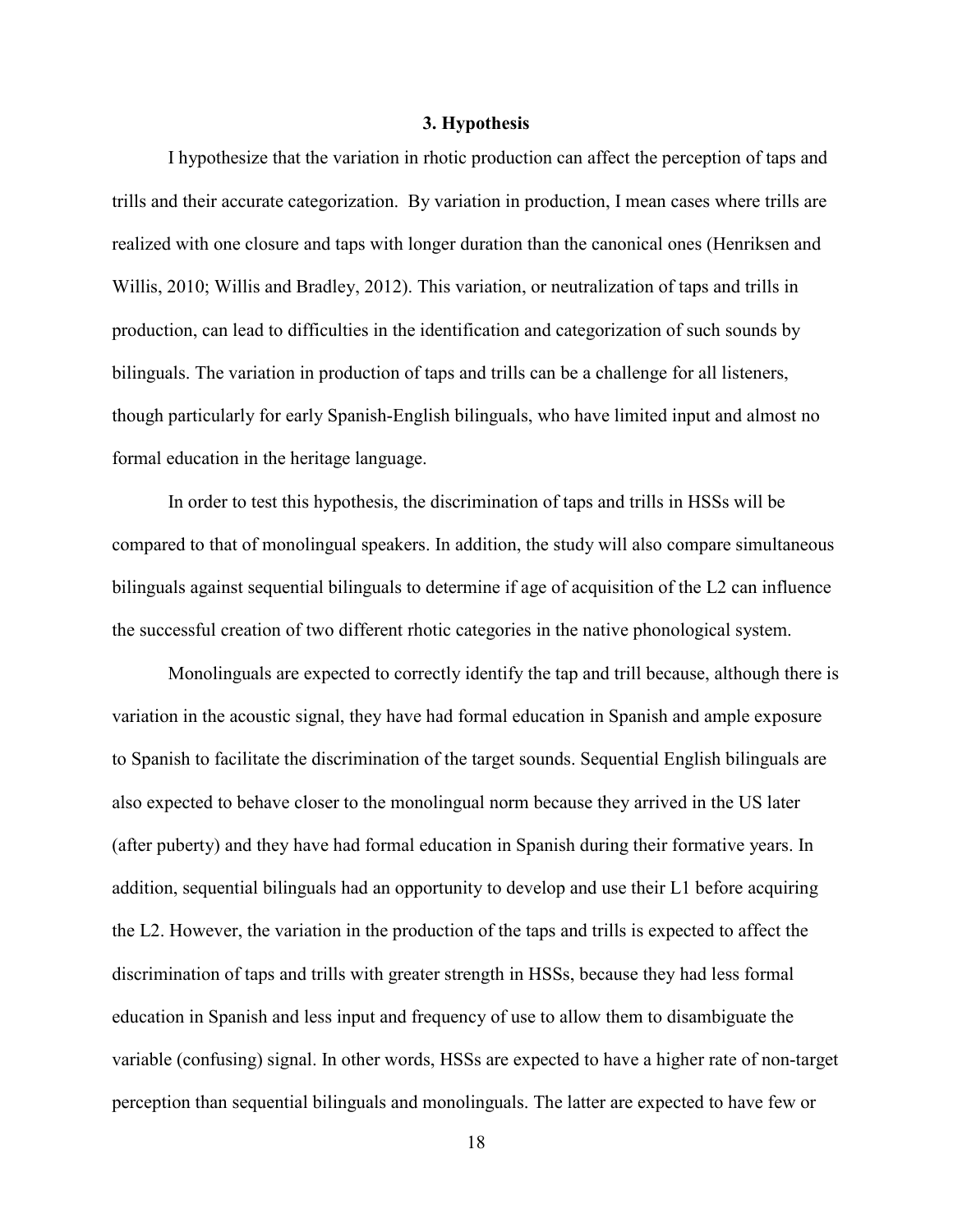zero non-target perceptions. In addition, the sequential Spanish bilinguals are expected to have a higher rate of non-target perception than HSSs, and more than the monolinguals and the sequential English bilinguals.

Another important issue is the directionality of the discrimination in the perception. That is, will taps be discriminated as trills, or will trills be discriminated as taps? Based on the literature reviewed, the type of discrimination is expected to be bidirectional, with taps being identified as trills and trills being identified as taps. Since some studies (Diaz-Campos, 2008; Henriksen and Willis, 2010; Bradley and Willis, 2012) found that trills can be realized with zero or one occlusion, or with shorter duration, trills are expected to be discriminated as taps. Other studies (Bradley and Willis, 2012) showed that taps can be realized with longer duration than canonical taps, so they could be perceived as trills.

Finally, another aspect to consider is whether a strong Hispanic identity and a higher exposure to Spanish from birth can influence the identification of taps and trills. Kissling's study (2012) found that those HSSs who identified as Latinx/Hispanic produced rhotics that were more similar to those produced by monolingual Spanish speakers. In addition, those HSSs with more exposure to the Spanish language had more target-like productions of rhotics than those with less exposure. The author (Kissling, 2018) proposed that a stronger cultural identity could be related to a stronger desire to sound native. Assuming that production is linked to perception, it is hypothesized that HSSs who identify as Latinx/Hispanic will have a higher correct identification of rhotics than those who do not identify with the Latinx culture. Likewise, the HSSs who have more exposure to Spanish will have less difficulties the incorrect identification of taps and trills.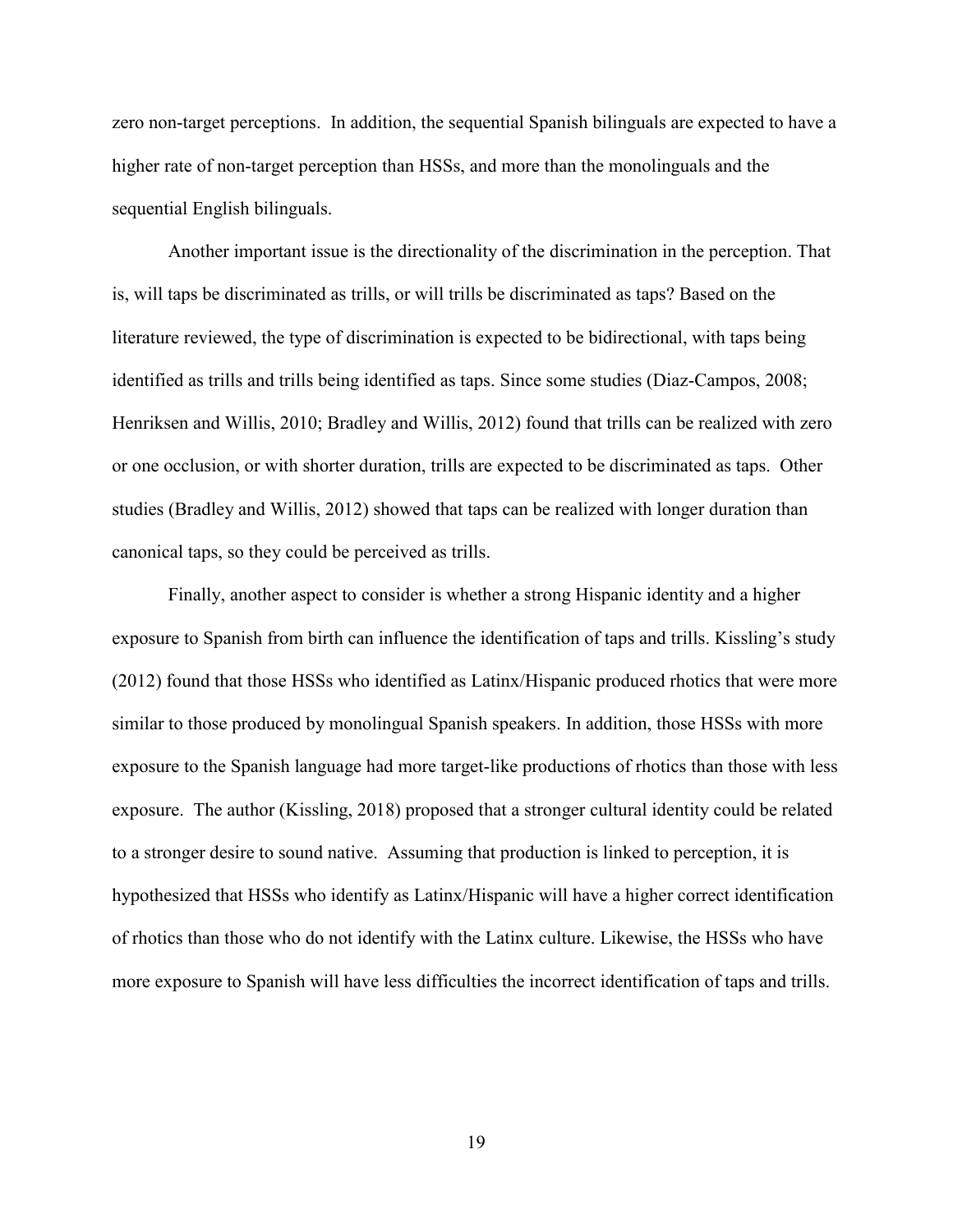#### **4. Method**

## **4.1. Procedure**

Participants were tested on their own time. The QuestionPro link was distributed among family, friends, and students from the University of Texas at El Paso. All participants gave their informed consent for inclusion before they could participate in the study. The study was conducted in accordance with the University of Texas at El Paso Ethics Committee of the Institutional Review Board.

#### **4.2. Participants**

There was a total of 116 adult participants, 16 were excluded from analysis due to hearing impairments, incomplete surveys, and selecting random answers. One hundred participants were divided into four groups. Five were Spanish monolinguals who were born and raised in Mexico. The sequential bilinguals were further sub-divided into two groups, because some of them were more English dominant and some of them were more Spanish dominant. There were thirty-two Spanish dominant sequential bilinguals, who learned English after 13 years of age, who were born and/or raised in Mexico, and then immigrated to the US after puberty. There were twenty English dominant sequential bilinguals, who acquired English as a first language and learned Spanish as a second language after puberty. Forty-three participants were simultaneous bilinguals (HSS) that were exposed to Spanish and English since birth. The HSSs were from El Paso, Texas, which is a predominantly Hispanic border town along the US-Mexico border. Approximately 82.9% (717,630) of the 865,65 population in El Paso identifies as Hispanic/Latinx (U.S. Census Bureau, 2020). According to the U.S. Census Bureau (2020), approximately 66.4% (517,796) of the population are exposed to Spanish since they are 5+ years old, thus the majority of the population in El Paso are raised as Spanish-English bilinguals.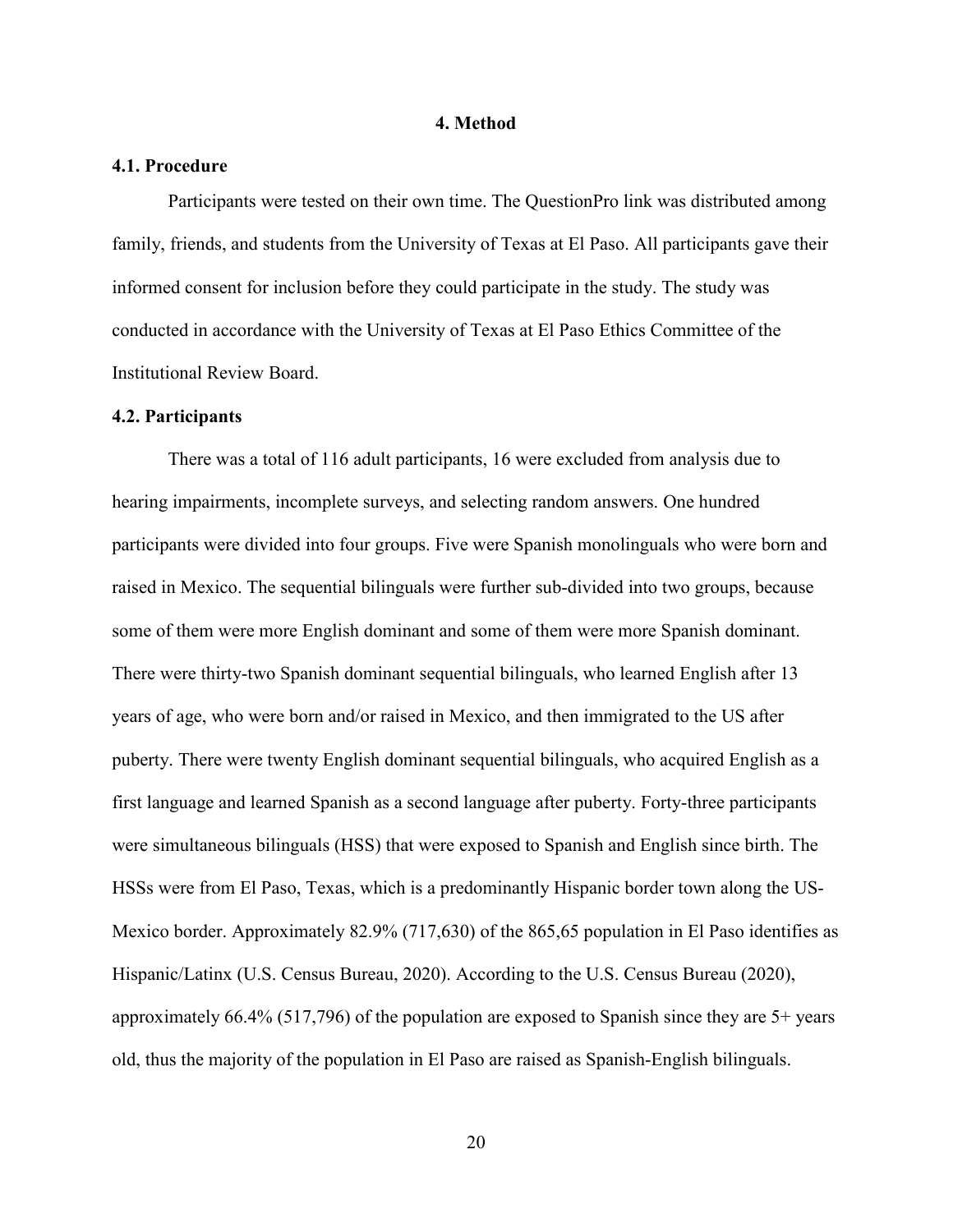|                                 |               | Simultaneous      | Sequential English |            | Sequential Spanish |            | Monolingual        |                  |
|---------------------------------|---------------|-------------------|--------------------|------------|--------------------|------------|--------------------|------------------|
|                                 |               | Heritage Speakers | bilingual          |            | bilingual          |            | $(n=5)$            |                  |
|                                 | $(n=43)$      |                   | $(n=32)$           |            |                    | $(n=20)$   |                    |                  |
| Culture                         | Mexican 8.13  |                   | Mexican 9.9        |            | Mexican 6.47       |            | Mexican 8.6        |                  |
| Identification<br>scores        | American 8.44 |                   | American 5.15      |            | American 7.25      |            | American 3.4       |                  |
|                                 | Other .62     |                   | Other 1.81         |            | Other <sub>0</sub> |            | Other <sub>0</sub> |                  |
| Years of                        | Mean: 16.6    |                   | Mean: 16.8         |            | Mean: 16.2         |            | Mean: 14           |                  |
| Education                       | SD: 1.55      |                   | SD: 1.23           |            | SD: 1.15           |            | SD: 4.58           |                  |
|                                 | <b>SPAN</b>   | <b>ENG</b>        | <b>SPAN</b>        | <b>ENG</b> | <b>SPAN</b>        | <b>ENG</b> | <b>SPAN</b>        | <b>ENG</b>       |
| Speaking                        | 7.4           | $\overline{8}$    | 9.3                | 7.2        | 5.3                | 8.9        | 8.8                | $\mathbf{0}$     |
| Comprehension                   | 7.8           | 8                 | 9.3                | 7.5        | 6.2                | 9.1        | 8.8                | $\boldsymbol{0}$ |
| Reading                         | 7.2           | 8                 | 9.3                | 7.6        | 5                  | 9.1        | 8.4                | $\mathbf{0}$     |
| More<br>comfortable<br>language |               | 40.1% 59.9%       | 78%                | 22%        | 27.8%              | 72.2%      | 94%                | 6%               |
| Daily language<br>exposure      |               | 43.6% 56.4%       | 63.3%              | 36.7%      | 32.8%              | 77.2%      | 82%                | 18%              |

|  |  | Table 2. Participants' demographic information. |  |  |
|--|--|-------------------------------------------------|--|--|
|  |  |                                                 |  |  |

### **4.3 Materials**

The data in this study was collected through an online survey tool, QuestionPro. All participants were over the age of 18. The experiment took an average of eleven minutes to complete. First, through QuestionPro, participants had to complete a linguistic background questionnaire and then they performed a word categorization task. A word categorization task was chosen to verify the discrimination of the tap and the trill. A picture selection task was considered at first, but some of the words fall under different lexical categories and are ambiguous, which makes it difficult to find pictures (e.g. *pero* 'but' and caro 'expensive'). Goto (1971) and Bradlow, Pisoni, Akahane-Yamada, & Tohkura (1997) used a categorization task to test Japanese-English bilinguals' perception of English [l] and [ɹ]. Since the present study is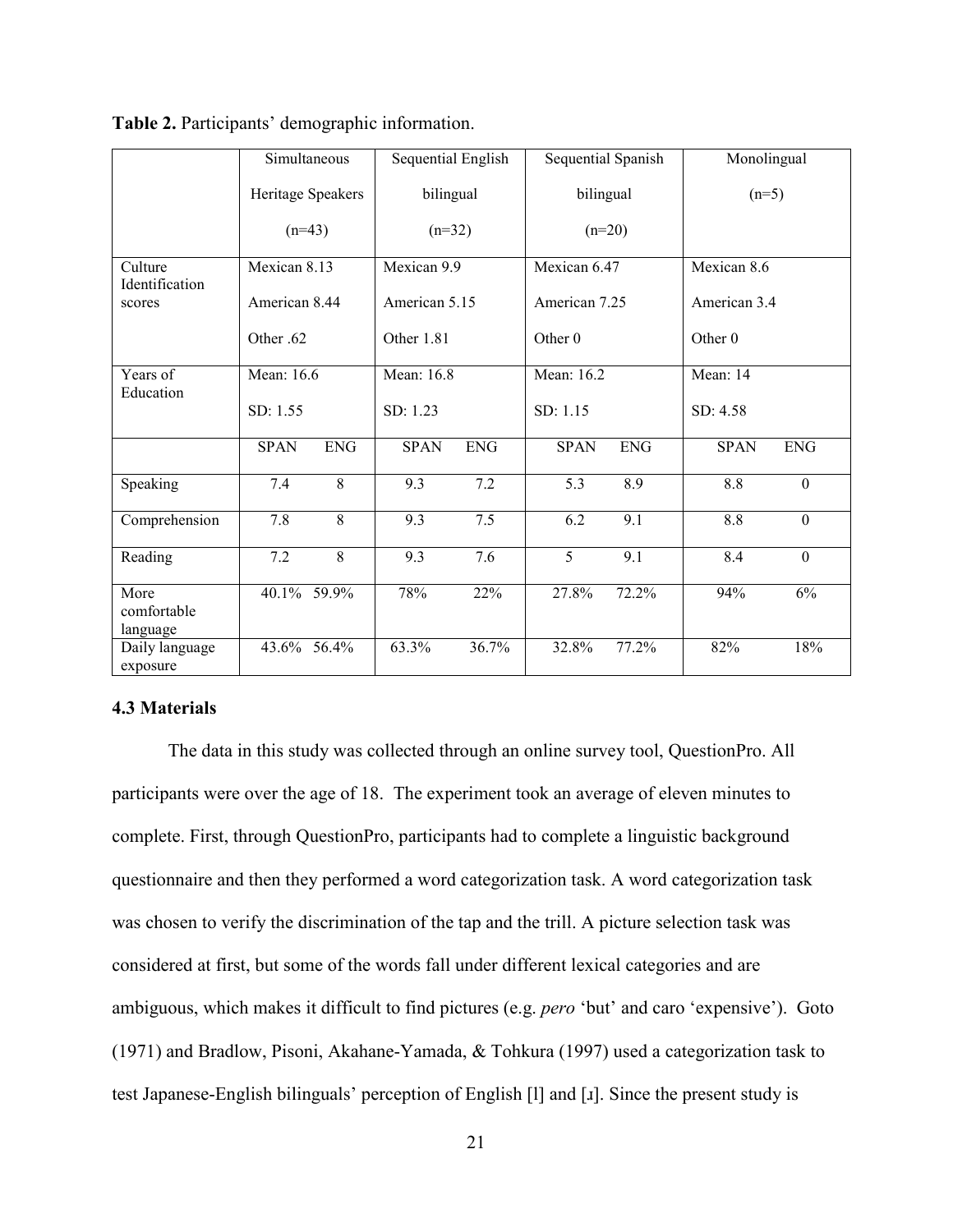similar in nature to Goto (1971) and Bladlow et al (1997) studies, the categorization task was used to evaluate listeners' discrimination of taps and trills.

The categorization task was previously recorded in list form by a female L1 Spanish speaker. This task consisted of listeners hearing words with the tap and trill and selecting the word they believed they heard from the screen. For example: the participant heard *pera* [péra] 'female dog' and they saw two words on the screen <perra> and <pera>. Participants had to select the word on the screen that best corresponded with the stimulus they heard. There were two versions of the categorization tasks. The only difference between the two versions was the order in which they were presented. QuestionPro randomly assigned the different versions to participants. Before they performed the main experiment, participants went through six practice trials with six words that did not contain the sound in question. After completing the practice trial, participants completed the real experiment consisting of 15 words containing the tap and trill, with 15 words used as distractors. The lists are included in Appendix A.

### **4.4 Analysis**

First, I conducted the acoustic analysis of the stimuli used for the discrimination study using Praat (Boerma and Weeknik, 2021). According to the literature (Diaz-Campos, 2008; Henriksen and Willis, 2010; Bradley and Willis, 2012), the two acoustic parameters that were found relevant to distinguish between taps and trills are duration and number of occlusions. The stimuli used will be analyzed according to those parameters (see Table 3, Figure 1 and Figure 2). This analysis is meant to verify that the sounds used in the perception study correspond to the target realization for each sound in Mexican Spanish.

Second, I analyzed the performance of listeners in the discrimination study. Rhotic perception was analyzed per group to determine whether the experimental groups (HSs and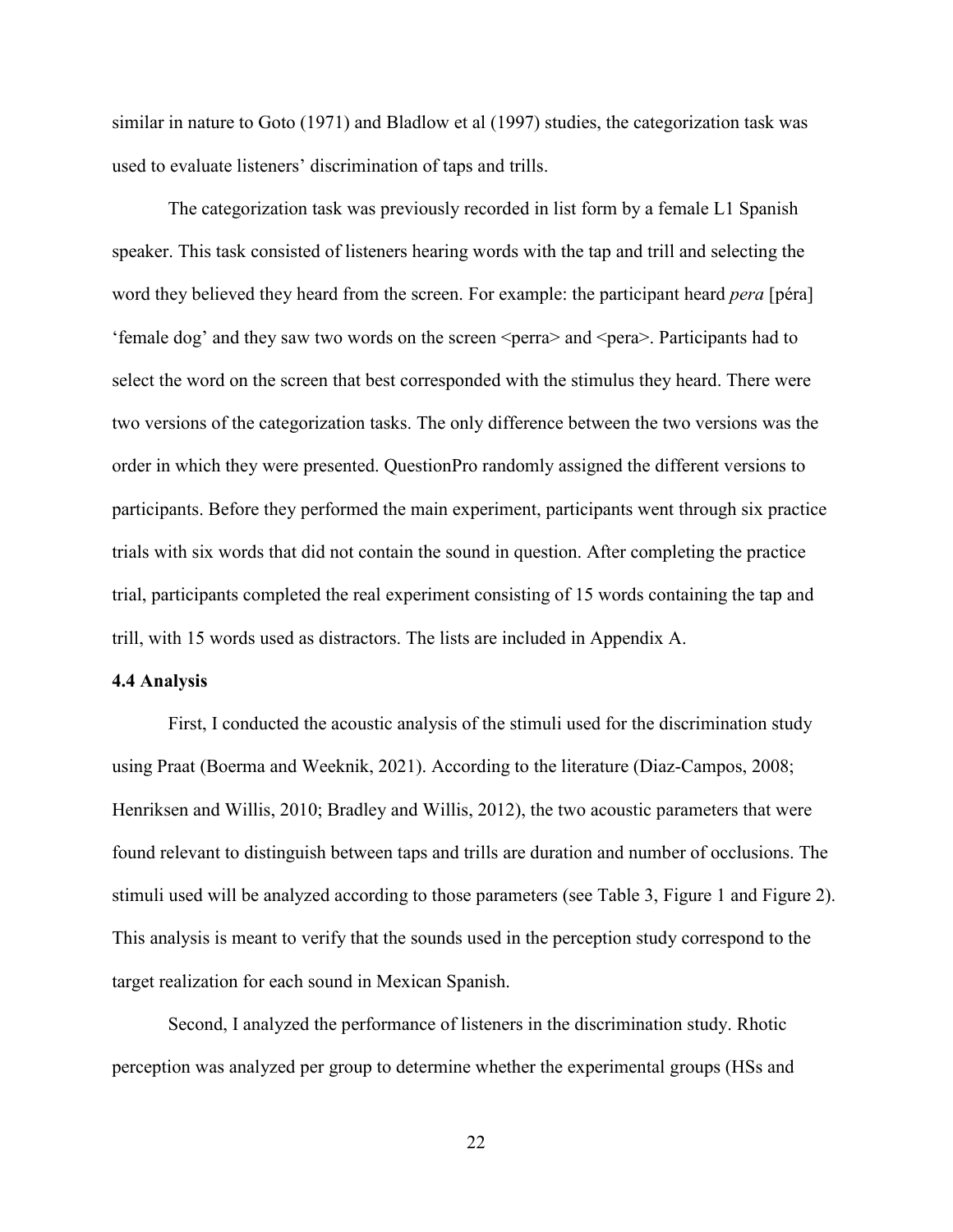sequential bilinguals) are significantly different to each other and to the control group (monolinguals). This was done to establish if contact with English affects the discrimination of Spanish rhotics. Then, I analyzed the directionality of the non-target perceptions, to determine whether taps were perceived as trills or trills as taps more often.

Then, cultural identity and exposure to Spanish were analyzed for the experimental groups, to examine whether those bilinguals who identify themselves with the Hispanic culture and that have a higher exposure to Spanish have less difficulties in the correct identification of rhotic categories. In addition, level of formal education was analyzed to determine the influence of orthography on bilinguals' abilities to distinguish the tap and trill. Finally, bilingual dominance will be explored to see if those bilinguals, who are Spanish dominant, have less errors than the ones that are English dominant.

Statistical analysis consisting of Binomial Logistic Regression were used to determine which independent variable better predicts correct discrimination in bilinguals. The dependent variable was whether sound heard matched the stimuli. The independent variables were cultural identity, exposure to Spanish, level of formal education, and bilingual dominance. Participants' performance on distractors and practice runs were not analyzed.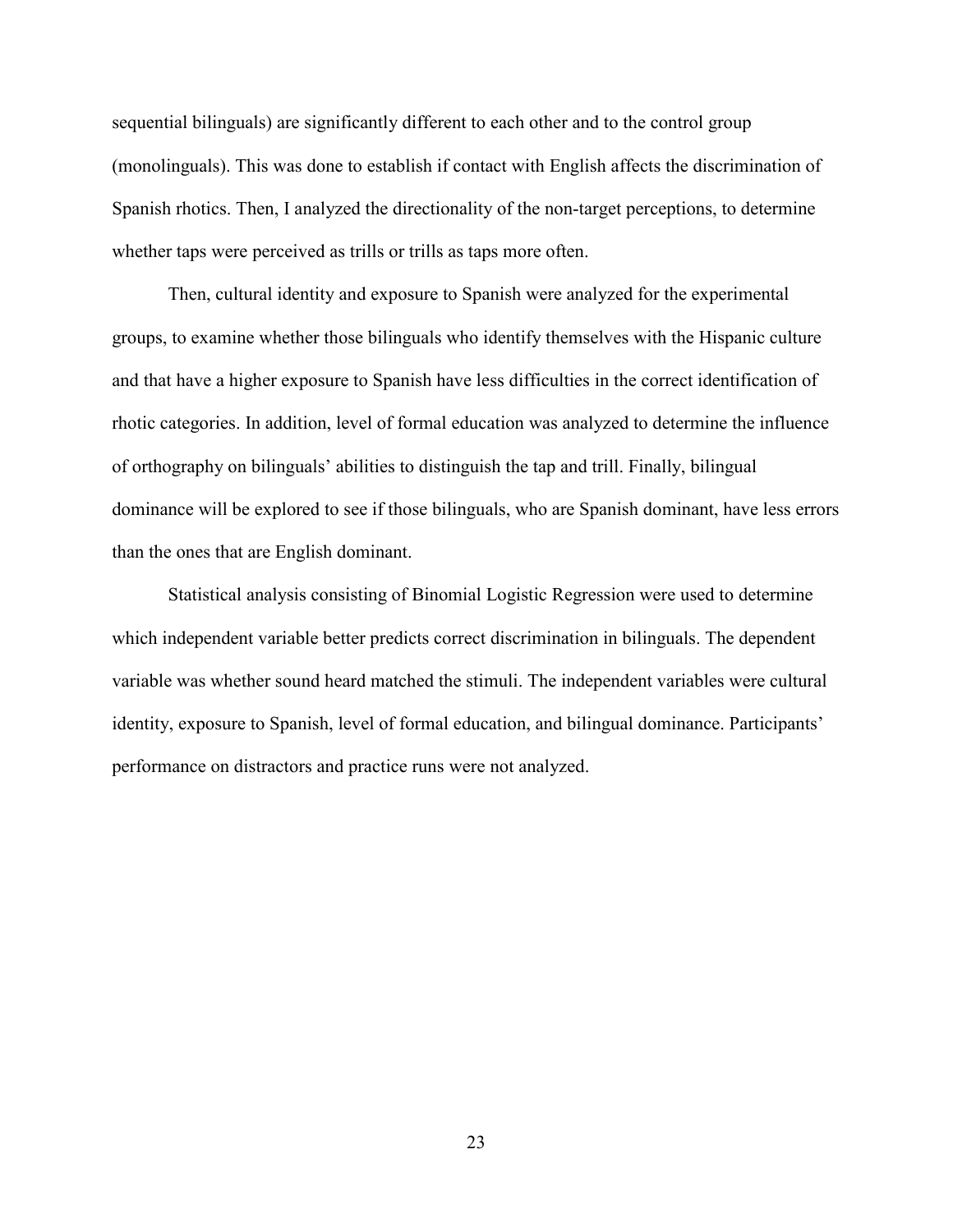### **5. Results**

#### **5.1. Acoustic analysis of the stimuli used in the discrimination study**

As explained, the two parameters used to distinguish the tap and trill were number of occlusions and duration in ms. The literature states that the average duration of taps is 27 ms., and that of trills is 72-89 ms. (Diaz-Campos, 2008; Henriksen and Willis, 2010; Bradley and Willis, 2012). The analysis presented on Table 3 shows that the average duration of taps is 27.8 ms. and trills 85.5 ms. Taps, on average, have one occlusion, and trills have 0-3 occlusions (Diaz-Campos, 2008; Henriksen and Willis, 2010; Bradley and Willis, 2012). As shown in Table A, taps were produced with 1 occlusion and an average duration of 59 ms. In addition, trills were produced with an average of 3 occlusions for 15/15 of the stimuli and an average duration of 85.5 ms. Below, Table 3 provides the acoustic measurements of taps and trills produced by the reader and used as stimuli:

|         | Number of occlusions    | Duration (ms.) |
|---------|-------------------------|----------------|
| taps:   | 1(15/15)                | 27.8 ms.       |
| ahora   | 1                       | 27 ms.         |
| careta  | 1                       | 29 ms.         |
| caro    | 1                       | 28 ms.         |
| cero    | 1                       | 28 ms.         |
| coral   | 1                       | 26 ms.         |
| coro    | 1                       | 27 ms.         |
| mira    | 1                       | 29 ms.         |
| moro    | 1                       | 29 ms.         |
| para    | 1                       | 27 ms.         |
| pera    | 1                       | 29 ms.         |
| amaras  | 1                       | 27 ms.         |
| pero    | 1                       | 28 ms.         |
| quería  | 1                       | 29 ms.         |
| torero  | 1                       | 29 ms.         |
| vara    |                         | 26 ms.         |
| trills: | 3(1515)                 | 85.5 ms.       |
| ahorra  | $\overline{\mathbf{3}}$ | 81 ms.         |
| carreta | 3                       | 82 ms.         |

**Table 3.** Acoustic measurement (number of occlusions and duration in ms.) of taps and trills used in the stimuli.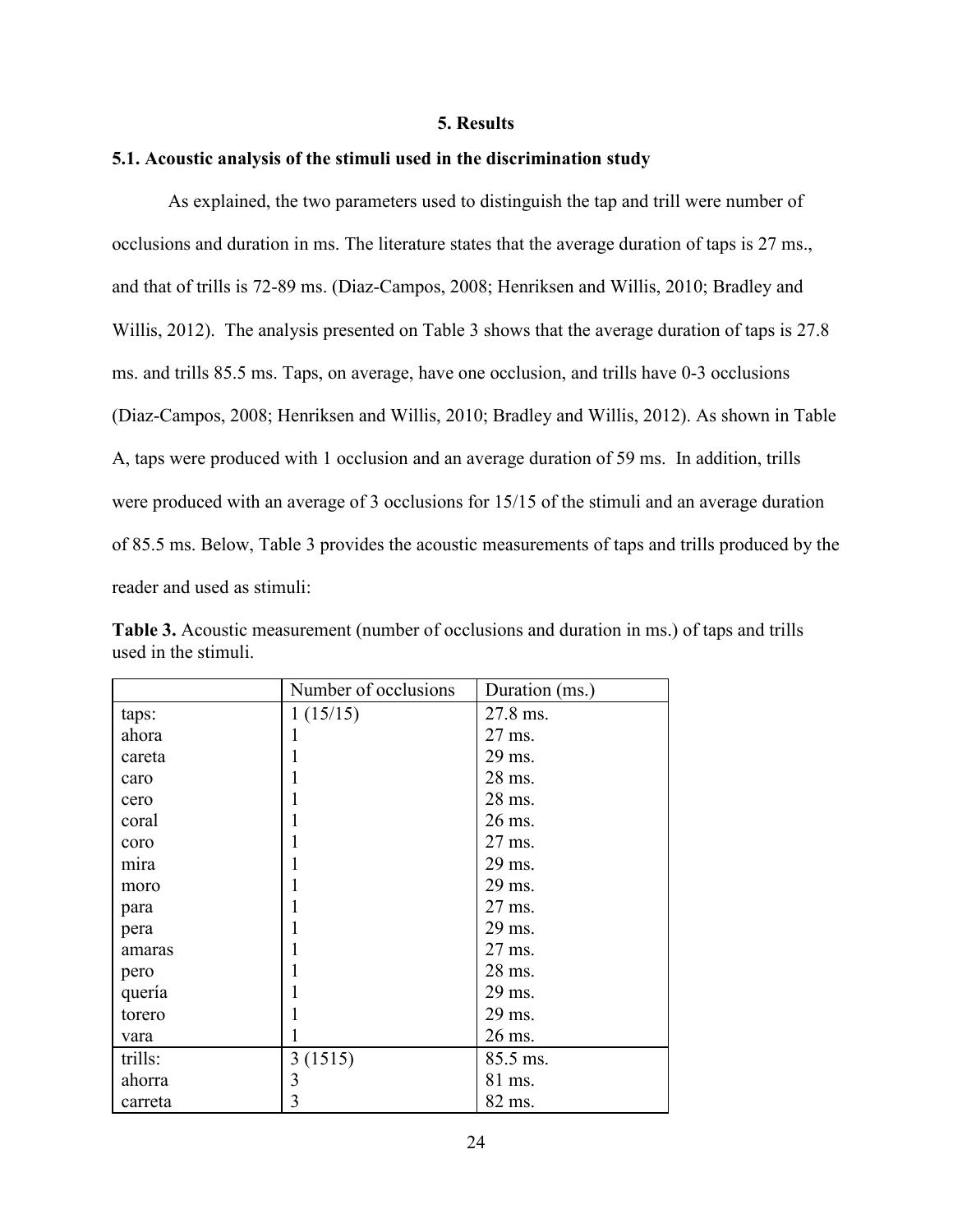| cerro   | 3              | 84 ms. |
|---------|----------------|--------|
| corral  | 3              | 82 ms. |
| carro   | 3              | 89 ms. |
| corro   | 3              | 81 ms. |
| mırra   | $\overline{3}$ | 87 ms. |
| morro   | 3              | 88 ms. |
| parra   | 3              | 85 ms. |
| perra   | 3              | 89 ms. |
| amarras | $\overline{3}$ | 84 ms. |
| perro   | 3              | 85 ms. |
| querría | $\overline{3}$ | 89 ms. |
| torrero | $\overline{3}$ | 89 ms. |
| barra   | 3              | 88 ms. |
|         |                |        |

In terms of the duration, the tap is 27.8 ms. on average, and the trill is 85.5 ms. on average. Both the taps and the trills are a bit longer in duration than the ones reported in previous literature, 20 ms. for taps, and 85 ms. for trills, according to Quilis (1993). This could be due to a more careful pronunciation of rhotics by the reader in this study than the realizations found in the speech of participants in previous research. Nevertheless, the average of trills is more than the average of taps and they have more than two occlusions, which would help listeners perceive the difference between categories.

Praat will be used to present the acoustic contrast between the tap and the trill. Figure 1 and Figure 2 show the waveform and spectrogram of the words for *<pero>* and *<perro>*. As shown in Figure 1 the tap  $\lceil \mathbf{r} \rceil$  in intervocalic position has one contact and a duration of 28 ms. The rhotic in Figure 2 for *<perro>* 'dog' also has the trill [r] in intervocalic position, but instead of one occlusion as in Figure 1, it has three occlusions. The trill in Figure 2 measures 85 ms.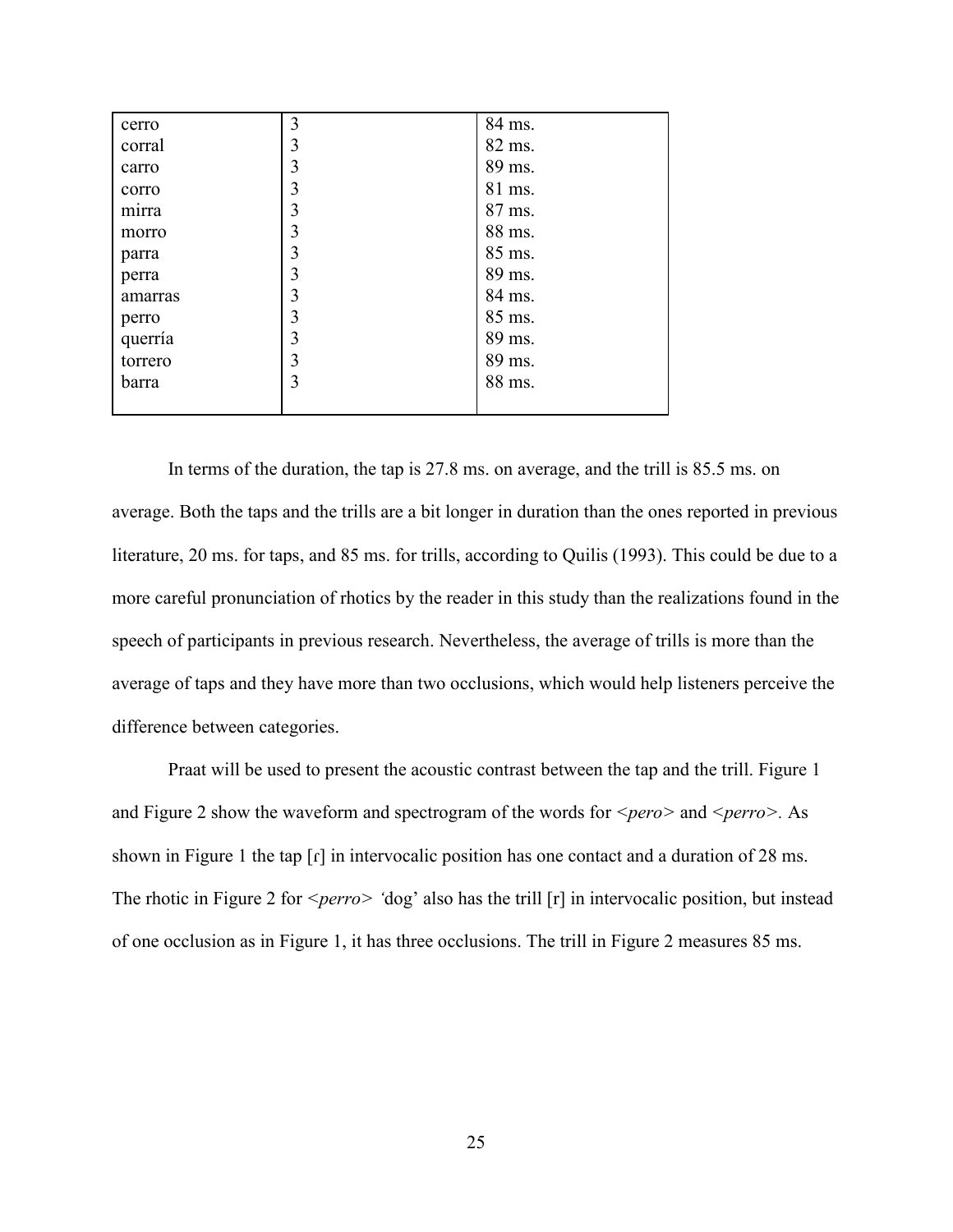

**Figure 1.** Spectrogram, waveform, and textgrid of the tap in pero /péɾo/ 'but.' The rhotic was realized with one occlusion and measures 35 ms.



Figure 2. Spectrogram, waveform, and textgrid of the trill in perro /péro/ 'dog.' The rhotic was realized with three occlusions and measures 103 ms.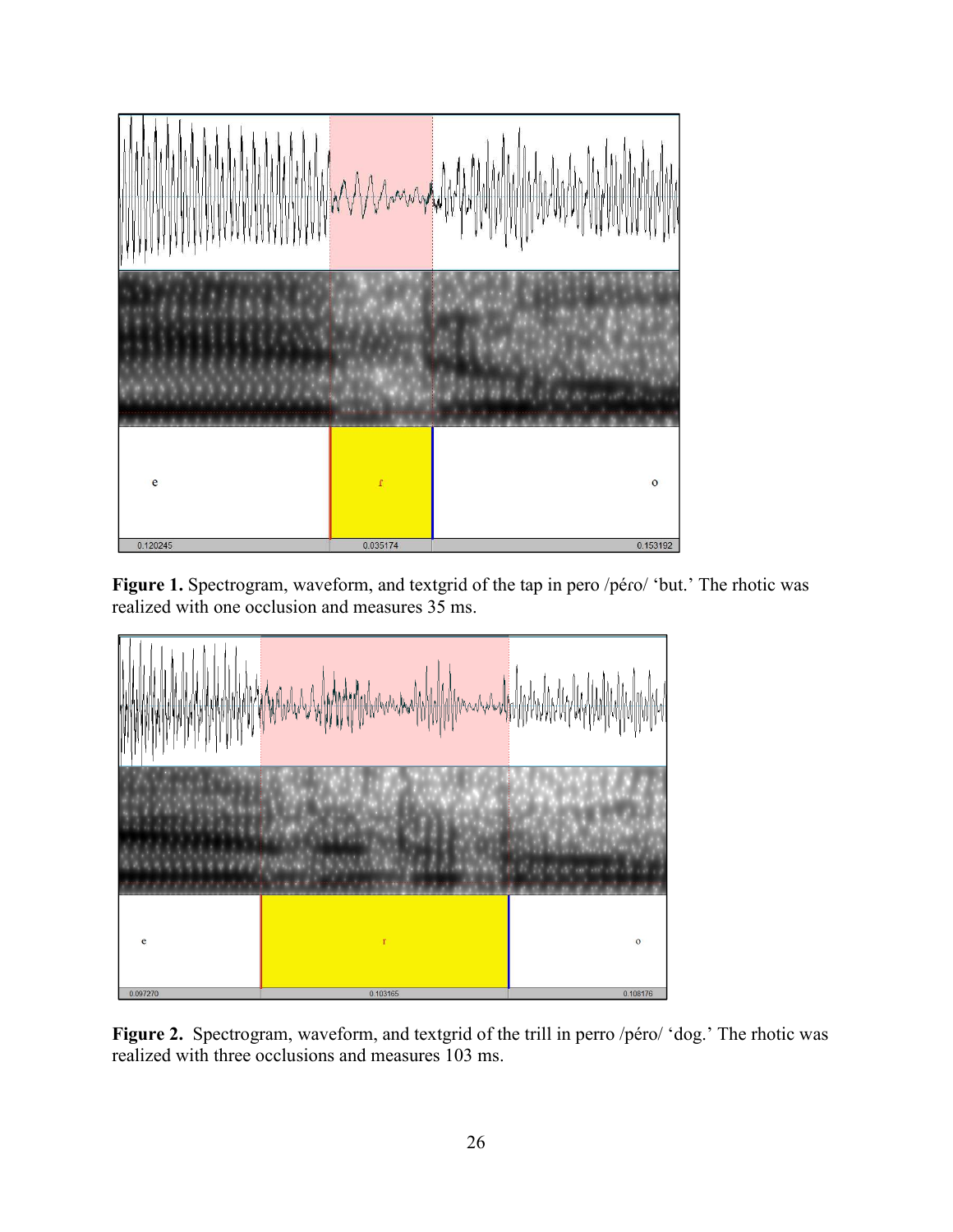### **5.2. Results of the discrimination analysis**

A cross tabulation of errors versus group was performed as a first step to analyze the performance of each group (Table 4). Overall, participants had an overall rate of 93.1% target discrimination and 6.9% non-target discrimination. The analysis by group showed that the group with the highest rate of correct discrimination were the sequential English bilinguals (LBE), with 95.1% target discrimination and 4.9% non-target discrimination. The monolinguals (M) had 92% target discrimination and 8% non-target discrimination rates. The simultaneous Spanish-English bilinguals (HSSs) had 94% target discrimination and 6% non-target discrimination. Finally, the sequential Spanish bilinguals (LBS) had 88.8% target discrimination and 11.2% nontarget discrimination. The cross tabulation of errors shows that there are significant differences between the groups ( $p = 0.004$ ). Further analysis is required to see which groups are different.

|                                      |              |                | <b>Discrimination</b> |              |  |
|--------------------------------------|--------------|----------------|-----------------------|--------------|--|
| Group                                |              | <b>Correct</b> | Incorrect             | <b>Total</b> |  |
| Heritage<br>Speakers                 | $\mathsf{N}$ | 546            | 35                    | 581          |  |
|                                      |              | 94.0%          | 6.0%                  | 100.0%       |  |
| Late<br><b>Bilinguals</b><br>English | $\mathsf{N}$ | 448            | 23                    | 471          |  |
|                                      |              | 95.1%          | 4.9%                  | 100.0%       |  |
| Late<br><b>Bilinguals</b><br>Spanish | $\mathsf{N}$ | 285            | 36                    | 321          |  |
|                                      |              | 88.8%          | 11.2%                 | 100.0%       |  |
| Monolinguals                         | $\mathsf{N}$ | 69             | 6                     | 75           |  |
|                                      |              | 92.0%          | 8.0%                  | 100.0%       |  |
| Total                                | N            | 1348           | 100                   | 1448         |  |
|                                      |              | 93.1%          | 6.9%                  | 100.0%       |  |

|  | Table 4. Percentage Errors by Group |  |  |  |
|--|-------------------------------------|--|--|--|
|--|-------------------------------------|--|--|--|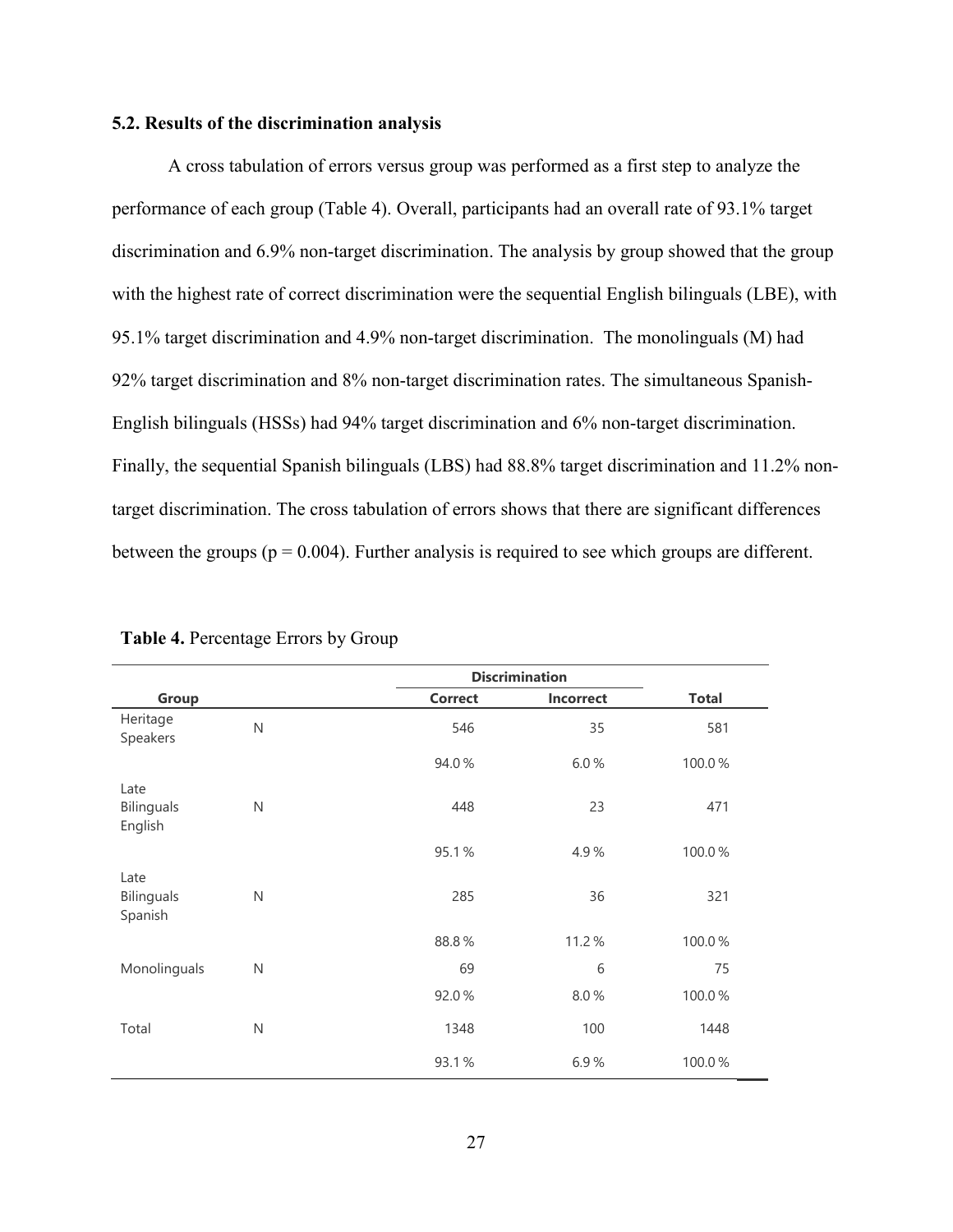χ² Tests

|          | <b>Value</b> | df             | р     |
|----------|--------------|----------------|-------|
| $\chi^2$ | 13.1         | $\overline{3}$ | 0.004 |
| N        | 1448         |                |       |

The bar graph below clearly shows the low overall non-target discrimination by all the groups, including how each group compares with one another.



Figure 3. Bar graph showing percentage errors by group

Since there was significant difference in the percent of discrimination errors, the next step was Binary Logistic Regressions to find which groups are different from each other. Binary Logistic Regressions can further show the differences in the error rates between the groups. The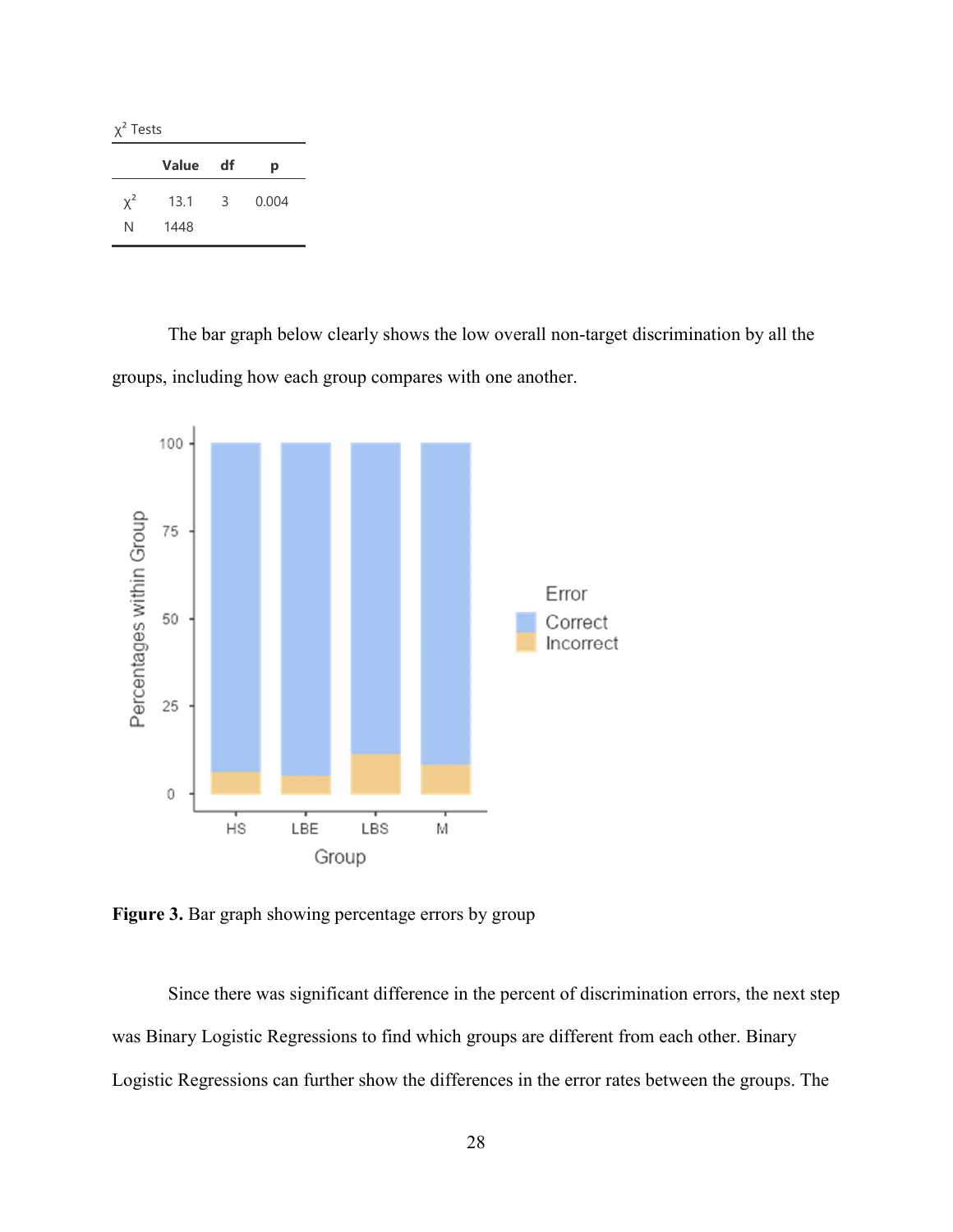first Binary Logistic Regression shows that there was no significant difference between HSS and

LBE and M. But there was a significant difference between LBS and HS ( $p = 0.006$ ). This is

shown in Table 5.

**Table 5.** Binary Logistic Regression to determine if heritage speakers are significantly different from other groups.

| <b>Predictor</b>                              | <b>Estimate</b> | <b>SE</b> | 7         | р       |
|-----------------------------------------------|-----------------|-----------|-----------|---------|
| Intercept                                     | $-2.747$        | 0.174     | $-15.756$ | < 0.001 |
| Group:                                        |                 |           |           |         |
| Late Bilingual English -<br>Heritage Speakers | $-0.222$        | 0.276     | $-0.805$  | 0.421   |
| Late Bilingual Spanish -<br>Heritage Speakers | 0.678           | 0.248     | 2.731     | 0.006   |
| Monolingual-<br>Heritage Speakers             | 0.305           | 0.460     | 0.663     | 0.507   |

The second Binary Logistic Regressions in Table 6 shows that there were no significant

differences between LBE, and HS and M, but LBE is significantly different from LBS (*p*

 $=0.001$ ).

**Table 6.** Binary Logistic Regression to determine if sequential English bilinguals (LBE) are significantly different from other groups.

| <b>Predictor</b>                                   | <b>Estimate</b> | <b>SE</b> | z         | Ŋ     |  |
|----------------------------------------------------|-----------------|-----------|-----------|-------|--|
| Intercept                                          | $-2.969$        | 0.214     | $-13.889$ | 0.001 |  |
| Group:                                             |                 |           |           |       |  |
| Heritage Speakers -<br>Late Bilingual English      | 0.222           | 0.276     | 0.805     | 0.421 |  |
| Late Bilingual Spanish -<br>Late Bilingual English | 0.900           | 0.277     | 3.245     | 0.001 |  |
| Monolingual-<br>Late Bilingual English             | 0.527           | 0.476     | 1.106     | 0.269 |  |

The third Binary Logistic Regression in Table 7 compares LBS with other groups. There are no significant differences between LBS and M, but significant differences were found between LBS, LBE ( $p = 0.001$ ), and HS ( $p = 0.006$ ).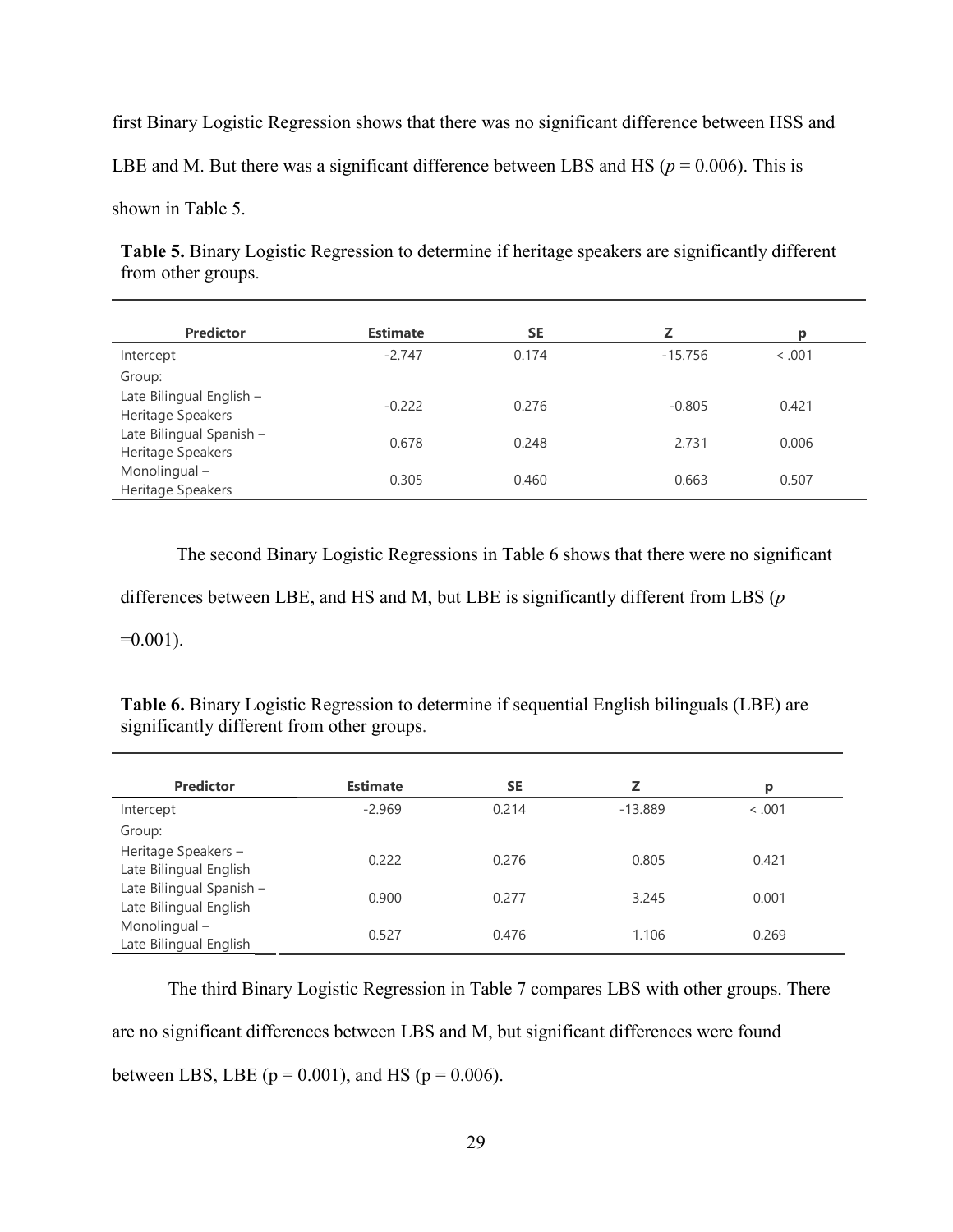| <b>Predictor</b>                                     | <b>Estimate</b> | <b>SE</b> | z         | ю      |  |
|------------------------------------------------------|-----------------|-----------|-----------|--------|--|
| Intercept                                            | $-2.069$        | 0.177     | $-11.697$ | < .001 |  |
| Group:                                               |                 |           |           |        |  |
| Heritage Speakers -<br>Late Bilinguals Spanish       | $-0.678$        | 0.248     | $-2.731$  | 0.006  |  |
| Late Bilinguals English -<br>Late Bilinguals Spanish | $-0.900$        | 0.277     | $-3.245$  | 0.001  |  |
| Monolingual-<br>Late Bilingual Spanish               | $-0.373$        | 0.461     | $-0.810$  | 0.418  |  |

**Table 7.** Binary Logistic Regression to determine if sequential Spanish bilinguals (LBS) are significantly different from other groups.

The results obtained mostly confirm the hypothesis proposed. First, the LBE had the highest percentage of target discrimination and were significantly different from LBS. The hypothesis predicted a good overall performance of LBE who were brought up in Mexico and completed their primary education there. It was also predicted that LBS, whose L1 was English and learned Spanish after puberty, would have some difficulties in the correct discrimination of the sounds under study. This was confirmed by the binomial regression, showing that LBS were significantly different from LBE and HS. LBS had higher proportion of errors than the other two groups (LBS 88.8% vs. LBE 95.1% vs HS 94%). The results of the monolingual controls were unexpected because they did not perform at ceiling level as predicted. However, this could be due to a low number of participants  $(N=5)$  and the fact that they had low formal education. As stated in the section on Speech Perception Theory, through formal education children at school are taught to discriminate contrastive sounds that are difficult to distinguish.

The next step was to analyze the directionality of the errors by all the groups, i.e., are taps discriminated as trills or the other way around. A Binary Logistic Regression showed no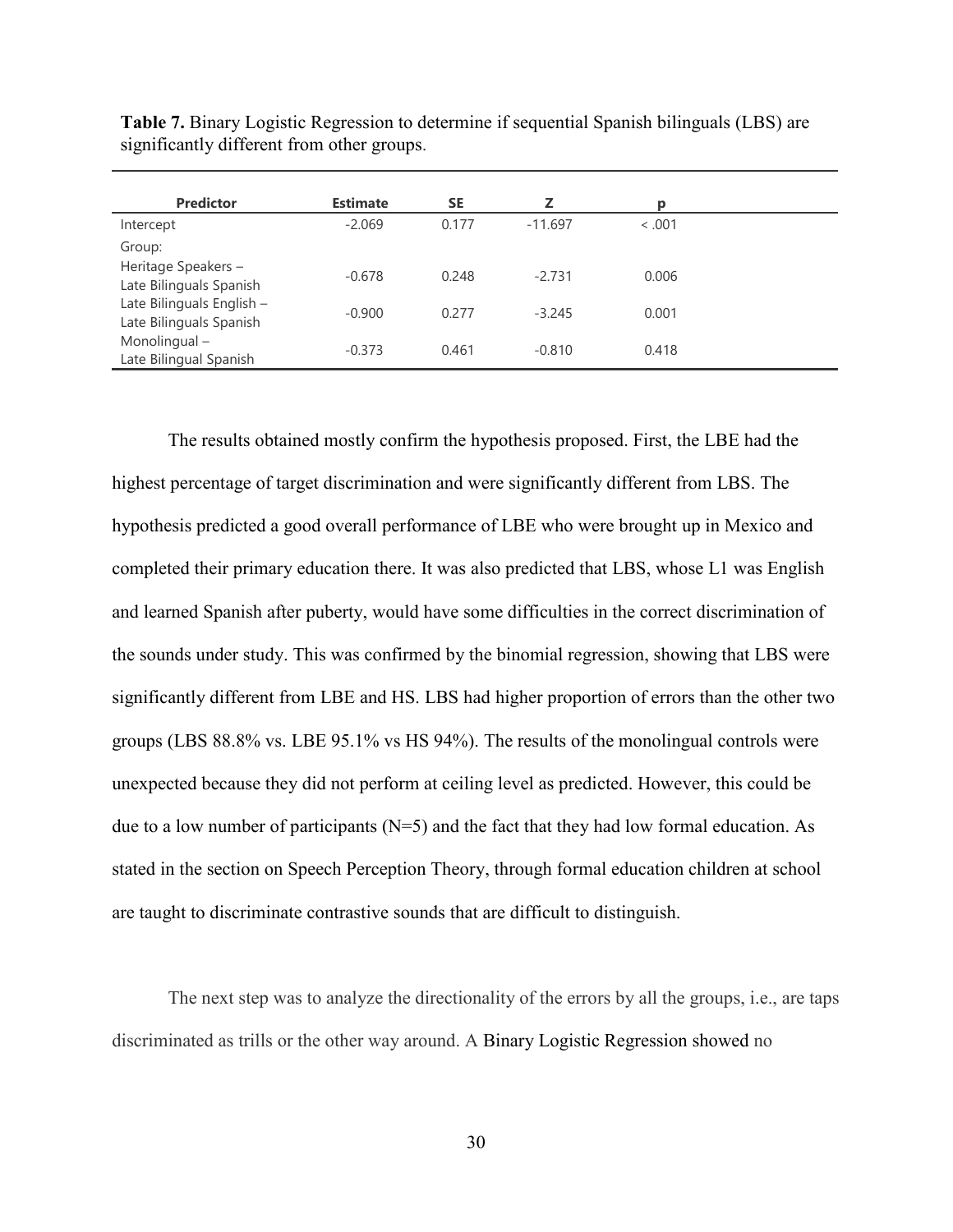significant differences between directionality of errors, i.e., the discrimination is bidirectional. This can be seen in Table 8.

|        |   |                | <b>Error</b>     |              |  |
|--------|---|----------------|------------------|--------------|--|
| Sound  |   | <b>Correct</b> | <b>Incorrect</b> | <b>Total</b> |  |
| $/$ r/ | N | 682            | 55               | 737          |  |
|        |   | 92.5%          | 7.5%             | 100.0%       |  |
| /r/    | N | 666            | 45               | 711          |  |
|        |   | 93.7%          | 6.3%             | 100.0%       |  |
| Total  | N | 1348           | 100              | 1448         |  |
|        |   | 93.1%          | 6.9%             | 100.0%       |  |
|        |   |                |                  |              |  |

**Table 8.** Directionality with all participant groups

χ² Tests

|          | <b>Value</b> | df | р     |
|----------|--------------|----|-------|
| $\chi^2$ | 0.723        |    | 0.395 |
| Ν        | 1448         |    |       |

The results on Table 8 confirm the hypothesis that predicted that taps are likely to be discriminated as trills and trills with tap. The directionality of errors was further analyzed by group. The only significant differences were for LBS, with taps being perceived as trills more often than trills being perceived as taps. This can be seen on Table 9. The analysis on Table 10 confirms that the differences were only significant for LBS.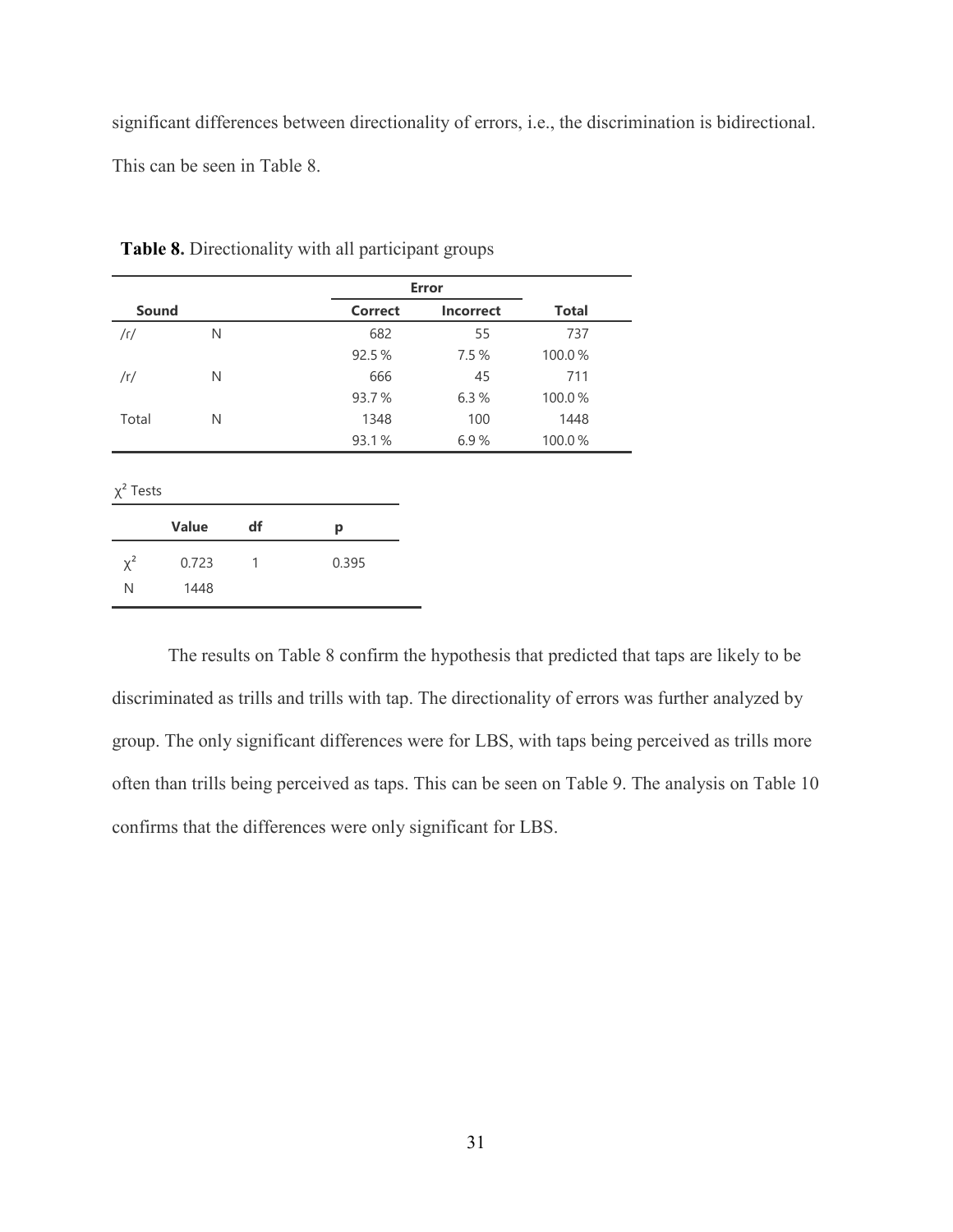|                         |            |             |                | <b>Discrimination</b> |              |
|-------------------------|------------|-------------|----------------|-----------------------|--------------|
| Group                   | Sound      |             | <b>Correct</b> | Incorrect             | <b>Total</b> |
| Heritage Speakers       | /r/        | $\mathsf N$ | 274            | 20                    | 294          |
|                         |            |             | 93.2%          | 6.8%                  | 100.0%       |
|                         | /r/        | ${\sf N}$   | 272            | 15                    | 287          |
|                         |            |             | 94.8%          | 5.2%                  | 100.0%       |
|                         | Total      | ${\sf N}$   | 546            | 35                    | 581          |
|                         |            |             | 94.0%          | 6.0%                  | 100.0%       |
| Late Bilinguals English | $/\Gamma/$ | ${\sf N}$   | 232            | $\mathsf 9$           | 241          |
|                         |            |             | 96.3%          | 3.7%                  | 100.0%       |
|                         | /r/        | ${\sf N}$   | 216            | 14                    | 230          |
|                         |            |             | 93.9%          | 6.1%                  | 100.0%       |
|                         | Total      | ${\sf N}$   | 448            | 23                    | 471          |
|                         |            |             | 95.1%          | 4.9%                  | 100.0%       |
| Late Bilinguals Spanish | $/\Gamma/$ | ${\sf N}$   | 138            | 24                    | 162          |
|                         |            |             | 85.2%          | 14.8%                 | 100.0%       |
|                         | /r/        | ${\sf N}$   | 147            | 12                    | 159          |
|                         |            |             | 92.5%          | 7.5%                  | 100.0%       |
|                         | Total      | ${\sf N}$   | 285            | 36                    | 321          |
|                         |            |             | 88.8%          | 11.2%                 | 100.0%       |
| Monolinguals            | /r/        | $\mathsf N$ | 38             | $\overline{c}$        | 40           |
|                         |            |             | 95.0%          | 5.0%                  | 100.0%       |
|                         | /r/        | ${\sf N}$   | 31             | $\overline{4}$        | 35           |
|                         |            |             | 88.6%          | 11.4%                 | 100.0%       |
|                         | Total      | ${\sf N}$   | 69             | 6                     | 75           |
|                         |            |             | 92.0%          | 8.0%                  | 100.0%       |
| Total                   | /r/        | ${\sf N}$   | 682            | 55                    | 737          |
|                         |            |             | 92.5%          | 7.5%                  | 100.0%       |
|                         | /r/        | ${\sf N}$   | 666            | 45                    | 711          |
|                         |            |             | 93.7%          | 6.3%                  | 100.0%       |
|                         | Total      | ${\sf N}$   | 1348           | 100                   | 1448         |
|                         |            |             | 93.1%          | 6.9%                  | 100.0%       |

**Table 9.** Percentage of discrimination errors for taps and trills by participant group.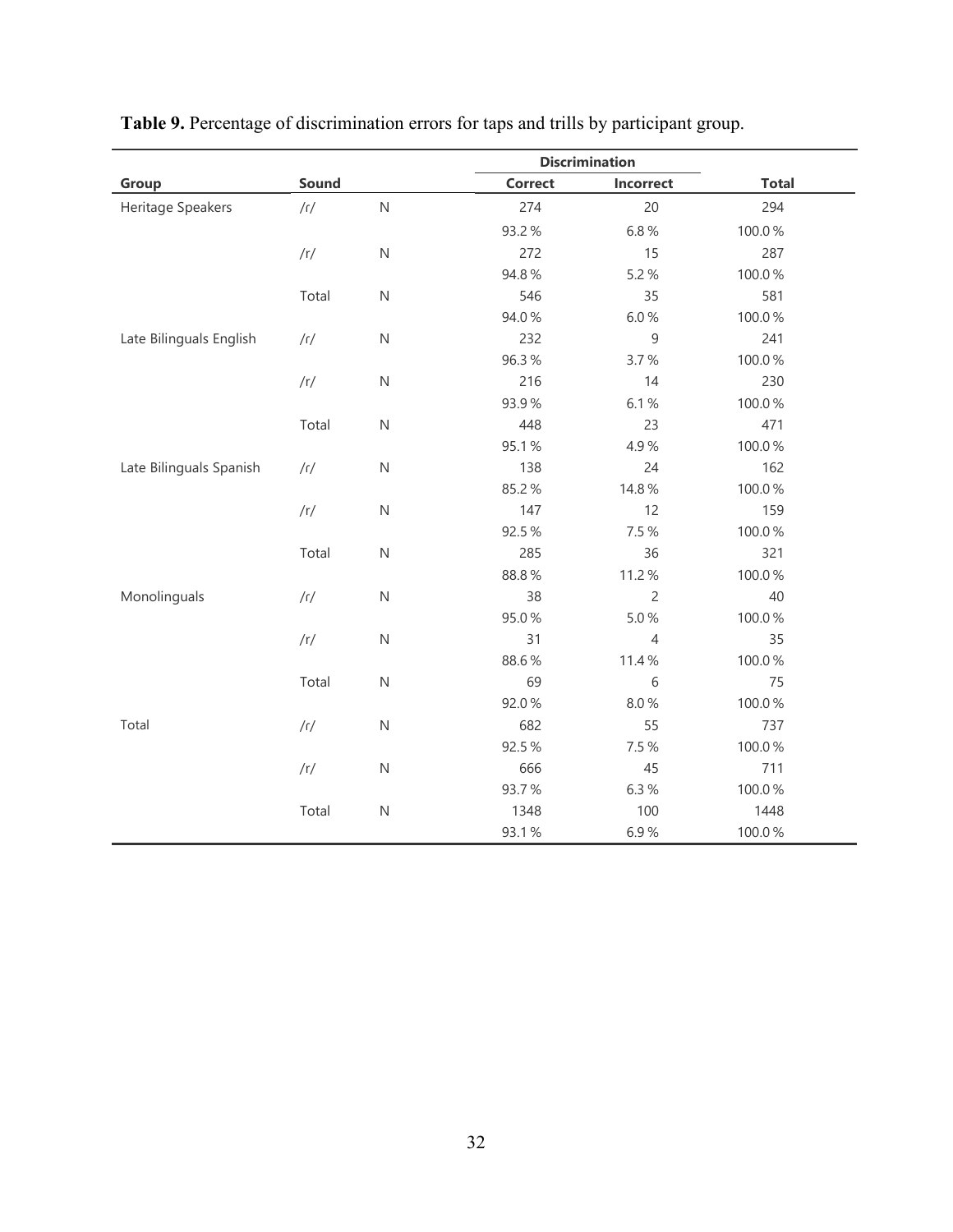| Group                      |          | Value | df           | р     |
|----------------------------|----------|-------|--------------|-------|
| Heritage<br>Speakers       | $\chi^2$ | 0.637 | 1            | 0.425 |
|                            | N        | 581   |              |       |
| Late Bilinguals<br>English | $\chi^2$ | 1.402 | $\mathbf{1}$ | 0.236 |
|                            | N        | 471   |              |       |
| Late Bilinguals<br>Spanish | $\chi^2$ | 4.257 | 1            | 0.039 |
|                            | N        | 321   |              |       |
| Monolinguals               | $\chi^2$ | 1.048 | 1            | 0.306 |
|                            | N        | 75    |              |       |
| Total                      | $\chi^2$ | 0.723 | 1            | 0.395 |
|                            | N        | 1448  |              |       |

**Table 10.**  $\chi^2$  Tests for the directionality of errors per participant group

The next analysis explored which factors contributed more at predicting the

discrimination of rhotics. A Binomial Logistic Regressions was conducted and the results are shown in Table 11.

**Table 11.** Binary Logistic Regression to determine which factors significantly predict the

number of errors

| <b>Predictor</b>                            | <b>Estimate</b> | <b>SE</b> | z         | p     |
|---------------------------------------------|-----------------|-----------|-----------|-------|
| Intercept                                   | $-1.48998$      | 1.37264   | $-1.0855$ | 0.278 |
| LangExpSpanish                              | 0.00252         | 0.00775   | 0.3254    | 0.745 |
| CultureMexican                              | $-0.01296$      | 0.04189   | $-0.309$  | 0.757 |
| Education                                   | $-0.30784$      | 0.13099   | $-2.350$  | 0.019 |
| Dominance:                                  |                 |           |           |       |
| Spanish – English                           | $-2.21428$      | 1.03868   | $-2.131$  | 0.033 |
| Group:                                      |                 |           |           |       |
| Late Bilinguals English – Heritage Speakers | 1.48347         | 1.05973   | 1.3999    | 0.162 |
| Late Bilinguals Spanish - Heritage Speakers | 0.47671         | 0.32177   | 1.4815    | 0.138 |
| Monolinguals - Heritage Speakers            | 1.36980         | 1.56275   | 0.8765    | 0.381 |
| SpanReading                                 | 0.06119         | 0.06858   | 0.8923    | 0.372 |
| EngReading                                  | $-0.01284$      | 0.12868   | $-0.099$  | 0.921 |
| LangPrefSpanish                             | 0.00269         | 0.00816   | 0.3298    | 0.742 |
|                                             |                 |           |           |       |

Note. Estimates represent the log odds of "Error = Incorrect" vs. "Error = Correct"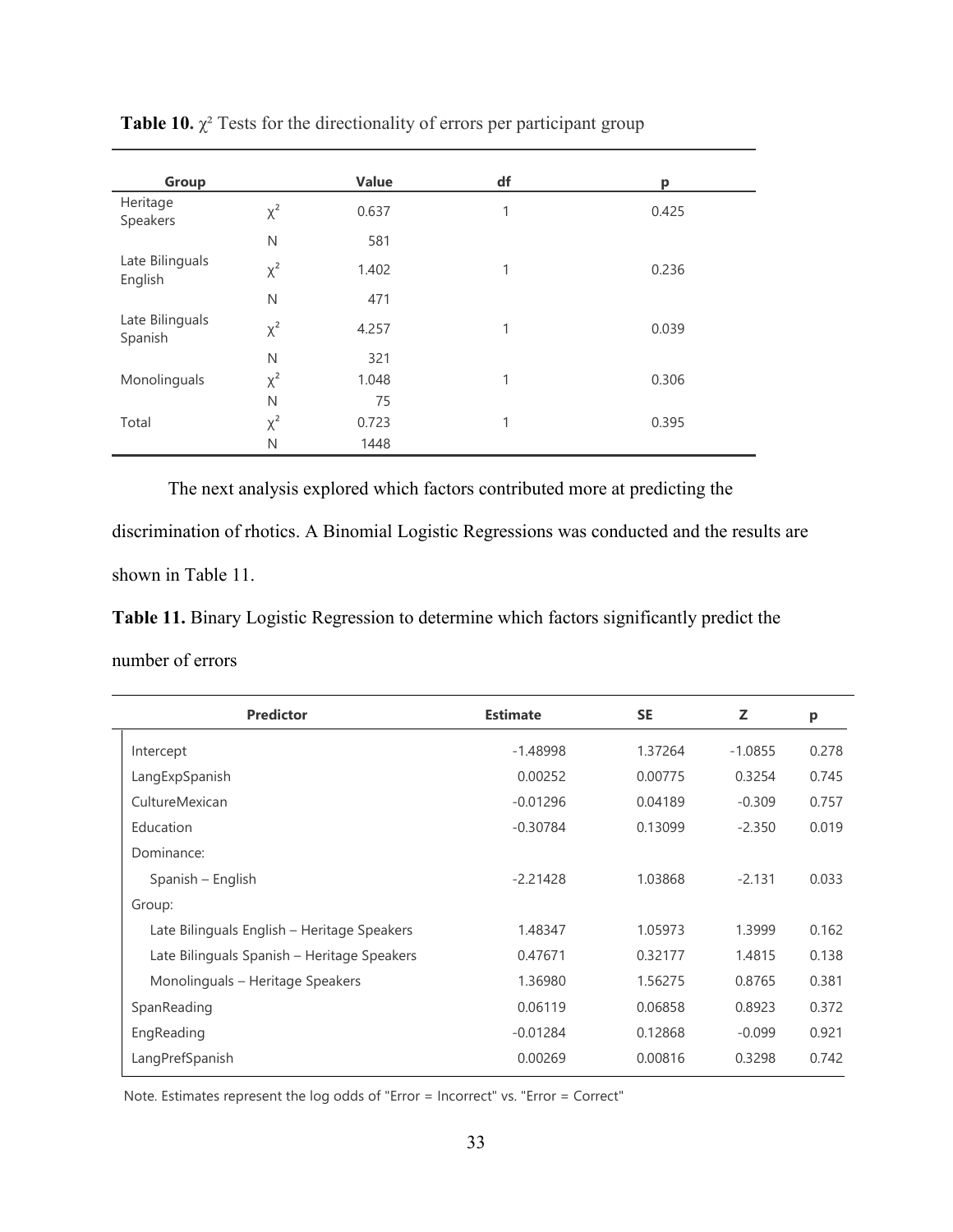Education and Dominance were selected as significant factors in predicting the number of errors, with higher education reducing the number of discrimination errors and higher Spanish dominance having the same effect. This corroborates the hypotheses that education (or orthography) plays a role in the discrimination of sounds that are difficult to perceive. Although there were no specific hypotheses to test the influence of dominance, the information was available from the linguistic profile questionnaires, so it was included in the analysis.

Language exposure was not selected as significant, which fails to prove the hypothesis that more exposure to Spanish will decrease the difficulties to correctly discriminate between taps and trills. Another hypothesis was failed to confirm was regarding the influence of Mexican cultural identity on the correct discrimination of rhotics.

Contrary to what was predicted, grouping was not selected as a significant predictor, and this could be due to a correlation between Group and Education where some groups had more formal education than others. A cross-tabulation between group and education (Appendix B) was done to determine if there could be a correlation between these two factor groups (i.e., some groups being more educated than others). The education levels were categorized as  $1 =$  Less than secondary school,  $2 =$  Secondary/Preparatory School,  $3 =$  Professional Training,  $4 =$  Something of University,  $5 =$  University,  $6 =$  Something of Post-Graduate,  $7 =$  Master's, and  $8 =$  Ph.D. or equivalent.

Figure 4 shows this correlation: HS have education ranging from 4 to 9 (some University to PhD); most of LBE and LBS have university degrees and monolinguals' education range from 1 to 5 (less than secondary school to University). This may explain the poor performance of monolinguals compared to HS.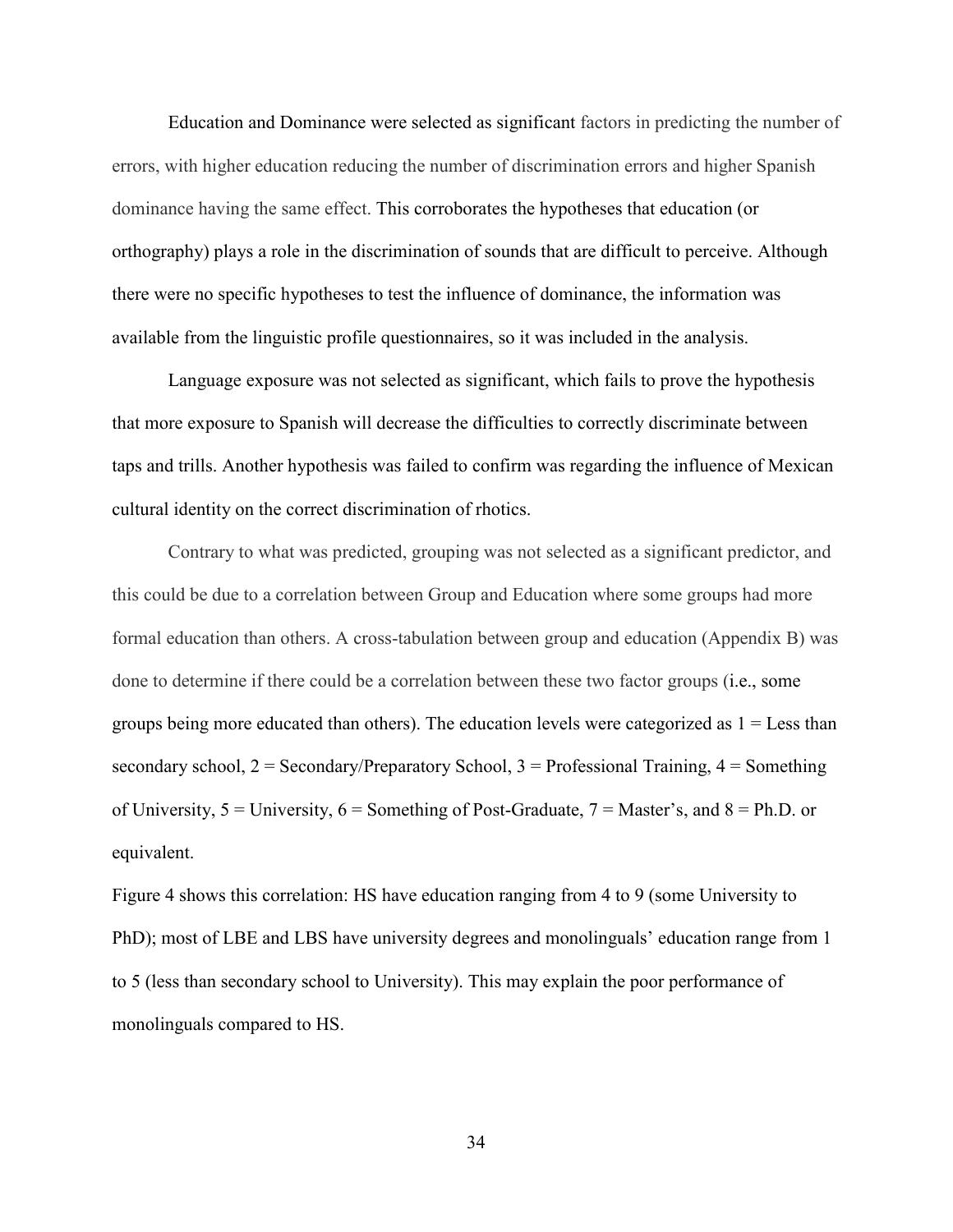

**Figure 4.** Bar graph showing the education levels of participant groups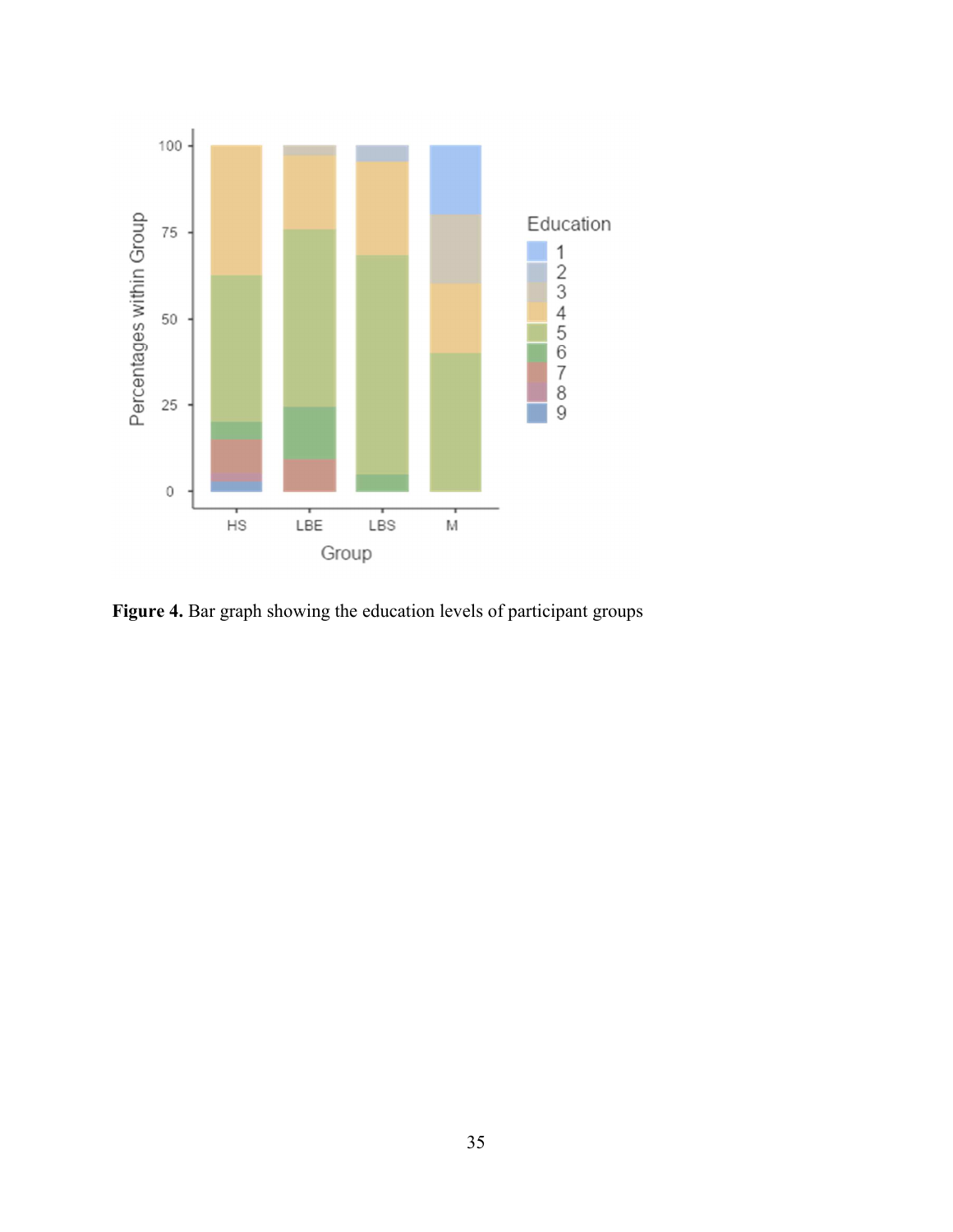## **6. Discussion and Conclusion**

Overall, the results obtained do not confirm the hypothesis that variation in rhotic production can affect the perception of taps and trills and their accurate categorization in early bilinguals. The discrimination performance of HSSs was not significantly different from that of monolingual controls and LBE. The LBE, who were brought up in Mexico and completed their primary education there, had the highest percentage of target discrimination and were significantly different from LBS, whose L1 was English and learned Spanish after puberty. The good performance of HSSs could be related to their higher education, which includes exposure to orthography that may help to clarify ambiguous sounds. In fact, education turned out to be a significant predictor of discrimination errors. Another successful predictor was Spanish dominance, which was not initially predicted to be an important factor in the correct discrimination of taps and trills. Contrary to what was expected, language exposure to Spanish and identity towards the Mexican culture were not selected as significant.

The hypothesis about bidirectionality was confirmed by the analysis. Taps were discriminated as trills, and trills were discriminated as taps in similar proportions. However, when looking at directionality per group, LBS was significantly different from the other groups with higher percentages of errors of tap being perceived as trill. A possible reason for LBS' difference from the other groups is that the tap exists in English and the trill does not. LBS are exposed to the tap since birth and are not exposed to the trill until puberty. Less experience hearing trills could explain why LBS perceive trills instead of taps. As has been reported in the literature, Spanish speakers often realize shorter trills with one or zero occlusions (Kouznetsov and Bertram, 2008; Henriksen and Willis, 2010; Bradley and Willis, 2012; Henriksen 2015). This variability, coupled with less experience hearing this sound, could explain the variation in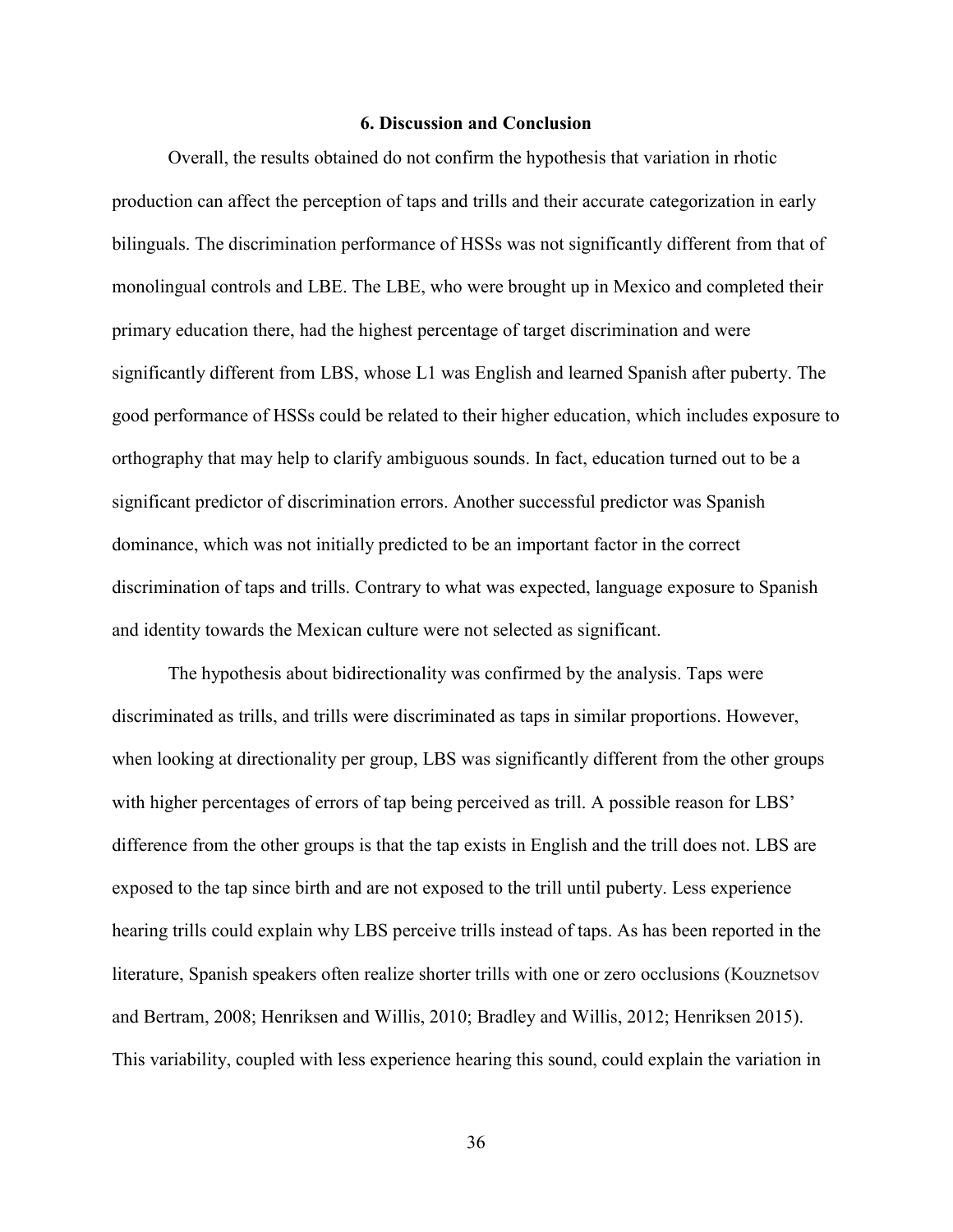the discrimination among LBS. On the contrary, the other groups have been exposed to both taps and trills since birth.

The HSSs showed higher percentage of target discrimination than expected, in other words, they have little difficulty in discriminating rhotics. Besides being exposed to both rhotics since birth, HSS in El Paso have more intense contact with Spanish monolinguals from Chihuahua, LBE and other HSS. Since the Hispanic population in El Paso is among one of the highest in the country (80%) and many of these Hispanic speakers are fluent bilinguals, this increases the chances to hearing Spanish and correcting ambiguous sounds. Even though, HSSs do not have early formal 'orthographic' education in Spanish that can help them distinguish the rhotics, they were the group with the higher level of formal education. The higher levels of education implies higher levels of exposure to orthography, which could further help with the discrimination of taps and trills.

Surprisingly, two of the factors hypothesized to be important in the discrimination of taps and trills, which were age of acquisition and frequency of Spanish use, turned out to be not significant. The effect of age of acquisition was tested by putting participants into different groups according to the language they learnt first and second. But, information regarding age of acquisition of the L2 was not requested. It could be possible that exact age of acquisition could be more helpful in explaining differences in rhotic discrimination among bilinguals. As for frequency of the use of Spanish, this information generally refers to present use and not past use. Since frequency of language use can change over time (depending on family, job and other life circumstances) the values obtained in the questionnaire reflect only the present use. A speaker's history of language use over time could have a higher influence on the discrimination of rhotics,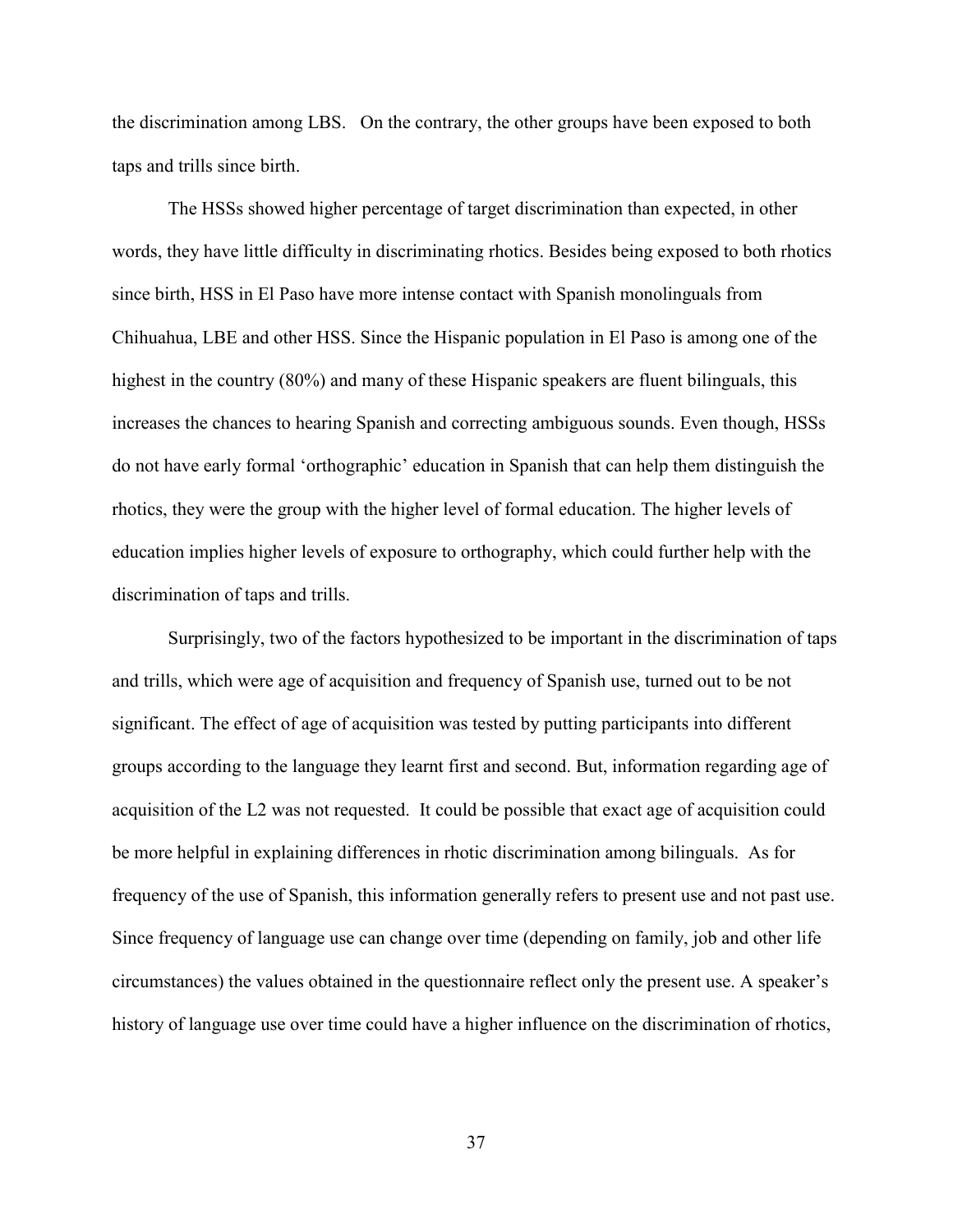compared to looking only at current use. These two factors should be tested in a future analysis, by requesting more information from participants.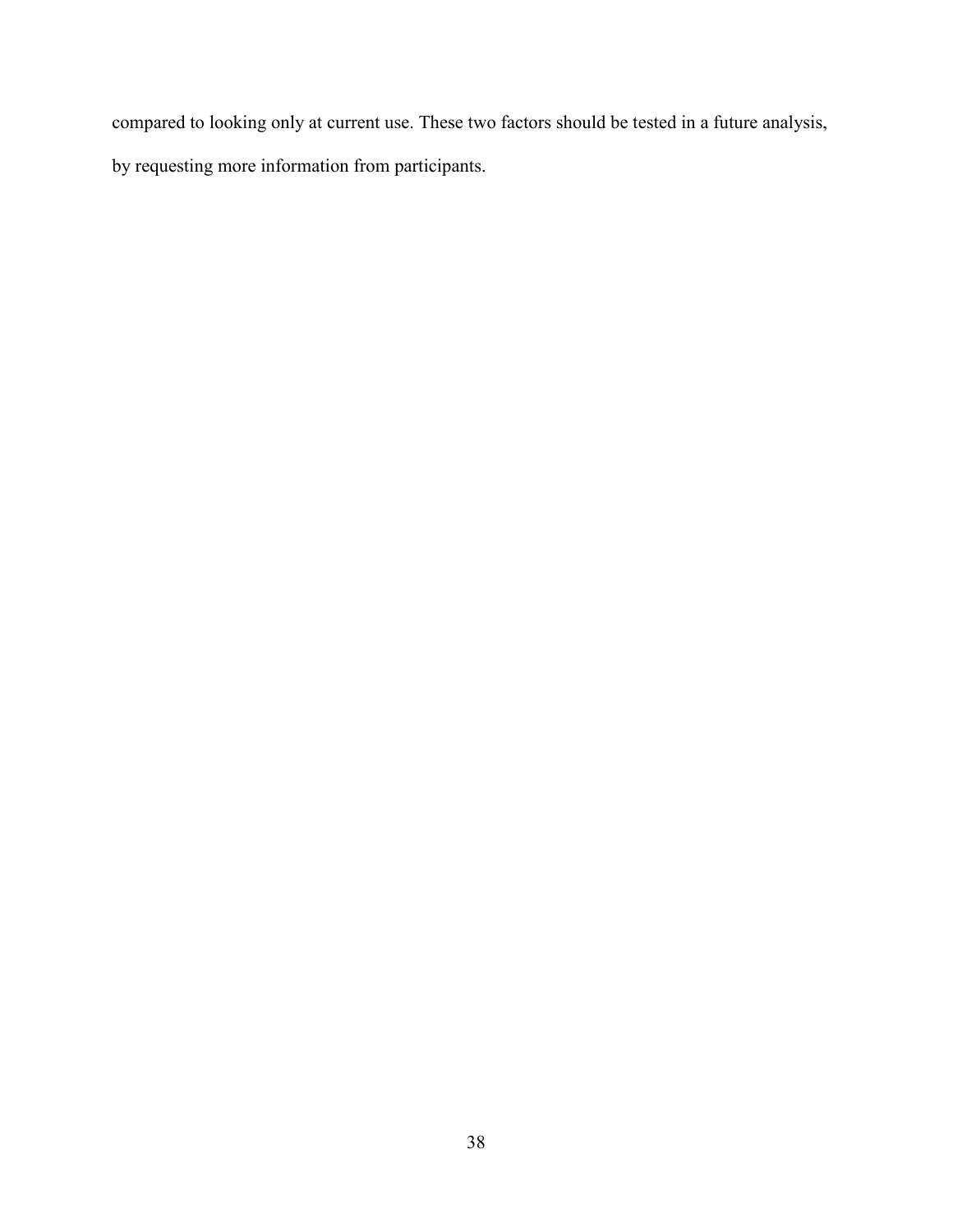#### **References**

- Amengual, M. (2016). Acoustic correlates of the Spanish tap-trill contrast: Heritage and L2 Spanish speakers. *Heritage Language Journal*, *13*(2), 88-112.
- Ball, M. J., Müller, N., & Munro, S. (2001). The acquisition of the rhotic consonants by Welsh- English bilingual children. *International Journal of Bilingualism*, *5*(1), 71-86.
- Bassetti, B. 2006. Orthographic input and phonological representations in learners of Chinese as a foreign language. *Written Language & Literacy* 9:1, 95-114.
- Bradley, T. G., & Willis, E. W. (2012). Rhotic variation and contrast in Veracruz Mexican Spanish. *Estudios de fonética experimental*, 43-74.
- Bradlow, A. R., Pisoni, D. B., Akahane-Yamada, R., & Tohkura, Y. I. (1997). Training Japanese listeners to identify English/r/and/l: IV. Some effects of perceptual learning on speech production. *The Journal of the Acoustical Society of America*, *101*(4), 2299-2310.
- Boersma, Paul, and David Weenink. 2021. Praat: Doing Phonetics by Computer [Computer Program]. Version 6.1.439. Available online: http://www.praat.org/ (accessed on 8 February 2021).
- Chen, S., & Mok, P. P. K. (2019). Speech production of rhotics in highly proficient bilinguals: Acoustic and articulatory measures. In *Proceedings of ICPhS*.
- Cummings Ruiz, L. D., & Montrul, S. (2020). Assessing Rhotic Production by Bilingual Spanish Speakers. *Languages*, *5*(4), 51.
- Daine, D., & Zahler, S. (2021). A Variationist Analysis of Second Language Spanish Trill Production. *Studies in Hispanic and Lusophone Linguistics*, *14*(1), 1-37.
- Díaz-Campos, M. (2008). Variable production of the trill in spontaneous speech: Sociolinguistic implications.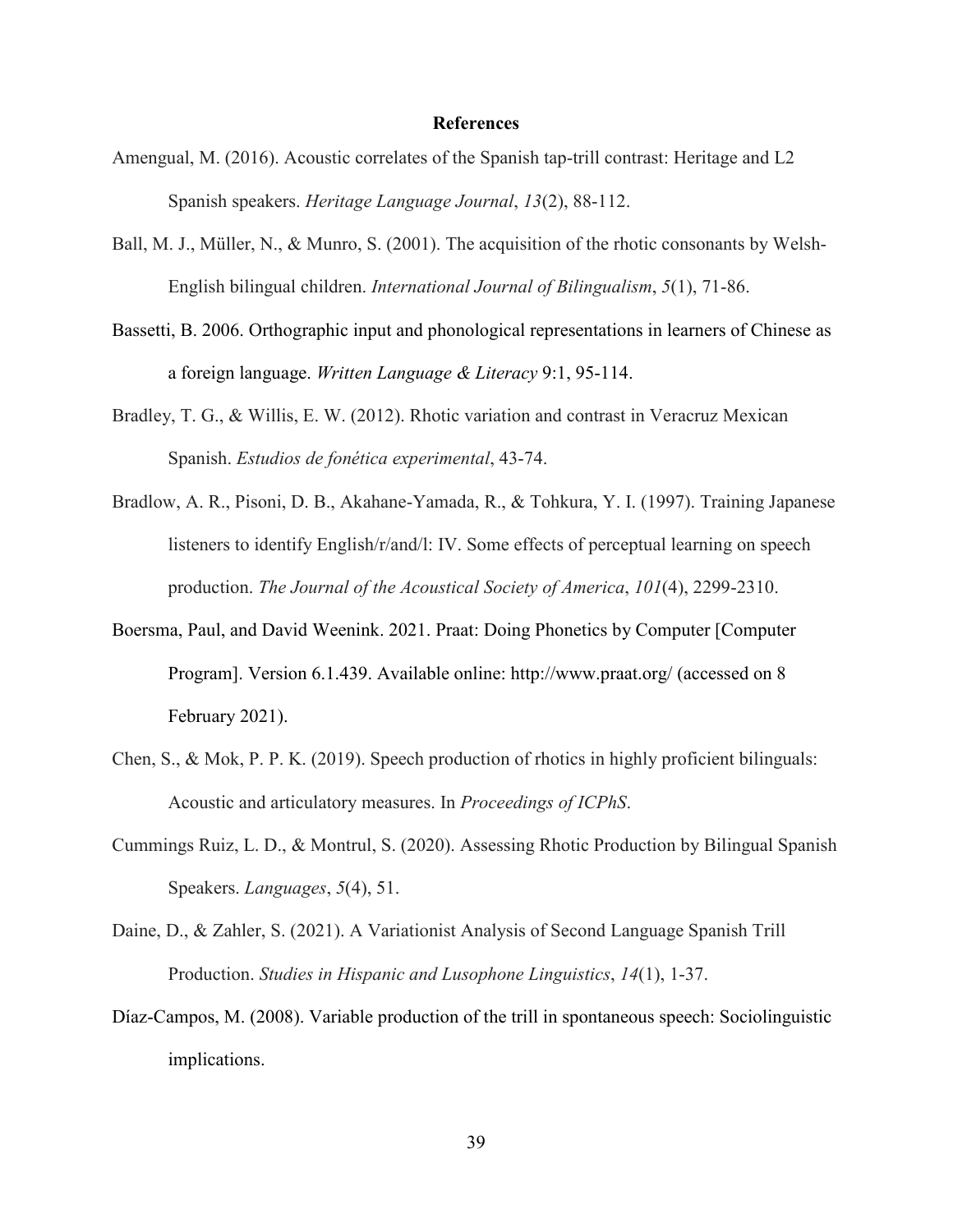- Flege, J. E. (1995). Second language speech learning: Theory, findings, and problems. *Speech perception and linguistic experience: Issues in cross-language research*, *92*, 233-277.
- Flege, J. E. (2007). Language contact in bilingualism: Phonetic system interactions. *Laboratory phonology*, *9*(353-381).
- Frost, R. and J. C. Ziegler. 2007. Speech and spelling interaction: the interdependence of visual and auditory word recognition. In Gaskel, G. (ed.) *The Handbook of Psycholinguistics*. Oxford: OUP, 107-117.
- Goto, H. (1971). Auditory perception by normal Japanese adults of the sounds" L" and" R.". *Neuropsychologia*.
- Henriksen, N. C. (2015). Acoustic analysis of the rhotic contrast in Chicagoland Spanish: An intergenerational study. *Linguistic Approaches to Bilingualism*, *5*(3), 285-321.
- Henriksen, N. C., & Willis, E. W. (2010). Acoustic characterization of phonemic trill production in Jerezano Andalusian Spanish. In *Selected proceedings of the 4th Conference on Laboratory Approaches to Spanish Phonology* (pp. 115-127). Somerville, MA: Cascadilla Proceedings Project.
- Hualde, J. I. (2005). *Los Sonidos del Español*. Cambridge University Press.
- Jahr, E. H., & Breivik, L. E. (Eds.). (1989). *Language change: Contributions to the study of its causes*. Mouton de Gruyter.
- Kissling, E. M. (2018). An exploratory study of heritage Spanish rhotics: Addressing methodological challenges of heritage language phonetics research. *Heritage Language Journal*, *15*(1), 25-70.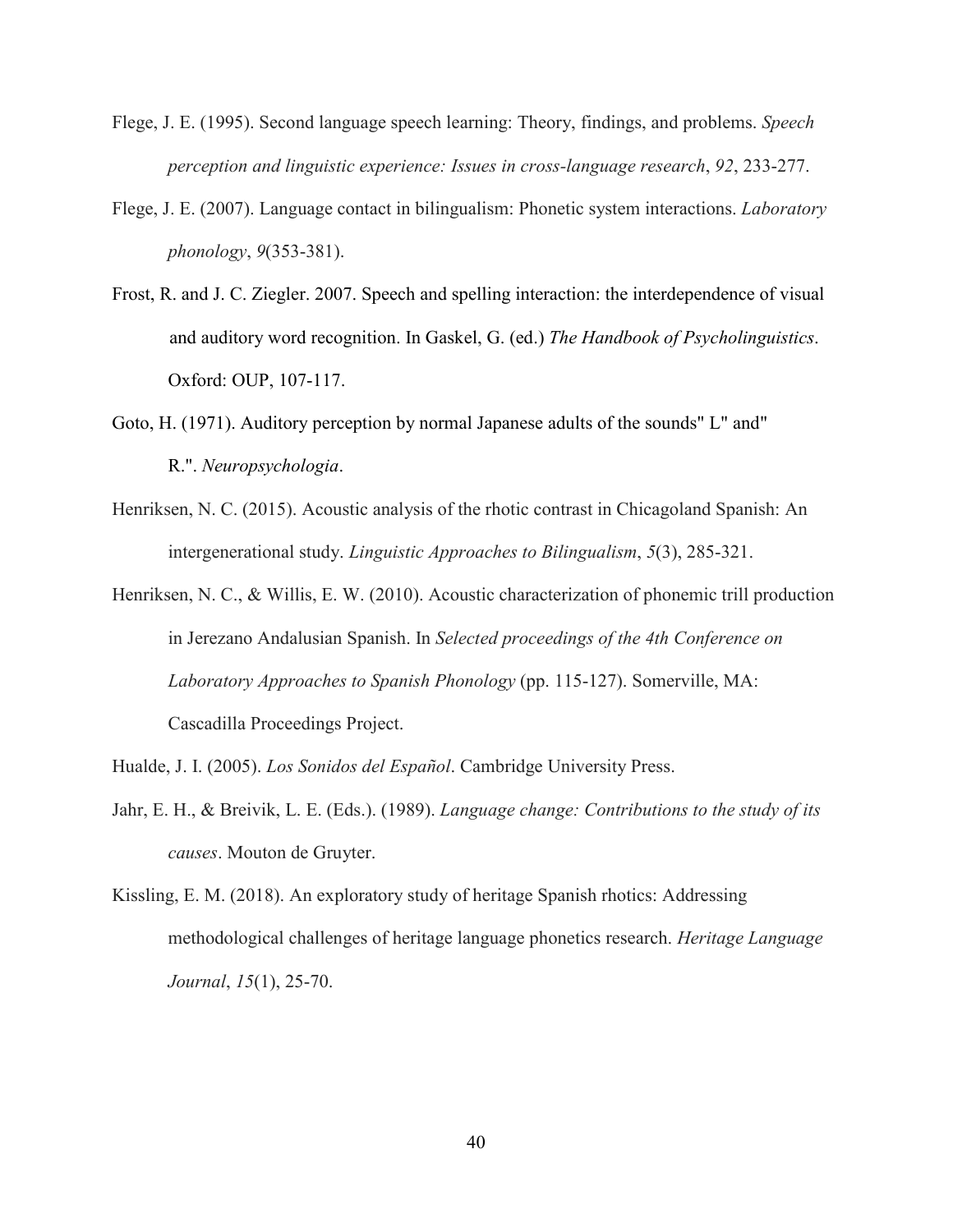- Kouznetsov, V., & Pamies, A. (2008). Trill with one closure, still a trill or a tap? Data from Russian and Spanish. *Proceedings of the XX Session of the Russian Acoustical Society*, 672-675
- Mazzaro, N., & González de Anda, R. (2020). Men Finally Got It! Rhotic Assibilation in Mexican Spanish in Chihuahua. *Languages*, *5*(4), 38.
- McMahon, A. (1993). Charles Jones (ed.), Historical linguistics: problems and perspectives. London: Longman, 1993. Pp. xi+ 405. *Journal of Linguistics*, *29*(2), 522-525.
- Morais, J., Cary, L., Alegria, J. and P. Bertelson. 1979. Does awareness of speech as a sequence of phone arise spontaneously? Cognition, 7(4):323-31.
- Quilis, A. (1997). *Principios de fonología y fonética españolas* (Vol. 43). Arco libros.
- Quilis, A., Cantarero, M., & Esgueva, M. (1993). El grupo fónico y el grupo de entonación en el español hablado. *Revista de Filología española*, *73*(1/2), 55-64.
- *U.S. Census Bureau quickfacts: El Paso County, Texas*. (2020). Retrieved March 7, 2022, from https://www.census.gov/quickfacts/fact/table/elpasocountytexas/POP010220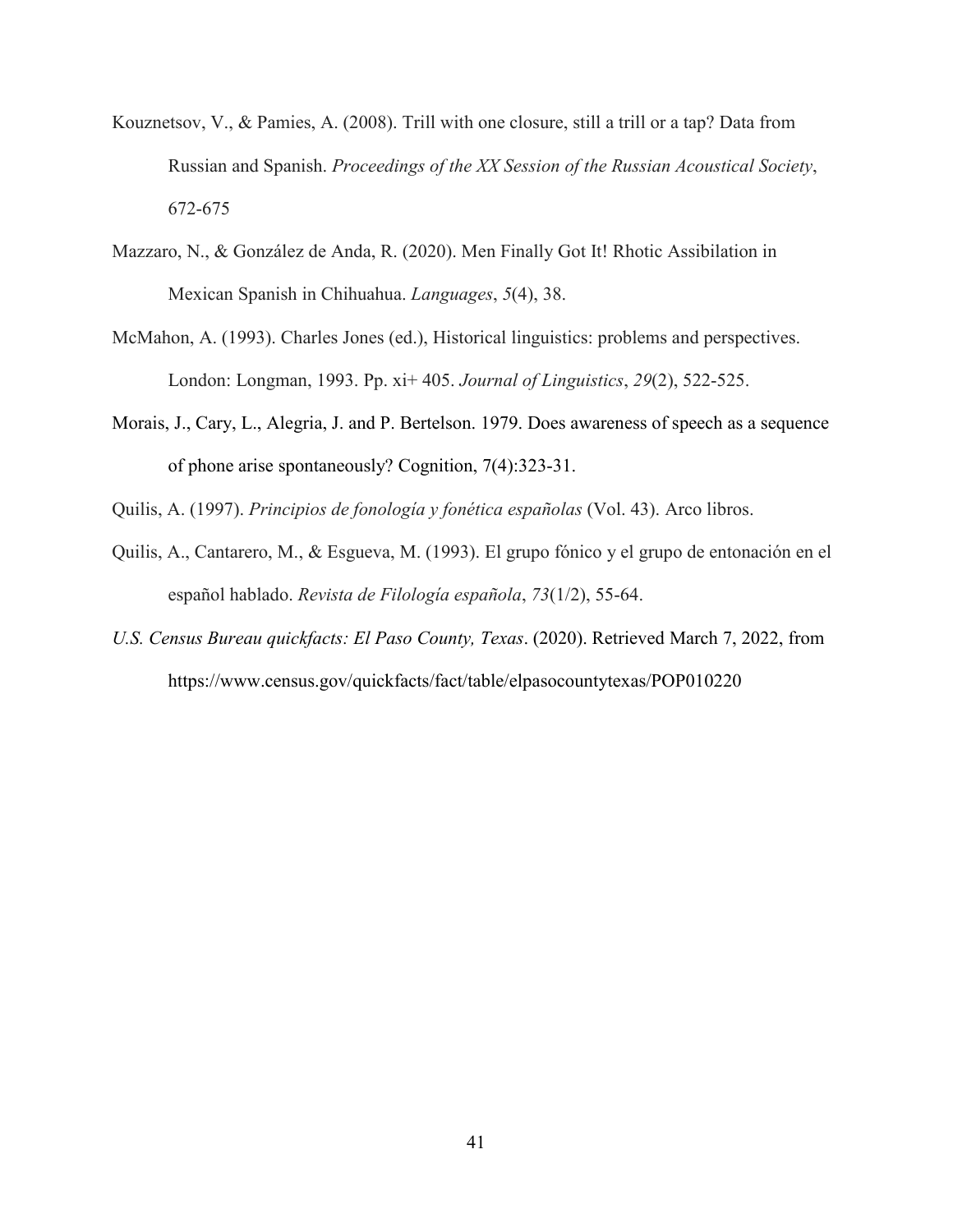# **Appendices:**

# **Appendix A:**

The following is the list of the words used in the practice trial:

## **Practice**:

| tanto y canto | callo y gallo |           |
|---------------|---------------|-----------|
| casa y cana   | foca y boca   | pez y vez |

The following is the list of distractors used in the experimental session:

## **Distractors**:

| tiene y diente  | pasta y vasta | dan y tan   |
|-----------------|---------------|-------------|
| pala y bala     | manta y manda | cose y goce |
| coma y goma     | vela y pela   | sala y pala |
| cuando y cuanto | cana y caña   | vena y pena |
| pelo y velo     | pan y van     | beso y peso |

The following is the list of stimuli used to test discrimination of the tap and trill:

## **Stimuli:**

ahora y ahorra. careta y carreta caro y carro cero y cerro coral y corral coro y corro mira y mirra moro y morro para y parra pera y perra amarras y amaras pero y perro quería y querría torero y torrero vara y barra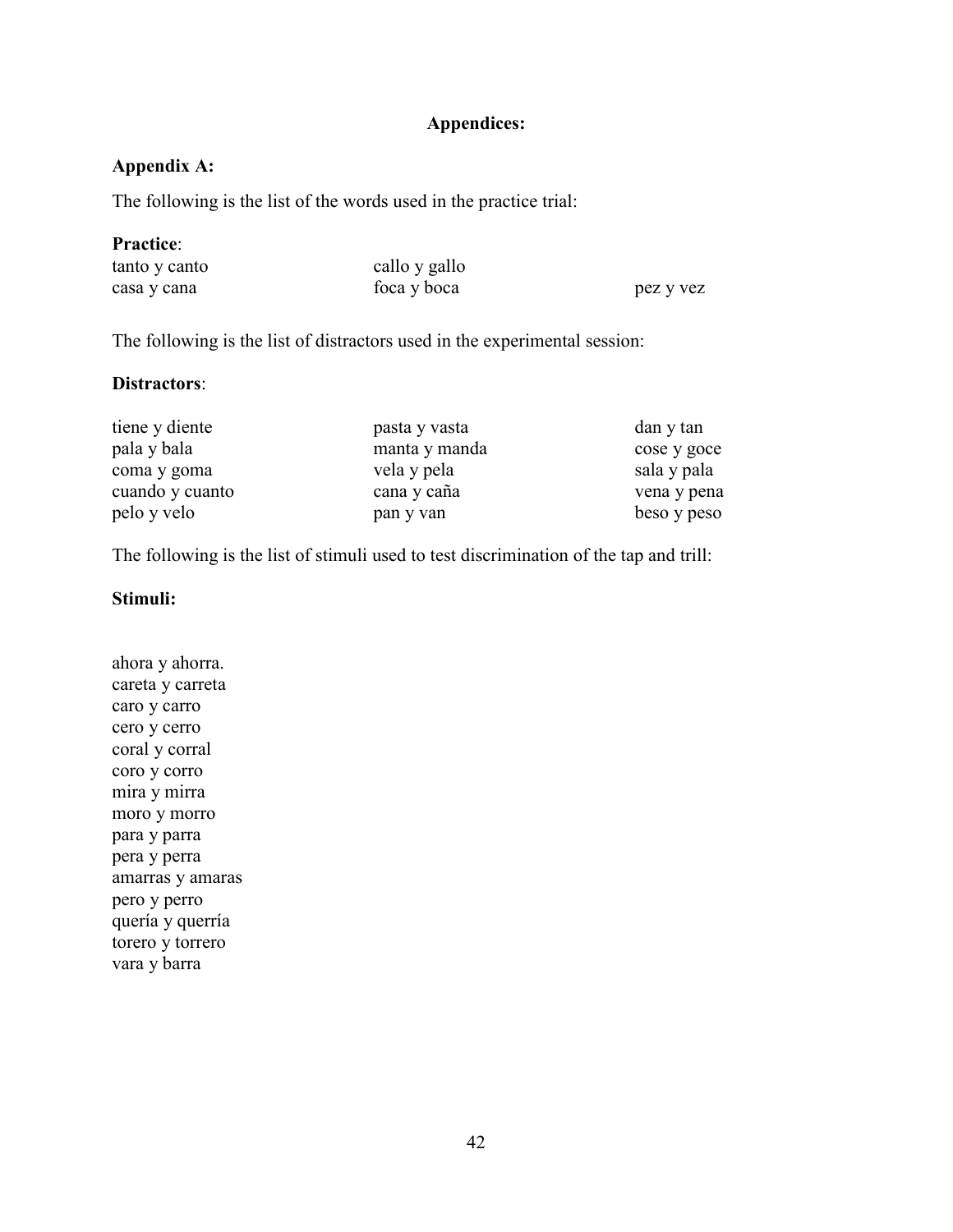# **Appendix B**

|                            |              | <b>Education</b> |                  |                  |      |      |              |                |          |              |              |
|----------------------------|--------------|------------------|------------------|------------------|------|------|--------------|----------------|----------|--------------|--------------|
| Group                      |              |                  | 2                | 3                | 4    | 5    | 6            |                | 8        | 9            | <b>Total</b> |
| Heritage<br>Speakers       | $\mathsf{N}$ | $\boldsymbol{0}$ | $\boldsymbol{0}$ | $\boldsymbol{0}$ | 225  | 255  | 30           | 60             | 15       | 15           | 600          |
|                            |              | 0.0              | 0.0              | 0.0              | 37.5 | 42.5 | 5.0          | 10.0           | 2.5      | 2.5          | 100.0        |
| Late Bilinguals<br>English | N            | $\mathbf{0}$     | $\mathbf{0}$     | 15               | 105  | 255  | 75           | 45             | $\theta$ | $\mathbf{0}$ | 495          |
|                            |              | 0.0              | 0.0              | 3.0              | 21.2 | 51.5 | 15.2         | 9.1            | 0.0      | 0.0          | 100.0        |
| Late Bilinguals<br>Spanish | N            | $\mathbf{0}$     | 15               | $\mathbf{0}$     | 90   | 210  | 15           | $\overline{0}$ | $\theta$ | $\mathbf{0}$ | 330          |
|                            |              | 0.0              | 4.5              | 0.0              | 27.3 | 63.6 | 4.5          | 0.0            | 0.0      | 0.0          | 100.0        |
| Monolinguals               | N            | 15               | $\mathbf{0}$     | 15               | 15   | 30   | $\mathbf{0}$ | $\mathbf{0}$   | $\theta$ | $\mathbf 0$  | 75           |
|                            |              | 20.<br>0         | 0.0              | 20.0             | 20.0 | 40.0 | 0.0          | 0.0            | 0.0      | 0.0          | 100.0        |
| Total                      | N            | 15               | 15               | 30               | 435  | 750  | 120          | 105            | 15       | 15           | 1500         |
|                            |              | 1.0              | 1.0              | 2.0              | 29.0 | 50.0 | 8.0          | 7.0            | 1.0      | 1.0          | 100.0        |

**Table B1.** Correlation table between Education and Group